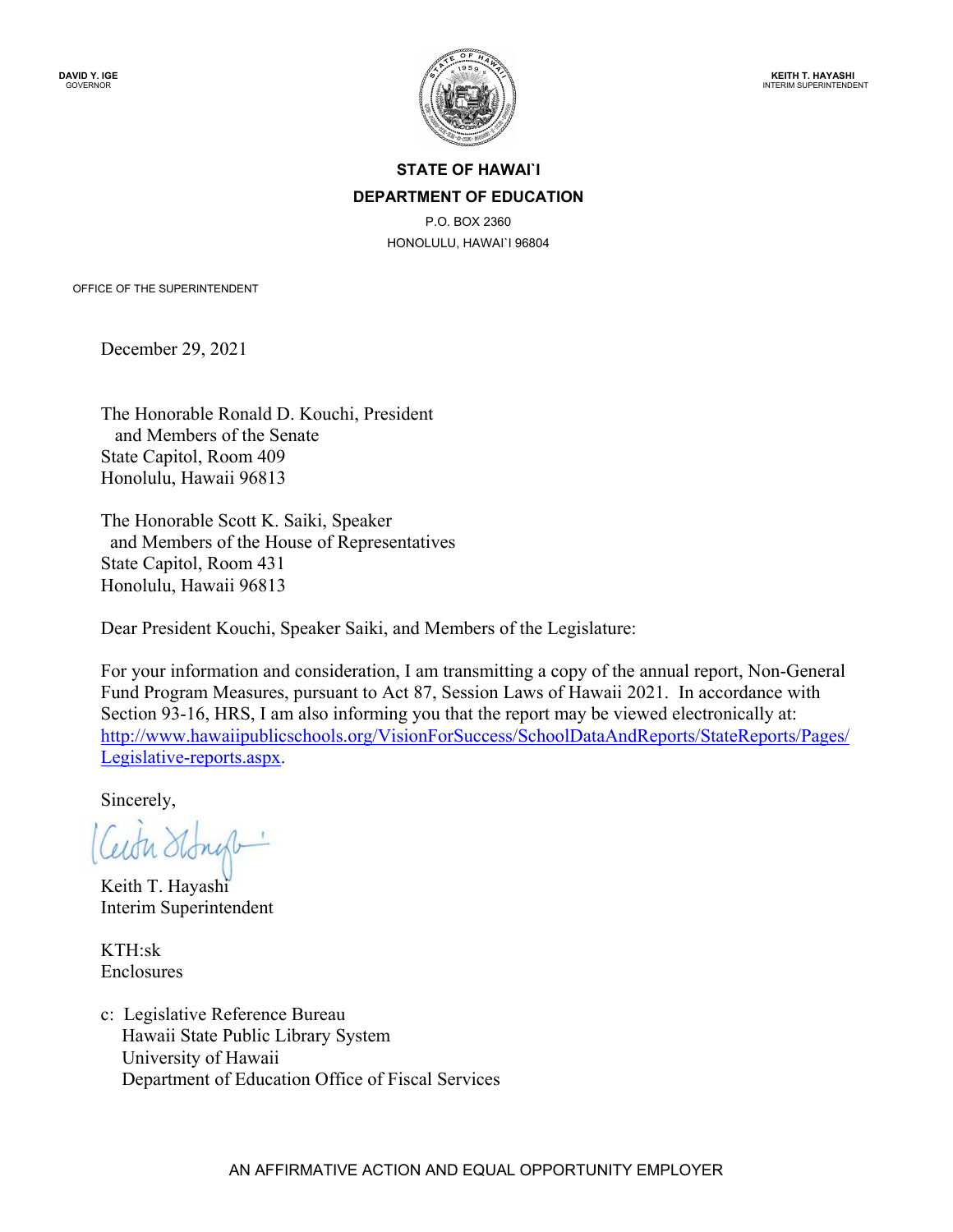

## State of Hawaii Department of Education

# **Annual Report on Non-General Fund Program Measures**

## December 2021

Act 87, Session Laws of Hawaii 2021, requires the Hawaii State Department of Education (Department) to annually report for each non-general fund account under its control that includes a statement of its objectives, measures quantifying the target population to be served for each of the ensuing six fiscal years, measures by which the effectiveness in attaining the objectives is to be assessed, the level of effectiveness planned for each of the ensuing six fiscal years, a brief description of the activities encompassed, the program size indicators, and the program size planned for each of the next six fiscal years.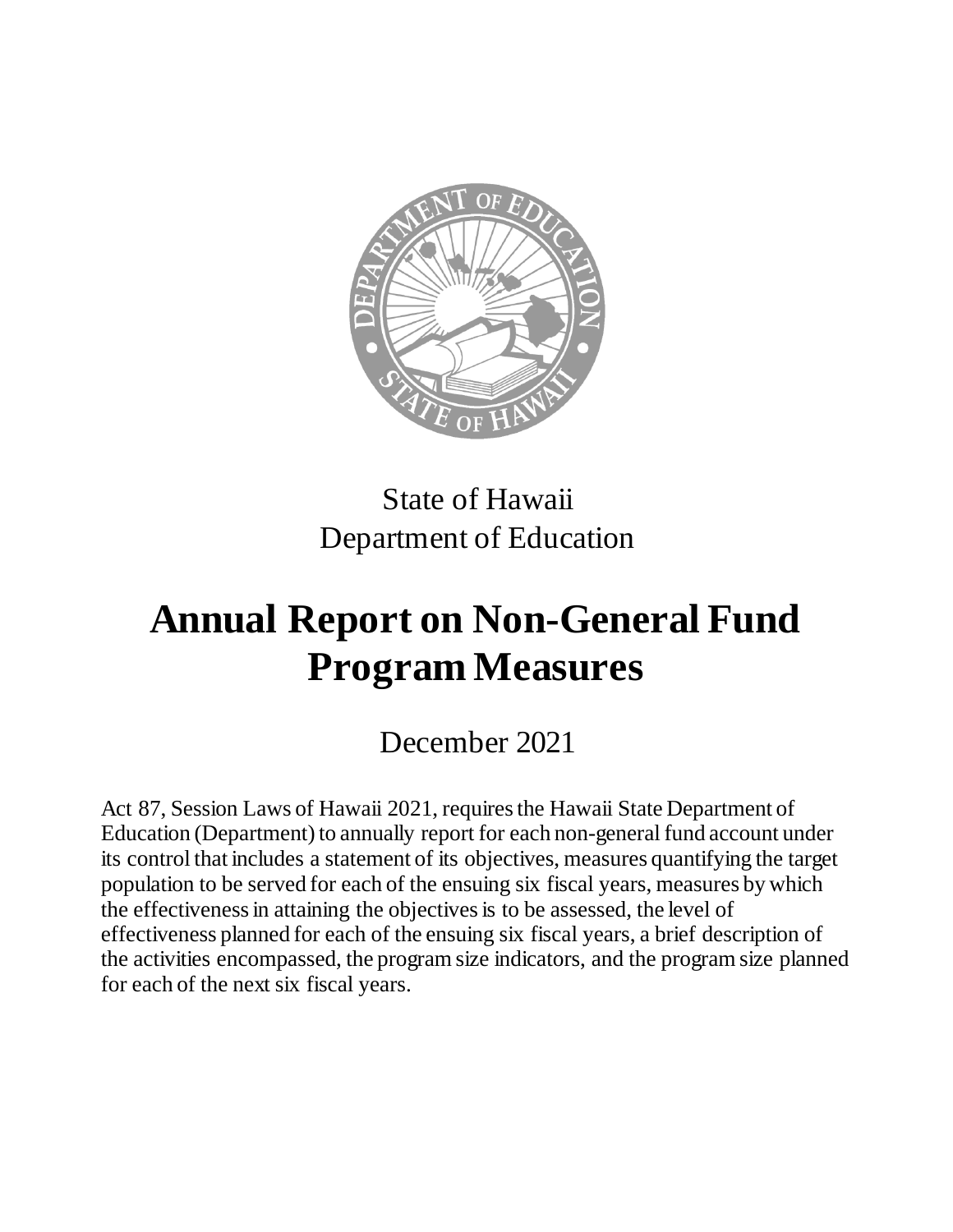| Name of Fund:       | Federal Funds - EDN 100                |
|---------------------|----------------------------------------|
| Appn. Acct. Number: | S-210-E                                |
| Fund Type (MOF):    | Federal (N)                            |
| Legal Authority:    | Elementary and Secondary Education Act |

## **Statement of Objectives**

To provide necessary resources for regular education through the implementation of various federally funded programs. Program measures are dependent upon the varying requirements of the individual<br>To provide necessary reso federal grant awards.

| <b>Fund Measures of Effectiveness</b>                                             | FY 2021-22 | FY 2022-23 | FY 2023-24 | FY 2024-25 | FY 2025-26 | FY 2026-27 |
|-----------------------------------------------------------------------------------|------------|------------|------------|------------|------------|------------|
| 1. Dependent upon the varying requirements of the individual federal grant awards |            |            |            |            |            |            |
| 2. I                                                                              |            |            |            |            |            |            |
| 3.1                                                                               |            |            |            |            |            |            |
| 4. I                                                                              |            |            |            |            |            |            |
| 5.                                                                                |            |            |            |            |            |            |
| 6.                                                                                |            |            |            |            |            |            |
| 7.I                                                                               |            |            |            |            |            |            |
| 8.I                                                                               |            |            |            |            |            |            |
| 9.1                                                                               |            |            |            |            |            |            |
| 10. l                                                                             |            |            |            |            |            |            |

| <b>Program Size Indicators</b>                                             | FY 2020-21 | FY 2021-22 | FY 2022-23 | FY 2023-24 | FY 2024-25 | FY 2025-26 | FY 2026-27 |
|----------------------------------------------------------------------------|------------|------------|------------|------------|------------|------------|------------|
| 1. Dependent upon the varying requirements of the individual federal grant |            |            |            |            |            |            |            |
| awards                                                                     |            |            |            |            |            |            |            |
| 2.                                                                         |            |            |            |            |            |            |            |
| 3.                                                                         |            |            |            |            |            |            |            |
| 4.                                                                         |            |            |            |            |            |            |            |
| 5.                                                                         |            |            |            |            |            |            |            |
| 6.                                                                         |            |            |            |            |            |            |            |
| -                                                                          |            |            |            |            |            |            |            |
| 8.                                                                         |            |            |            |            |            |            |            |
| 9.                                                                         |            |            |            |            |            |            |            |
| 10.1                                                                       |            |            |            |            |            |            |            |

| <b>Fund Activities Encompassed</b>                                                | FY 2021-22 | FY 2022-23 | FY 2023-24 | FY 2024-25 | FY 2025-26 | FY 2026-27 |
|-----------------------------------------------------------------------------------|------------|------------|------------|------------|------------|------------|
| 1. Dependent upon the varying requirements of the individual federal grant awards |            |            |            |            |            |            |
|                                                                                   |            |            |            |            |            |            |
|                                                                                   |            |            |            |            |            |            |
|                                                                                   |            |            |            |            |            |            |
|                                                                                   |            |            |            |            |            |            |
|                                                                                   |            |            |            |            |            |            |
|                                                                                   |            |            |            |            |            |            |
|                                                                                   |            |            |            |            |            |            |
| J.                                                                                |            |            |            |            |            |            |
| 10.1                                                                              |            |            |            |            |            |            |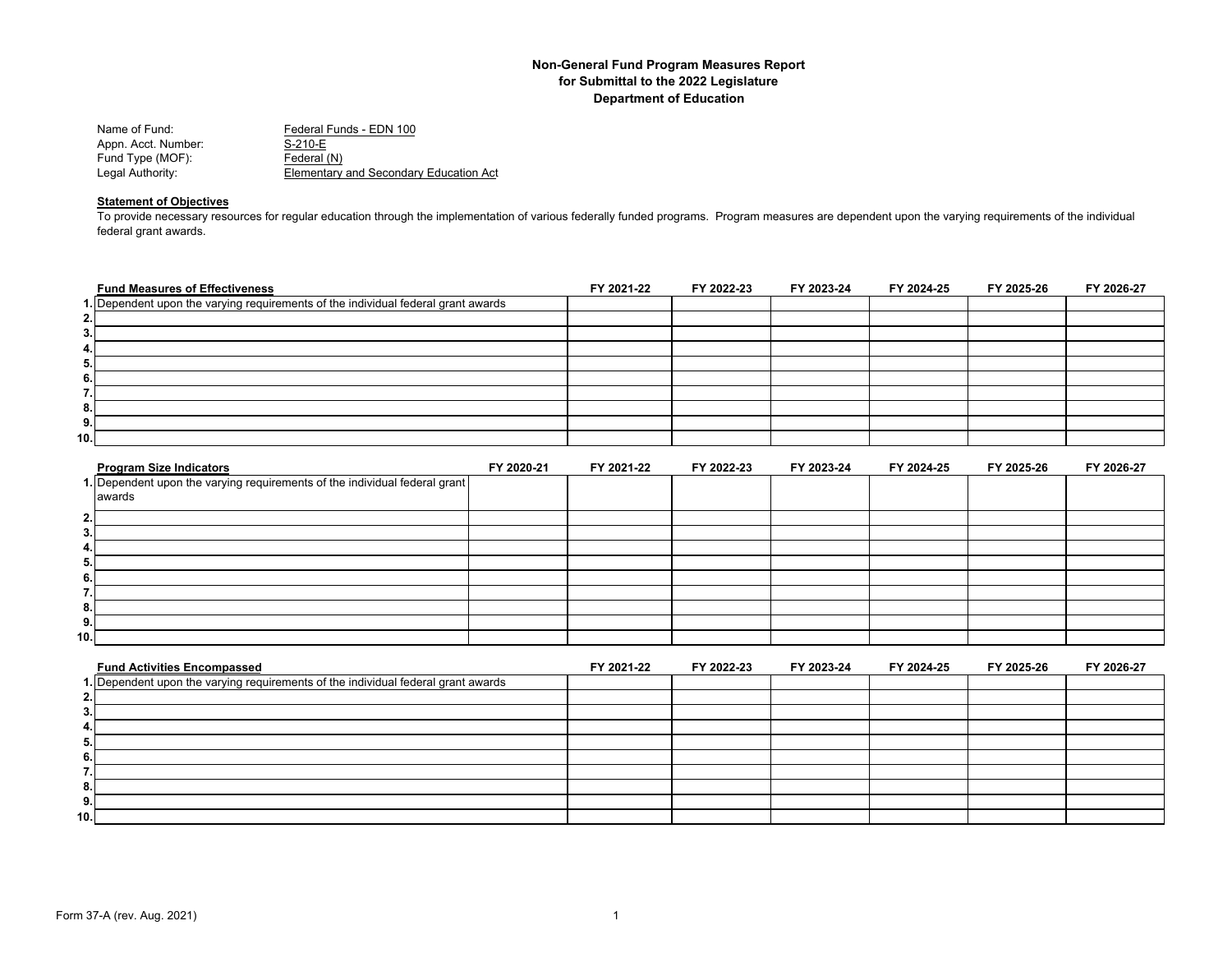**Department of Education**

| Name of Fund:       | Federal Funds - EDN 150                                |
|---------------------|--------------------------------------------------------|
| Appn. Acct. Number: | S-215-E                                                |
| Fund Type (MOF):    | Federal (N)                                            |
| Legal Authority:    | I.D.E.A., SPED Pre-school, and Impact Aid Disabilities |

## **Statement of Objectives**

To provide special education and related services to eligible students with disabilities through the implementation of various federally funded programs. Program measures are dependent upon the varying requirements of the individual federal grant awards.

| <b>Fund Measures of Effectiveness</b>                                             | FY 2021-22 | FY 2022-23 | FY 2023-24 | FY 2024-25 | FY 2025-26 | FY 2026-27 |
|-----------------------------------------------------------------------------------|------------|------------|------------|------------|------------|------------|
| 1. Dependent upon the varying requirements of the individual federal grant awards |            |            |            |            |            |            |
| 2.                                                                                |            |            |            |            |            |            |
| 3.                                                                                |            |            |            |            |            |            |
| 4.                                                                                |            |            |            |            |            |            |
| 5.                                                                                |            |            |            |            |            |            |
| 6.                                                                                |            |            |            |            |            |            |
| . .                                                                               |            |            |            |            |            |            |
| 8.                                                                                |            |            |            |            |            |            |
| 9.                                                                                |            |            |            |            |            |            |
| 10.                                                                               |            |            |            |            |            |            |

| <b>Program Size Indicators</b>                                             | FY 2020-21 | FY 2021-22 | FY 2022-23 | FY 2023-24 | FY 2024-25 | FY 2025-26 | FY 2026-27 |
|----------------------------------------------------------------------------|------------|------------|------------|------------|------------|------------|------------|
| 1. Dependent upon the varying requirements of the individual federal grant |            |            |            |            |            |            |            |
| awards                                                                     |            |            |            |            |            |            |            |
| $\mathbf{2}$                                                               |            |            |            |            |            |            |            |
| 3.                                                                         |            |            |            |            |            |            |            |
| 4.                                                                         |            |            |            |            |            |            |            |
| 5.,                                                                        |            |            |            |            |            |            |            |
| 6.                                                                         |            |            |            |            |            |            |            |
| -                                                                          |            |            |            |            |            |            |            |
| 8.                                                                         |            |            |            |            |            |            |            |
| 9.                                                                         |            |            |            |            |            |            |            |
| 10.1                                                                       |            |            |            |            |            |            |            |

| <b>Fund Activities Encompassed</b>                                                | FY 2021-22 | FY 2022-23 | FY 2023-24 | FY 2024-25 | FY 2025-26 | FY 2026-27 |
|-----------------------------------------------------------------------------------|------------|------------|------------|------------|------------|------------|
| 1. Dependent upon the varying requirements of the individual federal grant awards |            |            |            |            |            |            |
|                                                                                   |            |            |            |            |            |            |
|                                                                                   |            |            |            |            |            |            |
|                                                                                   |            |            |            |            |            |            |
|                                                                                   |            |            |            |            |            |            |
|                                                                                   |            |            |            |            |            |            |
|                                                                                   |            |            |            |            |            |            |
|                                                                                   |            |            |            |            |            |            |
|                                                                                   |            |            |            |            |            |            |
| 10.1                                                                              |            |            |            |            |            |            |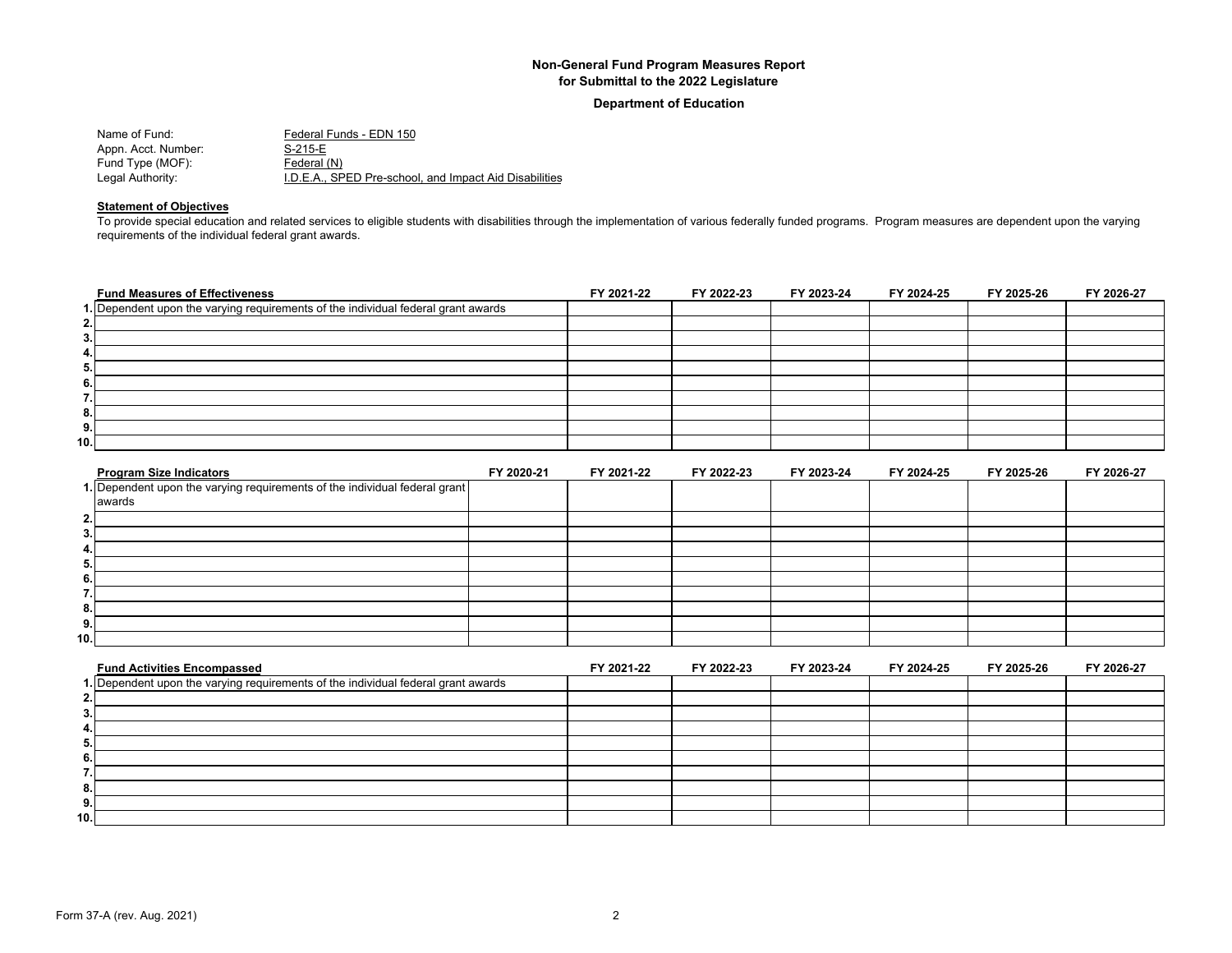| Name of Fund:       | Federal Funds - EDN 200                       |
|---------------------|-----------------------------------------------|
| Appn. Acct. Number: | $S-220-E$                                     |
| Fund Type (MOF):    | Federal (N)                                   |
| Legal Authority:    | Education for Homeless Children & Youth Grant |

## **Statement of Objectives**

The Education for Homeless Children and Youth (EHCY) is funded to identify children and youth in unstable housing, and remove barriers to attendance, full participation, and success in school, starting with enrollment.

|      | <b>Fund Measures of Effectiveness</b>                                                          | FY 2021-22 | FY 2022-23 | FY 2023-24 | FY 2024-25 | FY 2025-26 | FY 2026-27 |
|------|------------------------------------------------------------------------------------------------|------------|------------|------------|------------|------------|------------|
|      | 1. Attendance rate (%) of identified homeless students, grades pre-K to 12                     |            |            | 82         | 85         | 88         | 89         |
|      | 2. Percentage of identified, kindergarten-aged students who enroll in school on a timely basis |            |            |            |            | 20         | 20         |
|      | 3. Graduation rate (%) of identified students                                                  |            |            | 78         | 8:         |            |            |
|      | 4. Percentage of total enrolled students who are identified homeless                           |            |            |            | ົ          | 2.81       |            |
| 5.   |                                                                                                |            |            |            |            |            |            |
| 6.   |                                                                                                |            |            |            |            |            |            |
|      |                                                                                                |            |            |            |            |            |            |
| 8.   |                                                                                                |            |            |            |            |            |            |
| 9.   |                                                                                                |            |            |            |            |            |            |
| 10.I |                                                                                                |            |            |            |            |            |            |

| <b>Program Size Indicators</b>                                       | FY 2020-21 | FY 2021-22 | FY 2022-23 | FY 2023-24 | FY 2024-25 | FY 2025-26 | FY 2026-27 |
|----------------------------------------------------------------------|------------|------------|------------|------------|------------|------------|------------|
| 1. Number of students identified annually                            | 3,099      | 3,160      | 3,230      | 3,300      | 3,393      | 3,488      | 3,600      |
| 2. Number of children birth to age 5 identified and referred by team |            | 101        |            |            | 100        | 150        | 200        |
| 3. Number of unaccompanied youth identified                          | 62         | 67         | 80         | 100        | 200        | 400        | 500        |
| 4.                                                                   |            |            |            |            |            |            |            |
| 5.                                                                   |            |            |            |            |            |            |            |
| 6.                                                                   |            |            |            |            |            |            |            |
|                                                                      |            |            |            |            |            |            |            |
| 8.                                                                   |            |            |            |            |            |            |            |
| 9.                                                                   |            |            |            |            |            |            |            |
| 10.1                                                                 |            |            |            |            |            |            |            |

| <b>Fund Activities Encompassed</b>                                           | FY 2021-22     | FY 2022-23     | FY 2023-24     | FY 2024-25     | FY 2025-26     | FY 2026-27     |
|------------------------------------------------------------------------------|----------------|----------------|----------------|----------------|----------------|----------------|
| 1. Community outreach - percentage of identified students reached            | NO DATA        | <b>NO DATA</b> | <b>NO DATA</b> | <b>NO DATA</b> | <b>NO DATA</b> | <b>NO DATA</b> |
| 2. Number of young children enrolled in preschool or childcare               | <b>NO DATA</b> | <b>NO DATA</b> | <b>NO DATA</b> | <b>NO DATA</b> | <b>NO DATA</b> | <b>NO DATA</b> |
| 3. Number of students who are re-engaged in school or diverted from drop-out | NO DATA        | <b>NO DATA</b> | NO DATA        | NO DATA        | NO DATA        | NO DATA        |
| 4. Percentage of students eligible or receiving transportation services      | NO DATA        | <b>NO DATA</b> | NO DATA        | <b>NO DATA</b> | <b>NO DATA</b> | NO DATA        |
| 5. Number of referrals made for housing support and other basic needs        | <b>NO DATA</b> | <b>NO DATA</b> | <b>NO DATA</b> | <b>NO DATA</b> | NO DATA        | <b>NO DATA</b> |
| 6.                                                                           |                |                |                |                |                |                |
|                                                                              |                |                |                |                |                |                |
| 8.                                                                           |                |                |                |                |                |                |
| 9.                                                                           |                |                |                |                |                |                |
| 10.1                                                                         |                |                |                |                |                |                |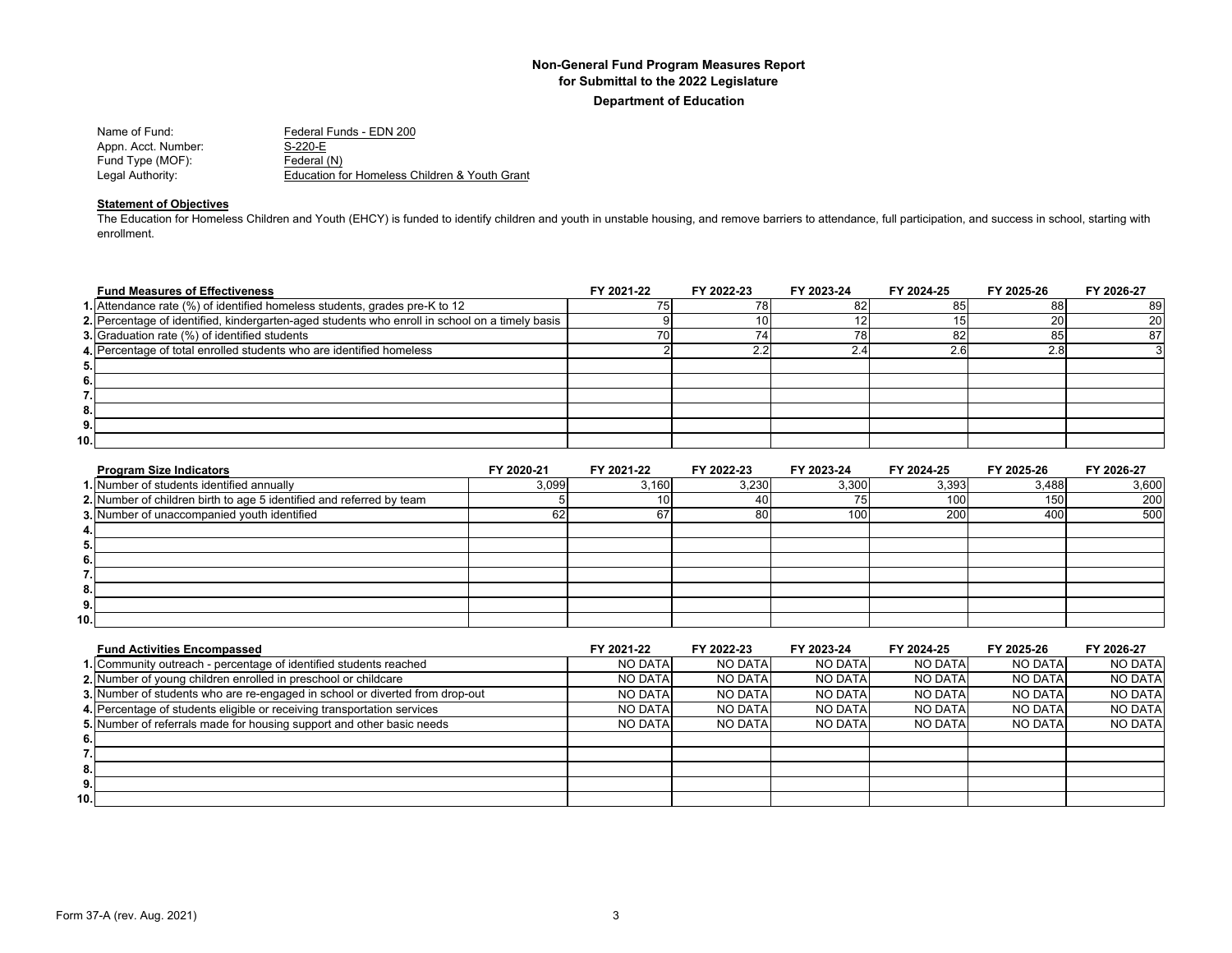| Name of Fund:       | Federal Funds - EDN 300                                |
|---------------------|--------------------------------------------------------|
| Appn. Acct. Number: | S-230-E                                                |
| Fund Type (MOF):    | Federal (N)                                            |
| Legal Authority:    | P.L. 100-297 National Cooperative Education Statistics |

#### **Statement of Objectives**

To provide necessary resources for various federally funded programs for State administration. Program measures are dependent upon the varying requirements of the individual federal grant awards.

| <b>Fund Measures of Effectiveness</b>                                              | FY 2021-22 | FY 2022-23 | FY 2023-24 | FY 2024-25 | FY 2025-26 | FY 2026-27 |
|------------------------------------------------------------------------------------|------------|------------|------------|------------|------------|------------|
| 1. Dependent upon the varying requirements of the individual federal grant awards. |            |            |            |            |            |            |
| 2.                                                                                 |            |            |            |            |            |            |
| 3.                                                                                 |            |            |            |            |            |            |
| 4.                                                                                 |            |            |            |            |            |            |
| 5.                                                                                 |            |            |            |            |            |            |
| 6.                                                                                 |            |            |            |            |            |            |
| 7.                                                                                 |            |            |            |            |            |            |
| 8.                                                                                 |            |            |            |            |            |            |
| 9.                                                                                 |            |            |            |            |            |            |
| 10.                                                                                |            |            |            |            |            |            |
| <b>Program Size Indicators</b><br>FY 2020-21                                       | FY 2021-22 | FY 2022-23 | FY 2023-24 | FY 2024-25 | FY 2025-26 | FY 2026-27 |

|               | <u>Flugialii Size liiulualuis</u>                                          | <b>FI ZUZU-ZI</b> | FI 404 F44 | LI TATTE-TA | <b>FI 4043-44</b> | <b>FI 4044-49</b> | <b>FIZUZJ-ZU</b> | <b>FI ZUZU-ZI</b> |
|---------------|----------------------------------------------------------------------------|-------------------|------------|-------------|-------------------|-------------------|------------------|-------------------|
|               | 1. Dependent upon the varying requirements of the individual federal grant |                   |            |             |                   |                   |                  |                   |
|               | awards.                                                                    |                   |            |             |                   |                   |                  |                   |
| ຳ<br><b>.</b> |                                                                            |                   |            |             |                   |                   |                  |                   |
| З.            |                                                                            |                   |            |             |                   |                   |                  |                   |
| 4.            |                                                                            |                   |            |             |                   |                   |                  |                   |
| 5.            |                                                                            |                   |            |             |                   |                   |                  |                   |
| o             |                                                                            |                   |            |             |                   |                   |                  |                   |
|               |                                                                            |                   |            |             |                   |                   |                  |                   |
| 8.            |                                                                            |                   |            |             |                   |                   |                  |                   |
| 9.            |                                                                            |                   |            |             |                   |                   |                  |                   |
| 10.1          |                                                                            |                   |            |             |                   |                   |                  |                   |

| <b>Fund Activities Encompassed</b>                                                 | FY 2021-22 | FY 2022-23 | FY 2023-24 | FY 2024-25 | FY 2025-26 | FY 2026-27 |
|------------------------------------------------------------------------------------|------------|------------|------------|------------|------------|------------|
| 1. Dependent upon the varying requirements of the individual federal grant awards. |            |            |            |            |            |            |
|                                                                                    |            |            |            |            |            |            |
|                                                                                    |            |            |            |            |            |            |
|                                                                                    |            |            |            |            |            |            |
|                                                                                    |            |            |            |            |            |            |
|                                                                                    |            |            |            |            |            |            |
|                                                                                    |            |            |            |            |            |            |
|                                                                                    |            |            |            |            |            |            |
| J.                                                                                 |            |            |            |            |            |            |
| 10.1                                                                               |            |            |            |            |            |            |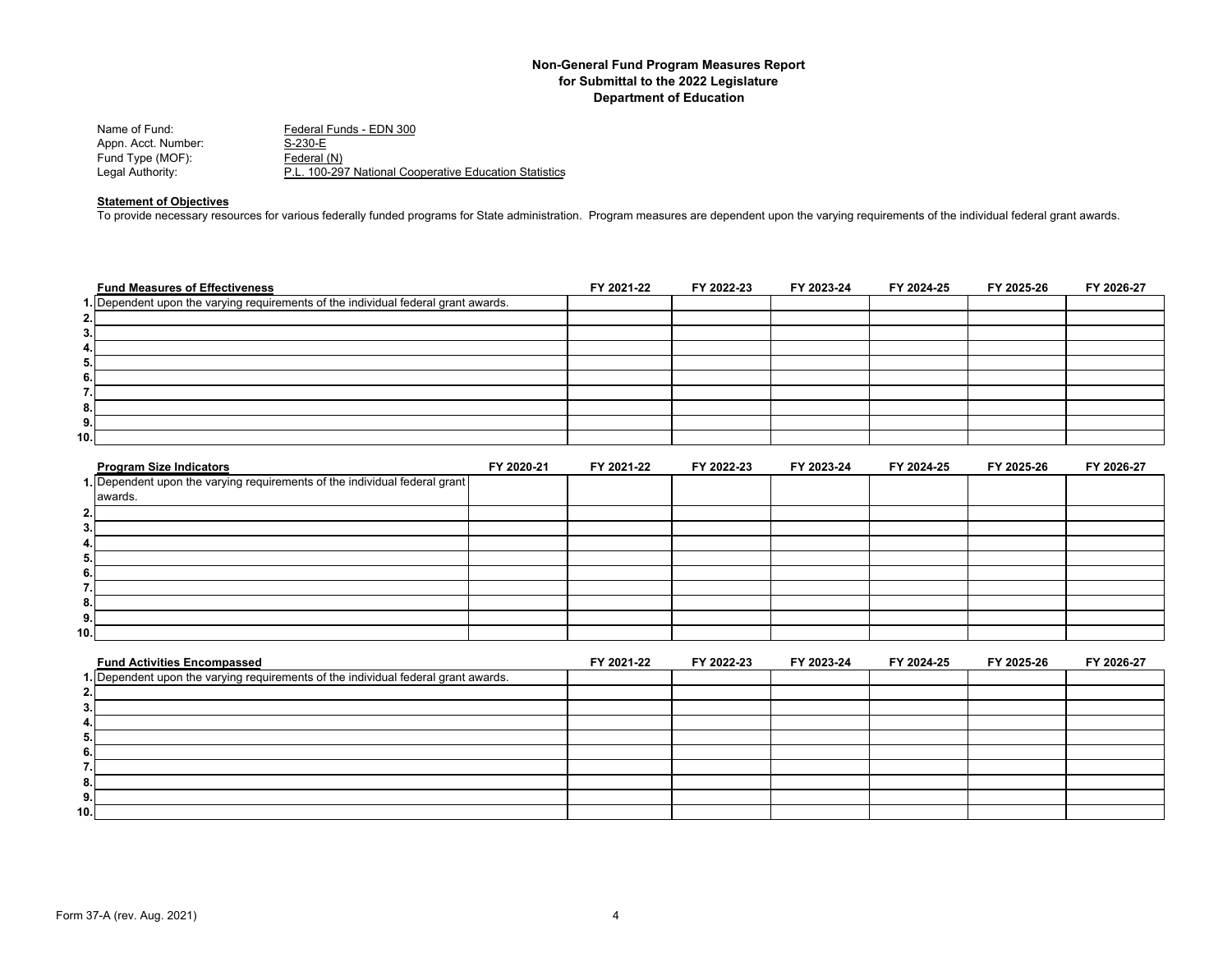| Federal Funds - EDN 400             |
|-------------------------------------|
| S-240-E                             |
| Federal (N)                         |
| <b>USDA Child Nutrition Program</b> |
|                                     |

#### **Statement of Objectives**

To maintain 100% compliance with federal regulations around school lunch nutritional standards.

| <b>Fund Measures of Effectiveness</b>                 | FY 2021-22 | FY 2022-23 | FY 2023-24 | FY 2024-25 | FY 2025-26 | FY 2026-27      |
|-------------------------------------------------------|------------|------------|------------|------------|------------|-----------------|
| 1. Percentage of eligible population served - paid    | 20         | 50         | 50         | 50         | 50         | 50 <sub>l</sub> |
| 2. Percentage of eligible population served - free    |            |            |            | 101        | 10I        | 10              |
| 3. Percentage of eligible population served - reduced | 34         | 40         |            | 40         | 40         | 40              |
| 4.                                                    |            |            |            |            |            |                 |
| 5.                                                    |            |            |            |            |            |                 |
| 6.                                                    |            |            |            |            |            |                 |
| . .                                                   |            |            |            |            |            |                 |
| 8.                                                    |            |            |            |            |            |                 |
| 9.                                                    |            |            |            |            |            |                 |
| 10.                                                   |            |            |            |            |            |                 |

| <b>Program Size Indicators</b>  | FY 2020-21 | FY 2021-22 | FY 2022-23 | FY 2023-24 | FY 2024-25 | FY 2025-26 | FY 2026-27 |
|---------------------------------|------------|------------|------------|------------|------------|------------|------------|
| 1. Number of Department schools | 257        | 257        | 257        | 257        | 257        | 257        | 257        |
| 2.                              |            |            |            |            |            |            |            |
| 3.                              |            |            |            |            |            |            |            |
| 4.                              |            |            |            |            |            |            |            |
| 5.                              |            |            |            |            |            |            |            |
| 6.                              |            |            |            |            |            |            |            |
|                                 |            |            |            |            |            |            |            |
| 8.                              |            |            |            |            |            |            |            |
| 9.                              |            |            |            |            |            |            |            |
| 10.1                            |            |            |            |            |            |            |            |

| <b>Fund Activities Encompassed</b>                                               | FY 2021-22 | FY 2022-23 | FY 2023-24 | FY 2024-25 | FY 2025-26 | FY 2026-27 |
|----------------------------------------------------------------------------------|------------|------------|------------|------------|------------|------------|
| 1. Number of student lunches - paid                                              | 6.291.748  | 6.291.748  | 6.291.748  | 6,291,748  | 6.291.748  | 6,291,748  |
| 2. Number of student lunches - free                                              | 8,689,288  | 8,689,288  | 8,689,288  | 8,689,288  | 8,689,288  | 8,689,288  |
| 3. Number of student lunches - reduced                                           | 1,563,900  | 1,563,900  | 1,563,900  | 1,563,900  | 1,563,900  | 1,563,900  |
| 4. Number of student breakfasts - paid                                           | 1,116,612  | 1,116,612  | 1,116,612  | 1,116,612  | 1,116,612  | 1,116,612  |
| 5. Number of student breakfasts - free                                           | 3,581,414  | 3,581,414  | 3,581,414  | 3,581,414  | 3,581,414  | 3,581,414  |
| 6. Number of student breakfasts - reduced                                        | 429.969    | 429,969    | 429.969    | 429.969    | 429.969    | 429,969    |
| 7. Number of onsite reviews conducted - National School Lunch Program            |            | 257        | 257        | 257        | 257        | 257        |
| 8. Number of onsite reviews conducted - After School Snack Program               | 257        |            |            | 70         | 70 I       | 70         |
| 9. Number of onsite reviews conducted - Summer Feeding Program / Seamless Summer | 257        | 801        | 80         | 80         | 80 I       | 80 l       |
| Option                                                                           |            |            |            |            |            |            |
| 10.1                                                                             |            |            |            |            |            |            |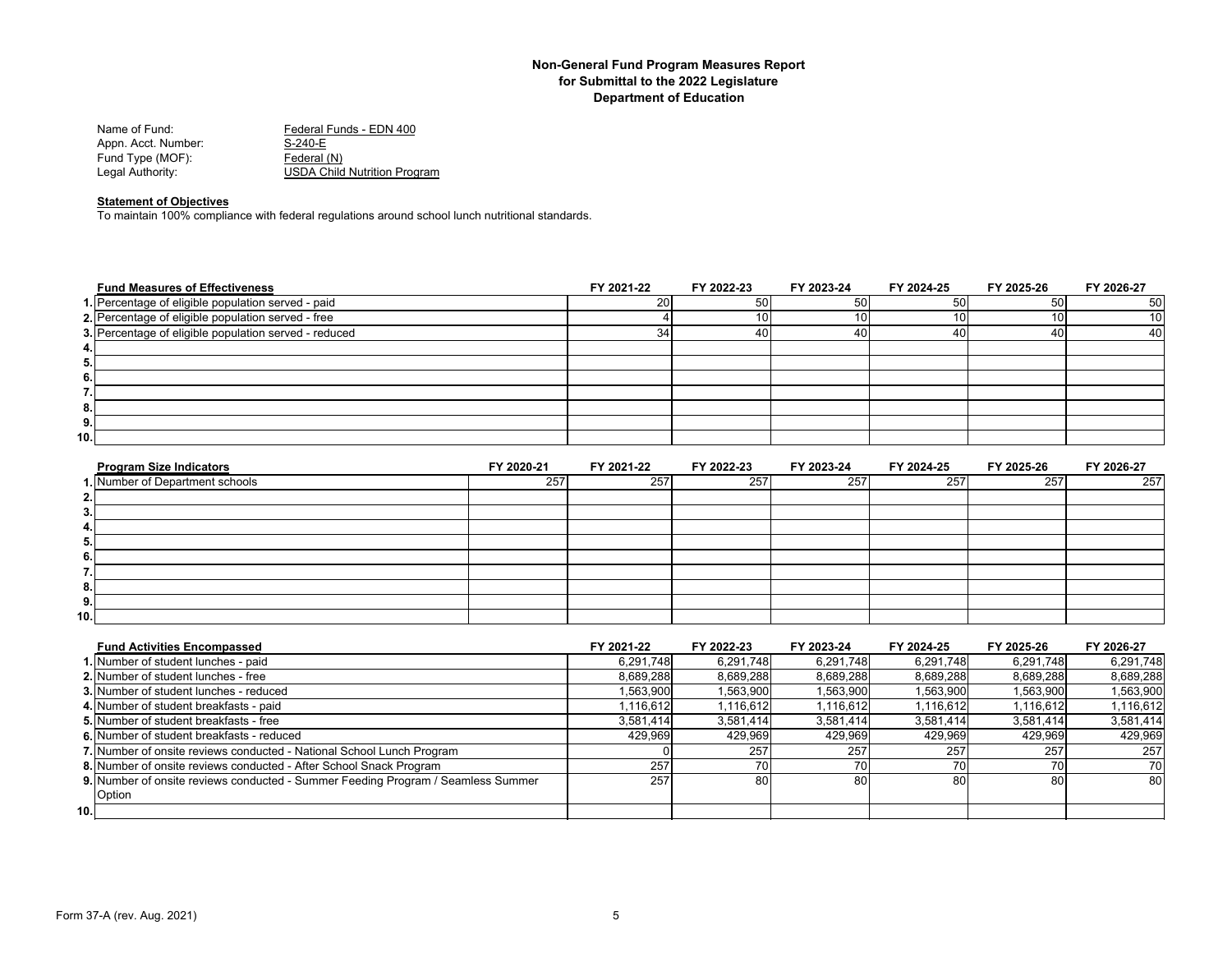**Department of Education**

Name of Fund: Federal Funds - EDN 400 Appn. Acct. Number: S-241-E Fund Type (MOF): Federal (N) Legal Authority: USDA Child Nutrition Program

#### **Statement of Objectives**

Program activities support and provide technical assistance to schools to meet USDA standards of compliance. These activities include training, technical assistance in person and distance, administrative reviews, and audits of programs. In addition, the budget supports staff salaries, fringe expenses, office expenses, network and website maintenance, as well as software tools to assist the School Food Authorities and sponsors. The ultimate goal of all these activities is to ensure all school nutrition programs are compliant with Federal regulations to allow them to receive millions of dollars in subsidy from USDA.

| <b>Fund Measures of Effectiveness</b>                  | FY 2021-22 | FY 2022-23 | FY 2023-24 | FY 2024-25 | FY 2025-26 | FY 2026-27 |
|--------------------------------------------------------|------------|------------|------------|------------|------------|------------|
| 1. National School Lunch Program total meal counts     | 8,875,000  | 8,875,000  | 8,875,000  | 8,875,000  | 8,875,000  | 8,875,000  |
| 2. Child and Adult Care Food Program total meal counts | 3,541,000  | 3,541,000  | 3,541,000  | 3,541,000  | 3,541,000  | 3,541,000  |
| 3. Summer Food Service Program total meal counts       | 1,299,000  | 1,299,000  | 1,299,000  | 1,299,000  | 1,299,000  | 1,299,000  |
| 4. I                                                   |            |            |            |            |            |            |
| 5.                                                     |            |            |            |            |            |            |
| 6.                                                     |            |            |            |            |            |            |
| 7.                                                     |            |            |            |            |            |            |
| 8.                                                     |            |            |            |            |            |            |
| 9.                                                     |            |            |            |            |            |            |
| 10.                                                    |            |            |            |            |            |            |

| <b>Program Size Indicators</b>                    | FY 2020-21 | FY 2021-22 | FY 2022-23 | FY 2023-24 | FY 2024-25 | FY 2025-26 | FY 2026-27      |
|---------------------------------------------------|------------|------------|------------|------------|------------|------------|-----------------|
| 1. National School Lunch Program participants     |            |            |            |            |            |            | 22 <sub>l</sub> |
| 2. Child and Adult Care Food Program participants | 60         | 60         |            |            | 62         | 62         | 63              |
| 3. Summer Food Service Program participants       |            |            |            |            |            |            | 14 <sup>1</sup> |
| 4. Fresh Fruit and Vegetable Program participants |            |            |            |            |            |            | 13 <sup>l</sup> |
| Ð.                                                |            |            |            |            |            |            |                 |
| 6.                                                |            |            |            |            |            |            |                 |
|                                                   |            |            |            |            |            |            |                 |
| 8.1                                               |            |            |            |            |            |            |                 |
| 9.                                                |            |            |            |            |            |            |                 |
| 10.1                                              |            |            |            |            |            |            |                 |

| <b>Fund Activities Encompassed</b>                                                         | FY 2021-22 | FY 2022-23 | FY 2023-24 | FY 2024-25 | FY 2025-26 | FY 2026-27 |
|--------------------------------------------------------------------------------------------|------------|------------|------------|------------|------------|------------|
| 1. Administrative reviews and procurement reviews audited per year - National School Lunch |            |            |            | 101        |            |            |
| Program and Fresh Fruit and Vegetable Program                                              |            |            |            |            |            |            |
| 2. Program reviews and procurement reviews audited per year- Child and Adult Care Food     | 21         | 21         | 21         | 21         | 21         | 21         |
| Program                                                                                    |            |            |            |            |            |            |
| 3. Program reviews and procurement reviews audited per year - Summer Food Service          |            |            |            |            |            |            |
| Program                                                                                    |            |            |            |            |            |            |
| 4. Sites to which technical assistance was provided for the National School Lunch Program  | 273        | 273        | 273        | 273        | 273        | 273        |
| 5. Sites to which technical assistance was provided for the Child and Adult Care Food      | 306        | 306        | 306        | 306        | 306        | 306        |
| Program                                                                                    |            |            |            |            |            |            |
| 6. Sites to which technical assistance was provided for the Summer Food Service Program    | 86         | 86         | 86         | 86         | 86         | 86         |
|                                                                                            |            |            |            |            |            |            |
| 8.                                                                                         |            |            |            |            |            |            |
| 9.                                                                                         |            |            |            |            |            |            |
| 10.                                                                                        |            |            |            |            |            |            |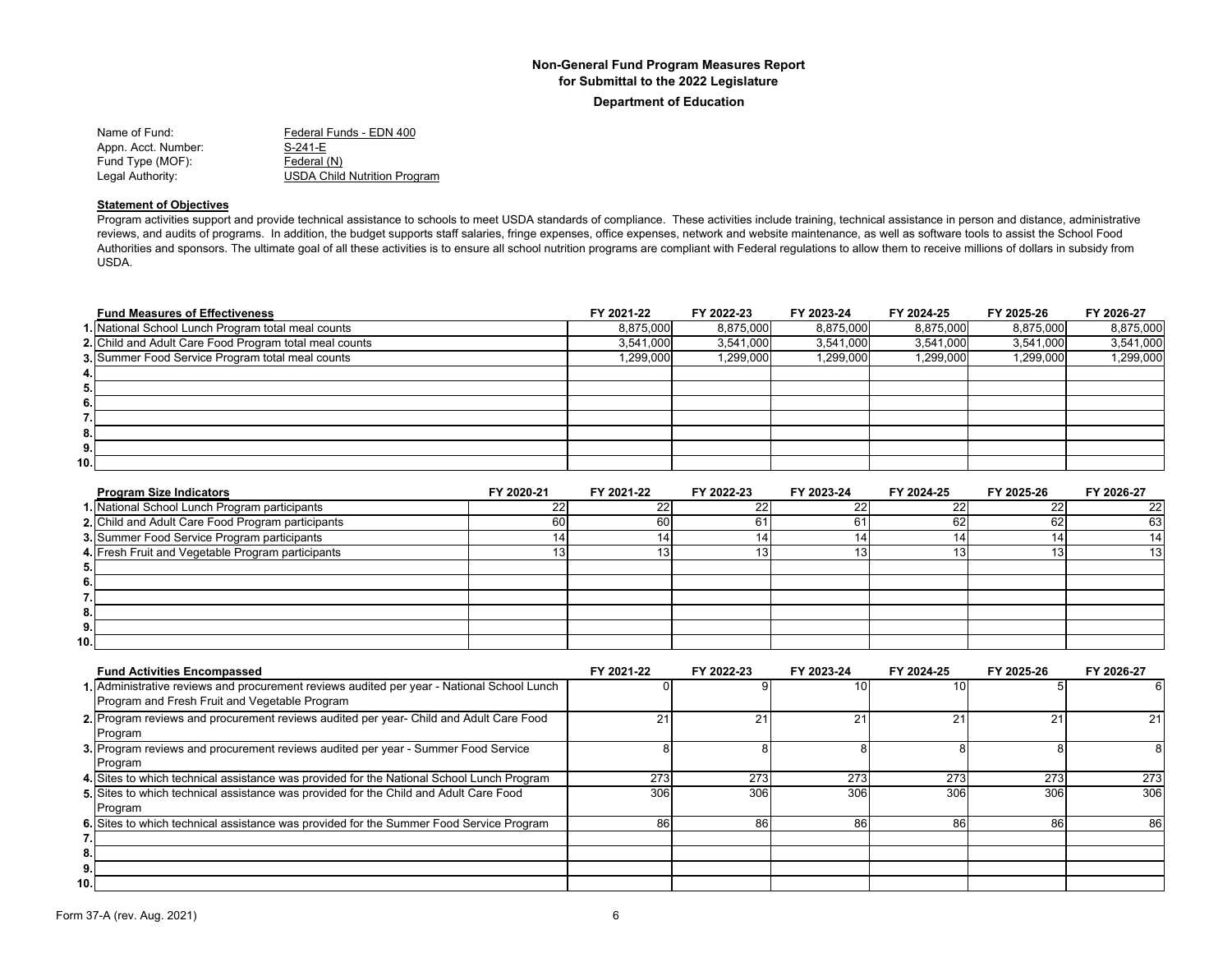#### **Department of Education**

| Name of Fund:       | Federal Funds - EDN 500                                                       |
|---------------------|-------------------------------------------------------------------------------|
| Appn. Acct. Number: | S-250-E                                                                       |
| Fund Type (MOF):    | Federal (N)                                                                   |
| Legal Authority:    | Public Law 113-128 Workforce Innovation and Opportunity Act (Adult Education) |

#### **Statement of Objectives**

The purpose of the Workforce Innovation and Opportunity Act, Title II Adult Education and Family Literacy Act, is to create a partnership among the federal government, states, and localities to provide, on a voluntary basis, adult education and literacy activities.

The objectives are to:

(1) Assist adults to become literate and obtain the knowledge and skills necessary for employment and economic self-sufficiency;

(2) Assist adults who are parents or family members to obtain the education and skills that: (A) are necessary to becoming full partners in the educational development of their children; and (B) lead to sustainable improvements in the economic opportunities for their family;

(3) Assist adults in attaining a secondary school diploma and in the transition to postsecondary education and training, including through career pathways; and

(4) Assist immigrants and other individuals who are English language learners in: (A) improving their (i) reading, writing, speaking, and comprehension skills in English and (ii) mathematics skills; and (B) acquiring an understanding of the American system of government, individual freedom, and the responsibilities of citizenship through adult education education and literacy activities.

|                   | <b>Fund Measures of Effectiveness</b>                                               | FY 2021-22 | FY 2022-23 | FY 2023-24 | FY 2024-25 | FY 2025-26 | FY 2026-27 |
|-------------------|-------------------------------------------------------------------------------------|------------|------------|------------|------------|------------|------------|
|                   | 1. Number of adults enrolled who achieve at least one educational functioning level | 749        | 750        | 750        | 750        | 750        | 750        |
|                   | 2. Number of adults enrolled who attain of a secondary school diploma               | 373        | 375        | 375        | 375        | 375        | 375        |
| 3.1               |                                                                                     |            |            |            |            |            |            |
| 4. I              |                                                                                     |            |            |            |            |            |            |
| 5.                |                                                                                     |            |            |            |            |            |            |
| 6.1               |                                                                                     |            |            |            |            |            |            |
| ,<br>$\mathbf{L}$ |                                                                                     |            |            |            |            |            |            |
| 8.                |                                                                                     |            |            |            |            |            |            |
| 9.1               |                                                                                     |            |            |            |            |            |            |
| 10.l              |                                                                                     |            |            |            |            |            |            |

| <b>Program Size Indicators</b>                                         | FY 2020-21 | FY 2021-22 | FY 2022-23 | FY 2023-24 | FY 2024-25 | FY 2025-26 | FY 2026-27 |
|------------------------------------------------------------------------|------------|------------|------------|------------|------------|------------|------------|
| 1. Adults who are basic skills deficient and do not have a high school | 2,795      | 2,800      | 2,800      | 2,800      | 2,800      | 2,800      | 2,800      |
| diploma                                                                |            |            |            |            |            |            |            |
| 2. Adults who are English Language Learners                            | 389        | 400        | 400        | 400        | 400        | 400        | 400        |
| 3.                                                                     |            |            |            |            |            |            |            |
| 4.                                                                     |            |            |            |            |            |            |            |
| 5.                                                                     |            |            |            |            |            |            |            |
| 6.                                                                     |            |            |            |            |            |            |            |
| $\overline{\phantom{a}}$<br>.                                          |            |            |            |            |            |            |            |
| 8.,                                                                    |            |            |            |            |            |            |            |
| 9.                                                                     |            |            |            |            |            |            |            |
| 10.1                                                                   |            |            |            |            |            |            |            |

| <b>Fund Activities Encompassed</b>                                         | FY 2021-22 | FY 2022-23 | FY 2023-24 | FY 2024-25       | FY 2025-26 | FY 2026-27      |
|----------------------------------------------------------------------------|------------|------------|------------|------------------|------------|-----------------|
| <b>1.</b> Adult Basic Education (# of adults enrolled)                     | .830       | 1.850      | .850       | .850             | 1.850      | 1,850           |
| 2. Adult Secondary Education (# of adults enrolled)                        | 570        | 575        | 575        | 575              | 575        | 575             |
| 3. English Language Acquisition (# of adults enrolled)                     | 389        | 400        | 400        | 400              | 400        | 400             |
| 4. Integrated English Literacy and Civics Education (# of adults enrolled) |            |            |            |                  |            | 10 <sup>1</sup> |
| 5. Integrated Education and Training (# of adults enrolled)                |            | 175        | 175        | 175 <sub>1</sub> | 1751       | 175             |
| 6. Corrections Education (# of adults enrolled)                            | 227        | 230        | 230        | 230              | 230        | 230             |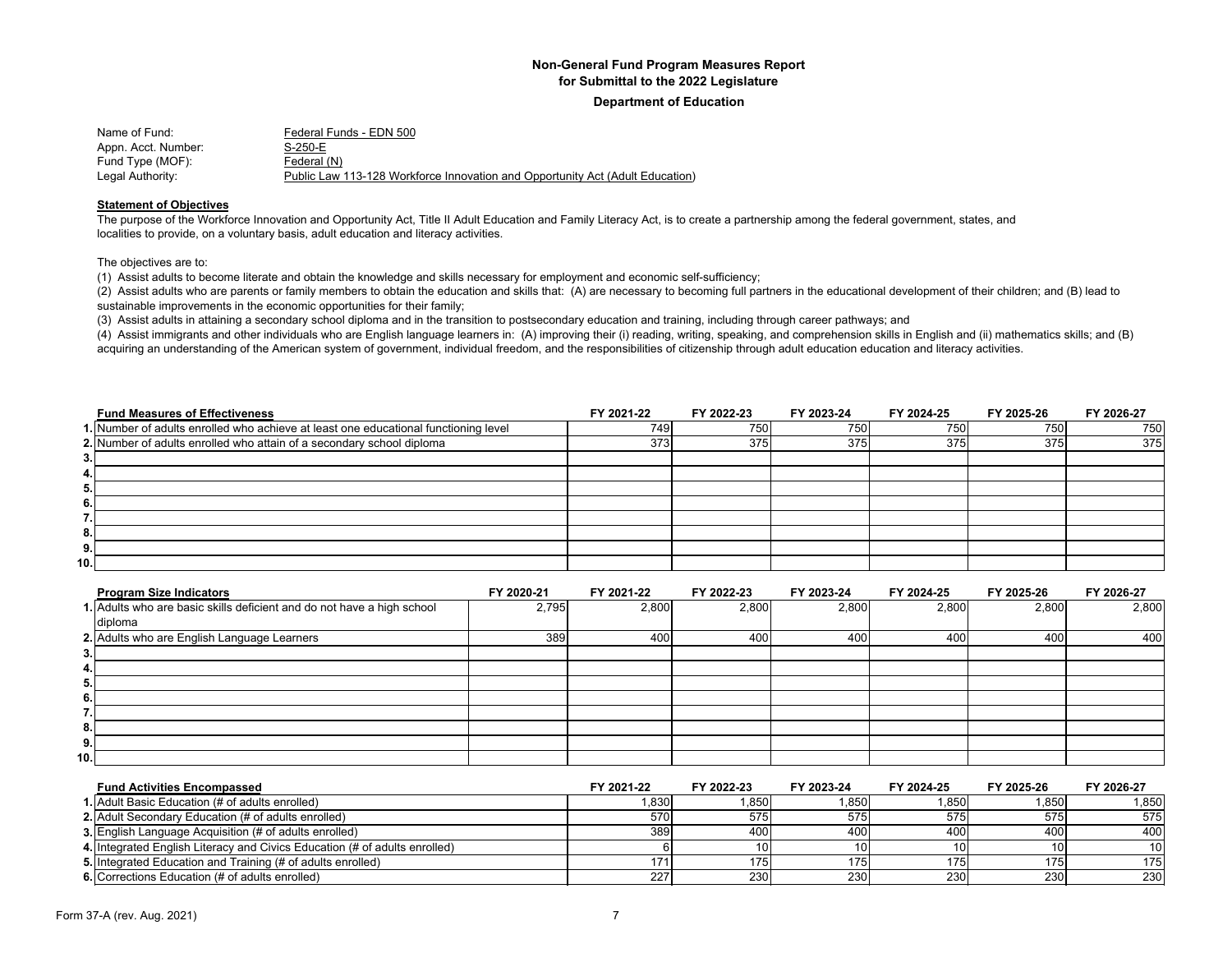| 10.1 |  |  |  |  |
|------|--|--|--|--|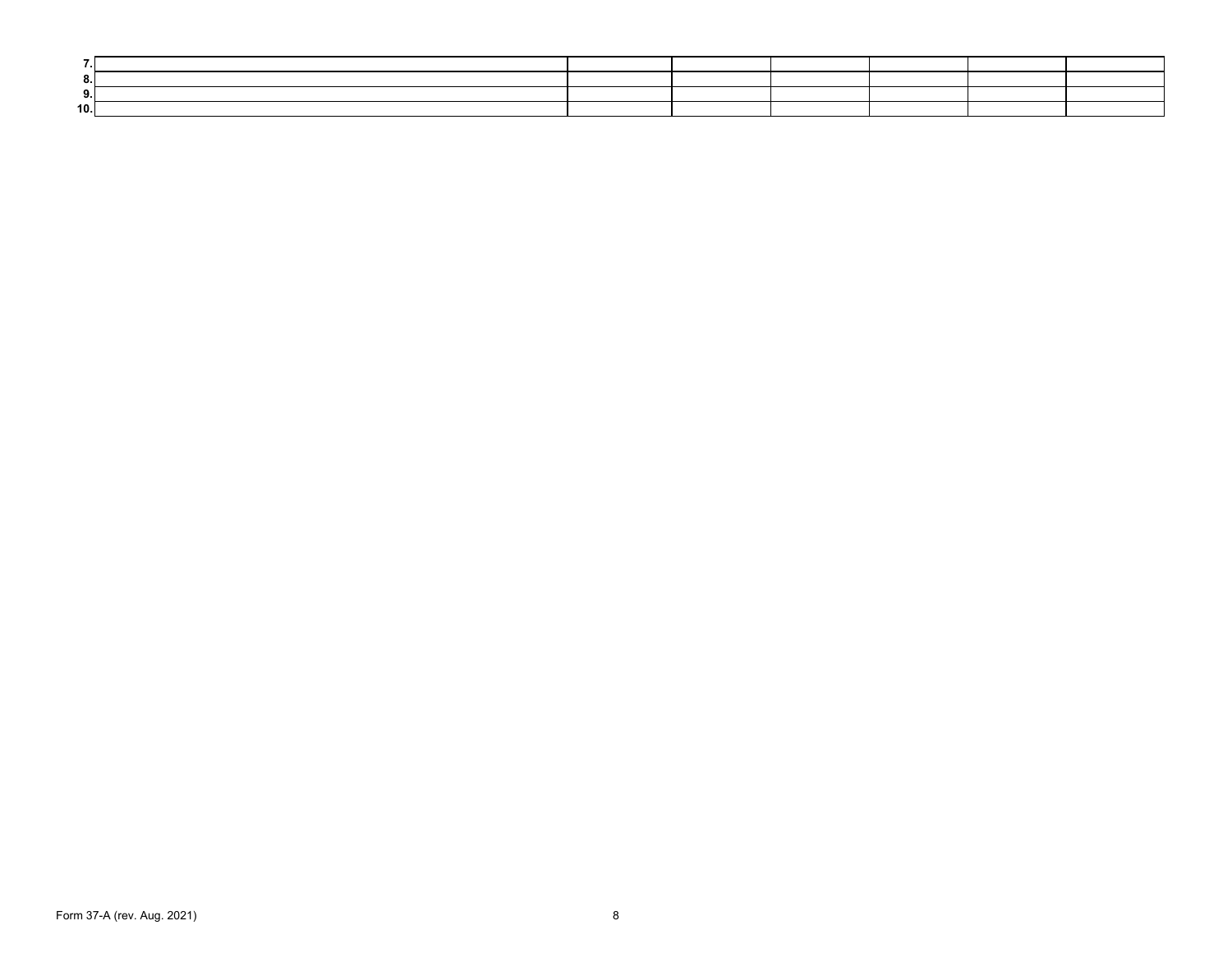#### **Department of Education**

Name of Fund: Federal Funds - EDN 700 Appn. Acct. Number: S-270-E Fund Type (MOF):<br>
Legal Authority: 
Head Start Act Legal Authority:

#### **Statement of Objectives**

1) Strengthen Head Start (HS) /Early Head Start (EHS) access to needed services, cross-referrals and improved transitions through MOUs with state and local partners.

2) Enhance opportunities for HS/EHS workforce development and professional learning through strategic partnerships.

3) Connect more vulnerable children (birth to five) to HS/EHS services statewide through public awareness activities and MOU development.

4) Enhance alignment of state planning and policy development to address the needs of HS/EHS grantees and their beneficiaries.

| <b>Fund Measures of Effectiveness</b>                                                 | FY 2021-22      | FY 2022-23 | FY 2023-24     | FY 2024-25 | FY 2025-26     | FY 2026-27     |
|---------------------------------------------------------------------------------------|-----------------|------------|----------------|------------|----------------|----------------|
| 1. New partnerships are established                                                   |                 |            |                |            |                |                |
| 2. MOUs are in process or in place                                                    |                 |            |                |            |                |                |
| 3. Program Information Report (PIR) data (collected annually by Office of Head Start) | NO DATA         | NO DATA    | <b>NO DATA</b> | NO DATA    | <b>NO DATA</b> | <b>NO DATA</b> |
| 4. Professional development resources and activities are available to HS staff        | 10 <sup>1</sup> |            |                |            |                | 10             |
| 5. HS/EHS programs are fully enrolled                                                 |                 |            |                |            |                |                |
| 6. New contracts or grants are awarded to HS/EHS grantees to enhance enrollment       |                 |            |                |            |                |                |
| 7. Early childhood state plans reflect vulnerable children served by HS/EHS           |                 |            |                |            |                |                |
| 8.                                                                                    |                 |            |                |            |                |                |
| 9.                                                                                    |                 |            |                |            |                |                |
| 10.1                                                                                  |                 |            |                |            |                |                |

| <b>Program Size Indicators</b>                  | FY 2020-21 | FY 2021-22 | FY 2022-23 | FY 2023-24 | FY 2024-25 | FY 2025-26 | FY 2026-27 |
|-------------------------------------------------|------------|------------|------------|------------|------------|------------|------------|
| 1. Workforce beneficiaries (HS/EHS staff)       | 600        | 600        | 600        | 600        | 600        | 600        | 600        |
| 2. Beneficiaries of HS/EHS services (enrollees) | 3,680      | 3,800      | 3,800      | 3,800      | 4,000      | 4,000      | 4,000      |
| - 3.                                            |            |            |            |            |            |            |            |
| 4.                                              |            |            |            |            |            |            |            |
| 5.                                              |            |            |            |            |            |            |            |
| 6.                                              |            |            |            |            |            |            |            |
|                                                 |            |            |            |            |            |            |            |
| 8.                                              |            |            |            |            |            |            |            |
| 9.                                              |            |            |            |            |            |            |            |
| 10.1                                            |            |            |            |            |            |            |            |

| <b>Fund Activities Encompassed</b>                                              | FY 2021-22 | FY 2022-23 | FY 2023-24 | FY 2024-25 | FY 2025-26 | FY 2026-27 |
|---------------------------------------------------------------------------------|------------|------------|------------|------------|------------|------------|
| 1. Convene outreach/enrollment-related partnership meetings                     |            |            |            |            |            |            |
| 2. Convene workforce development partnership meetings                           |            |            |            |            |            |            |
| 3. Convene MOU development partnership meetings                                 |            |            |            |            |            |            |
| 4. Develop/execute public awareness activities                                  |            |            |            |            |            |            |
| 5. Facilitate/participate in early childhood systems-building planning meetings |            |            |            |            |            |            |
| 6. Attend state/national conferences required or allowable by grant award       |            |            |            |            |            |            |
|                                                                                 |            |            |            |            |            |            |
|                                                                                 |            |            |            |            |            |            |
| 9.                                                                              |            |            |            |            |            |            |
| 10.1                                                                            |            |            |            |            |            |            |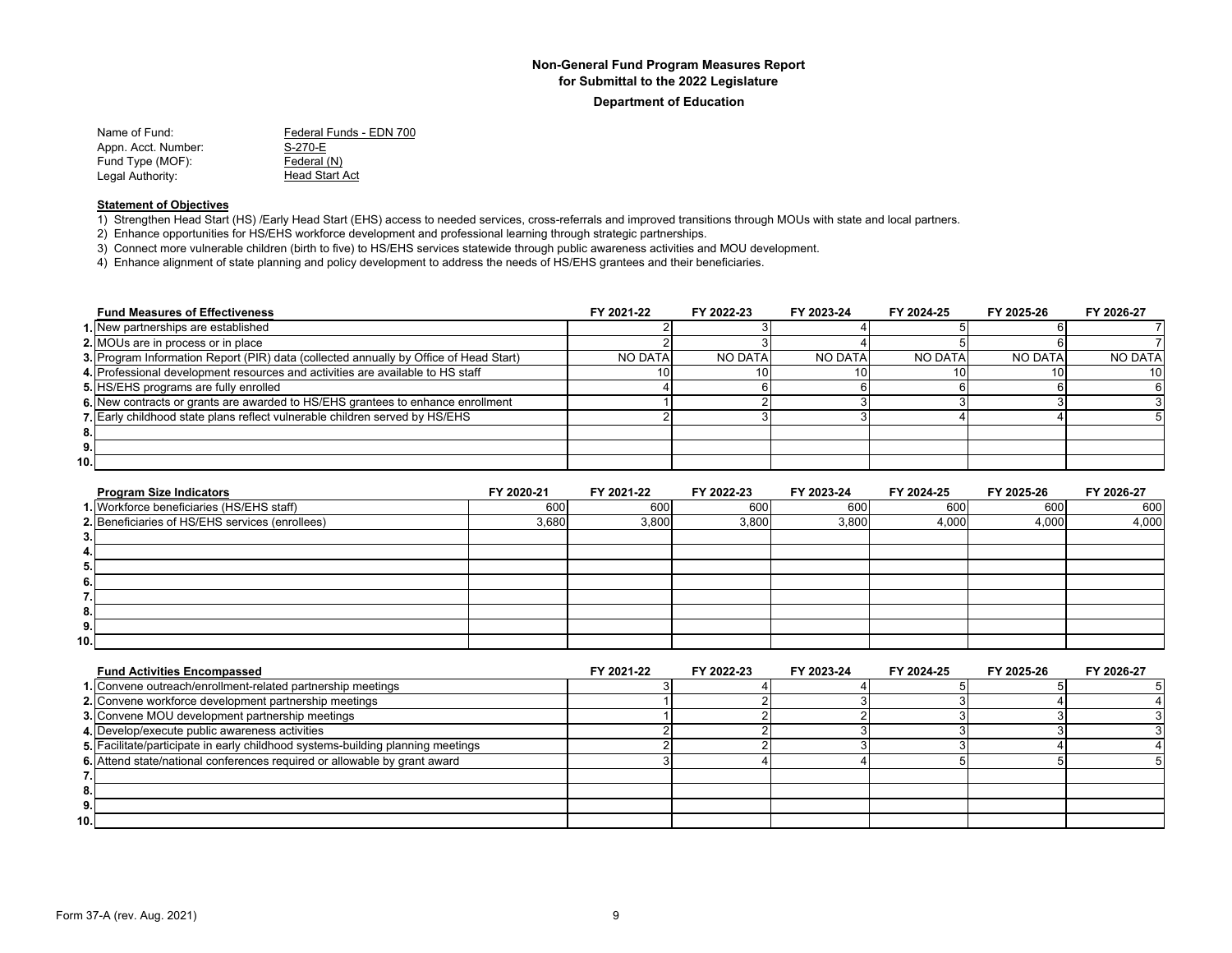| School Level Ag & Industrial Pursuits |
|---------------------------------------|
| $S-301-E$                             |
| Special                               |
| Section 302A-420, HRS                 |
|                                       |

#### **Statement of Objectives**

To provide students with an opportunity to connect their learning to authentic real-life experiences and opportunities in the community, industry, and workforce.

|     | <b>Fund Measures of Effectiveness</b>                                               | FY 2021-22 | FY 2022-23 | FY 2023-24 | FY 2024-25 | FY 2025-26 | FY 2026-27 |
|-----|-------------------------------------------------------------------------------------|------------|------------|------------|------------|------------|------------|
|     | 1. Number of students who complete a career technical education work-based learning | NO DATA    | NO DATA    | NO DATA    | NO DATA    | NO DATA    | NO DATA    |
|     | experience                                                                          |            |            |            |            |            |            |
| 2.  |                                                                                     |            |            |            |            |            |            |
| 3.  |                                                                                     |            |            |            |            |            |            |
| 4.  |                                                                                     |            |            |            |            |            |            |
| 5.  |                                                                                     |            |            |            |            |            |            |
| 6.  |                                                                                     |            |            |            |            |            |            |
| . . |                                                                                     |            |            |            |            |            |            |
| 8.  |                                                                                     |            |            |            |            |            |            |
| 9.  |                                                                                     |            |            |            |            |            |            |
| 10. |                                                                                     |            |            |            |            |            |            |

| <b>Program Size Indicators</b>                                  | FY 2020-21 | FY 2021-22 | FY 2022-23 | FY 2023-24 | FY 2024-25 | FY 2025-26 | FY 2026-27 |
|-----------------------------------------------------------------|------------|------------|------------|------------|------------|------------|------------|
| 1. Students participating in career technical education courses | 27,600     | 27,600     | 27,600     | 27,600     | 27,600     | 27,600     | 27,600     |
| 2.                                                              |            |            |            |            |            |            |            |
| 3.                                                              |            |            |            |            |            |            |            |
| 4.                                                              |            |            |            |            |            |            |            |
| Ð.                                                              |            |            |            |            |            |            |            |
| ь.                                                              |            |            |            |            |            |            |            |
|                                                                 |            |            |            |            |            |            |            |
| 8.                                                              |            |            |            |            |            |            |            |
| 9.                                                              |            |            |            |            |            |            |            |
| 10.1                                                            |            |            |            |            |            |            |            |

| <b>Fund Activities Encompassed</b>                   | FY 2021-22 | FY 2022-23 | FY 2023-24 | FY 2024-25 | FY 2025-26 | FY 2026-27 |
|------------------------------------------------------|------------|------------|------------|------------|------------|------------|
| 1. Students enrolled in a work-based learning course | NO DATA    | NO DATA    | NO DATA    | NO DATA    | NO DATA    | NO DATA    |
| 2.1                                                  |            |            |            |            |            |            |
| 3.                                                   |            |            |            |            |            |            |
| 4.                                                   |            |            |            |            |            |            |
| 5.                                                   |            |            |            |            |            |            |
| 6.                                                   |            |            |            |            |            |            |
|                                                      |            |            |            |            |            |            |
| 8.                                                   |            |            |            |            |            |            |
| 9.                                                   |            |            |            |            |            |            |
| 10.1                                                 |            |            |            |            |            |            |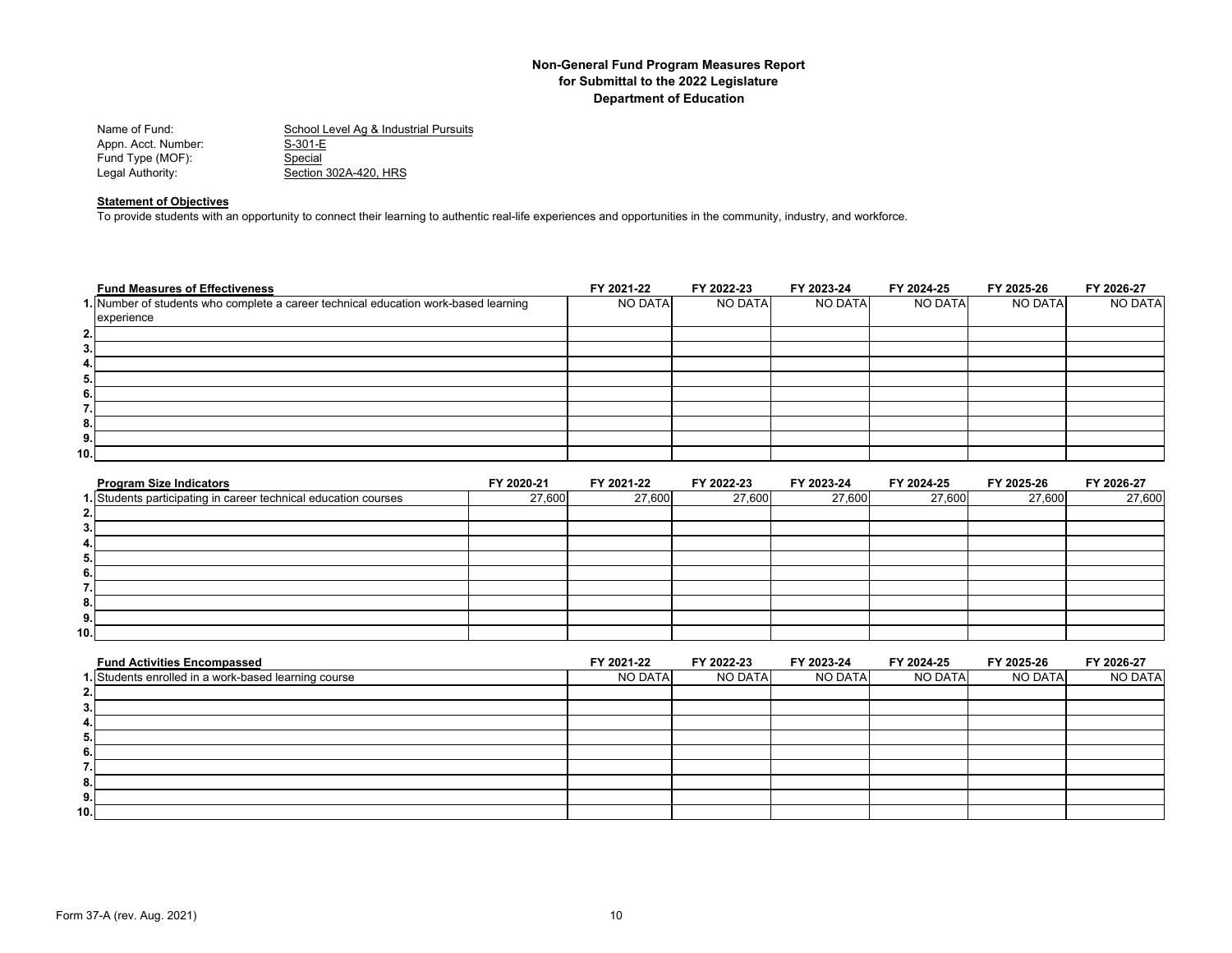| Name of Fund:       | <b>Adult Education Special Fund</b> |
|---------------------|-------------------------------------|
| Appn. Acct. Number: | $S-302-E$                           |
| Fund Type (MOF):    | Special                             |
| Legal Authority:    | Section 302A-435. HRS               |

#### **Statement of Objectives**

Adults will become literate and obtain the knowledge and skills necessary for employment and economic self-sufficiency through the attainment of a secondary school high school diploma equivalent and improving the reading, writing, speaking, and comprehension skills in English of adults who are English language learners.

|      | <b>Fund Measures of Effectiveness</b>                                      | FY 2021-22 | FY 2022-23 | FY 2023-24 | FY 2024-25 | FY 2025-26 | FY 2026-27 |
|------|----------------------------------------------------------------------------|------------|------------|------------|------------|------------|------------|
|      | 1. Number of participants who attain a secondary school diploma equivalent | 58         | 58         | 58         | 58         | 58         | 58         |
|      | 2. Number of participants who achieve one educational level gain           | 643        | 643        | 643        | 643        | 643        | 643        |
| 3.1  |                                                                            |            |            |            |            |            |            |
| 4.   |                                                                            |            |            |            |            |            |            |
| 5.   |                                                                            |            |            |            |            |            |            |
| 6.   |                                                                            |            |            |            |            |            |            |
| 7.I  |                                                                            |            |            |            |            |            |            |
| 8.   |                                                                            |            |            |            |            |            |            |
| 9.1  |                                                                            |            |            |            |            |            |            |
| 10.I |                                                                            |            |            |            |            |            |            |

| <b>Program Size Indicators</b>                                           | FY 2020-21 | FY 2021-22 | FY 2022-23 | FY 2023-24 | FY 2024-25 | FY 2025-26 | FY 2026-27 |
|--------------------------------------------------------------------------|------------|------------|------------|------------|------------|------------|------------|
| 1. Adult residents without a high school degree and adult immigrants who | 2,795      | 2,800      | 2,800      | 2,800      | 2,800      | 2,800      | 2,800      |
| are English Language Learners                                            |            |            |            |            |            |            |            |
| 2.                                                                       |            |            |            |            |            |            |            |
| 3.                                                                       |            |            |            |            |            |            |            |
| 4.1                                                                      |            |            |            |            |            |            |            |
| 5.                                                                       |            |            |            |            |            |            |            |
| 6.                                                                       |            |            |            |            |            |            |            |
| $\overline{\phantom{a}}$<br>.                                            |            |            |            |            |            |            |            |
| 8.                                                                       |            |            |            |            |            |            |            |
| 9.                                                                       |            |            |            |            |            |            |            |
| 10.1                                                                     |            |            |            |            |            |            |            |

| <b>Fund Activities Encompassed</b>                                                | FY 2021-22 | FY 2022-23 | FY 2023-24 | FY 2024-25 | FY 2025-26 | FY 2026-27 |
|-----------------------------------------------------------------------------------|------------|------------|------------|------------|------------|------------|
| 1. Number of participants receiving adult basic education                         | 2,402      | 2,407      | 2,407      | 2,407      | 2,407      | 2,407      |
| 2. Number of participants who are immigrants receiving English language education | 393        | 393        | 393        | 393        | 393        | 393        |
| 3                                                                                 |            |            |            |            |            |            |
| 4.                                                                                |            |            |            |            |            |            |
| Ð.                                                                                |            |            |            |            |            |            |
| 6                                                                                 |            |            |            |            |            |            |
|                                                                                   |            |            |            |            |            |            |
| 8.                                                                                |            |            |            |            |            |            |
| 9.                                                                                |            |            |            |            |            |            |
| 10.                                                                               |            |            |            |            |            |            |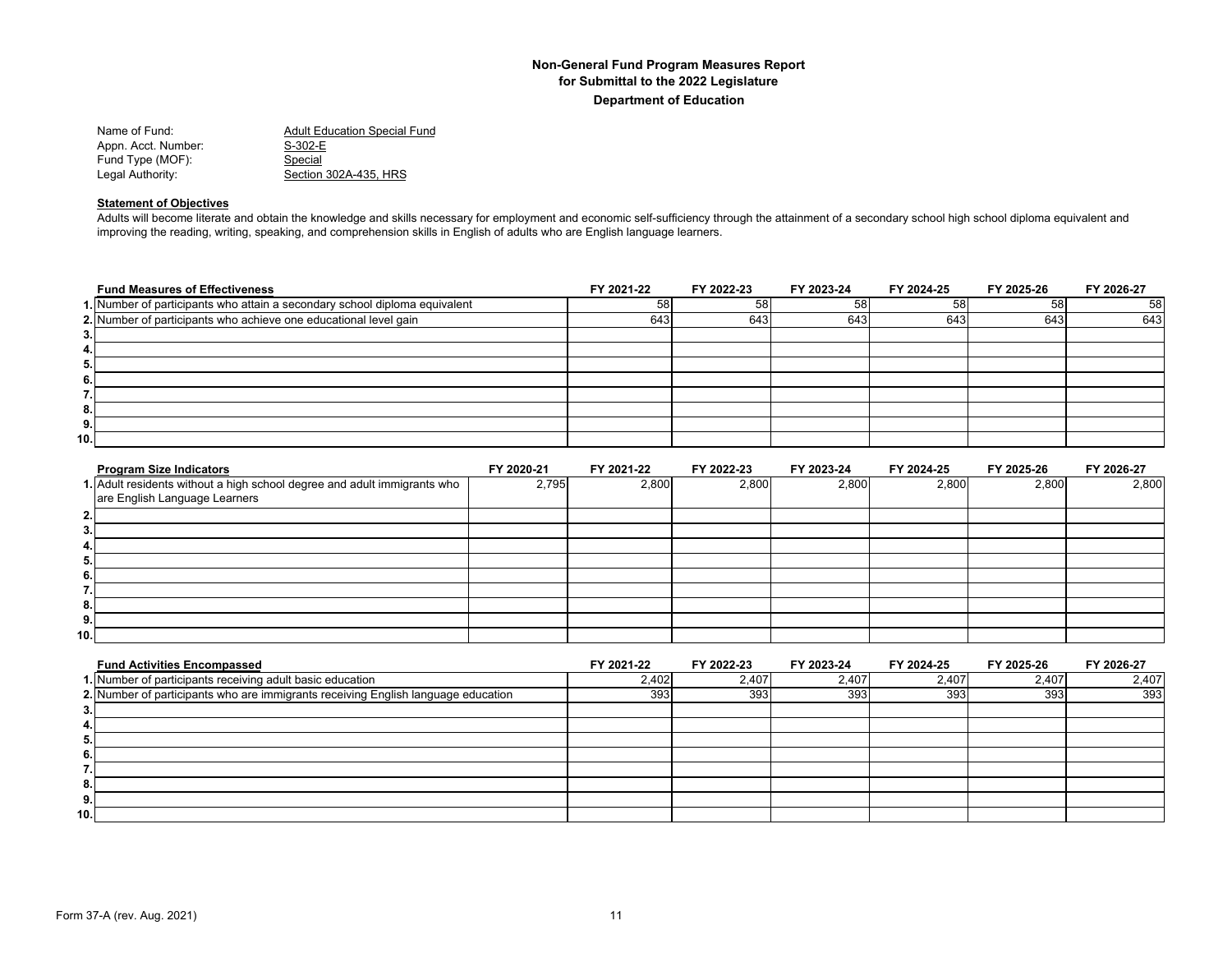**Department of Education**

| School Food Service   |
|-----------------------|
| $S-304-E$             |
| Special               |
| Section 302A-405, HRS |
|                       |

#### **Statement of Objectives**

To meet 100% of USDA meal pattern requirements, ensuring that Hawaii's students are given the opportunity to make healthy food choices by providing high-quality, nutritious, and affordable meals in a courteous, stress-free environment, while supporting a statewide nutrition education program in fiscally responsible way.

| <b>Fund Measures of Effectiveness</b>                 | FY 2021-22 | FY 2022-23 | FY 2023-24 | FY 2024-25 | FY 2025-26 | FY 2026-27      |
|-------------------------------------------------------|------------|------------|------------|------------|------------|-----------------|
| 1. Percentage of eligible population served - paid    | 20         | 50         | 50         | 501        | 50         | 50              |
| 2. Percentage of eligible population served - free    |            | 10ı        |            | 10 I       | 10I        | 10 <sup>1</sup> |
| 3. Percentage of eligible population served - reduced | 34         | 40         |            | 40         | 40         | 40              |
| 4.,                                                   |            |            |            |            |            |                 |
| 5.                                                    |            |            |            |            |            |                 |
| 6.                                                    |            |            |            |            |            |                 |
| . .                                                   |            |            |            |            |            |                 |
| 8.                                                    |            |            |            |            |            |                 |
| 9.                                                    |            |            |            |            |            |                 |
| 10.                                                   |            |            |            |            |            |                 |

| <b>Program Size Indicators</b>  | FY 2020-21 | FY 2021-22 | FY 2022-23 | FY 2023-24 | FY 2024-25 | FY 2025-26 | FY 2026-27 |
|---------------------------------|------------|------------|------------|------------|------------|------------|------------|
| 1. Number of Department schools | 257        | 257        | 257        | 257        | 257        | 257        | 257        |
| 2.                              |            |            |            |            |            |            |            |
| 3.                              |            |            |            |            |            |            |            |
| 4.                              |            |            |            |            |            |            |            |
| 5.                              |            |            |            |            |            |            |            |
| 6.                              |            |            |            |            |            |            |            |
| $\overline{\phantom{a}}$<br>. . |            |            |            |            |            |            |            |
| 8.                              |            |            |            |            |            |            |            |
| 9.                              |            |            |            |            |            |            |            |
| 10.                             |            |            |            |            |            |            |            |

| <b>Fund Activities Encompassed</b>                                               | FY 2021-22 | FY 2022-23 | FY 2023-24 | FY 2024-25 | FY 2025-26 | FY 2026-27 |
|----------------------------------------------------------------------------------|------------|------------|------------|------------|------------|------------|
| 1. Number of student lunches - paid                                              | 6,291,748  | 6,291,748  | 6,291,748  | 6,291,748  | 6,291,748  | 6,291,748  |
| 2. Number of student lunches - free                                              | 8,689,288  | 8,689,288  | 8,689,288  | 8,689,288  | 8,689,288  | 8,689,288  |
| 3. Number of student lunches - reduced                                           | 1,563,900  | 1,563,900  | 1,563,900  | 1,563,900  | 1,563,900  | 1,563,900  |
| 4. Number of student breakfasts - paid                                           | 1.116.612  | 1.116.612  | 1.116.612  | 1.116.612  | 1,116,612  | 1,116,612  |
| 5. Number of student breakfasts - free                                           | 3.581.414  | 3,581,414  | 3,581,414  | 3,581,414  | 3.581.414  | 3,581,414  |
| 6. Number of student breakfasts - reduced                                        | 429,969    | 429,969    | 429,969    | 429,969    | 429,969    | 429,969    |
| 7. Number of onsite reviews conducted - National School Lunch Program            |            | 257        | 257        | 257        | 257        | 257        |
| 8. Number of onsite reviews conducted - After School Snack Program               | 257        |            |            | 70         |            | 70         |
| 9. Number of onsite reviews conducted - Summer Feeding Program / Seamless Summer | 257        | 80         | 80         | 80         | 80         | 80         |
| Option                                                                           |            |            |            |            |            |            |
| 10.1                                                                             |            |            |            |            |            |            |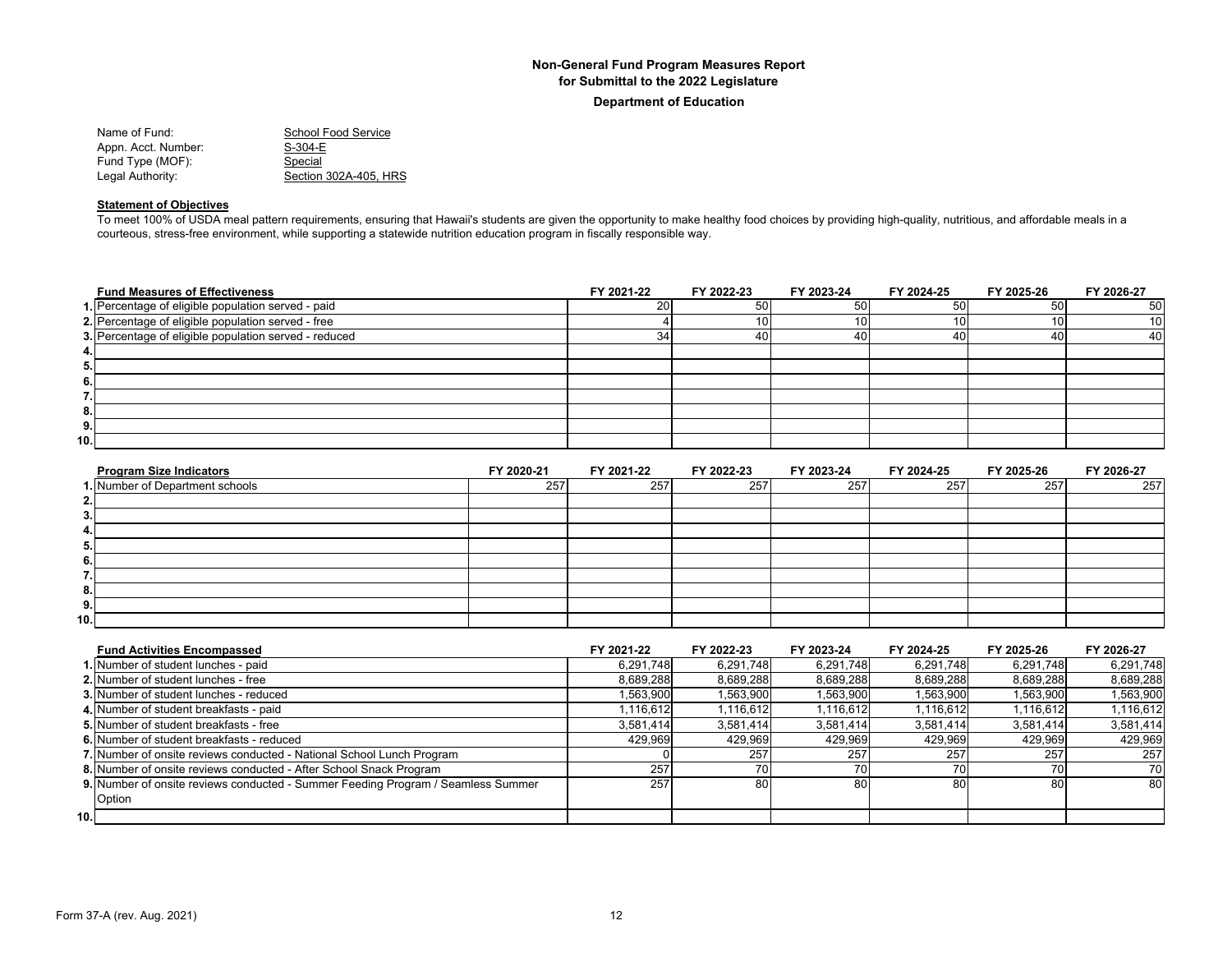| Name of Fund:       | Comprehensive Student Support Services Human Resources Stipend Program |
|---------------------|------------------------------------------------------------------------|
| Appn. Acct. Number: | S-305-E                                                                |
| Fund Type (MOF):    | Special                                                                |
| Legal Authority:    | Section 302A-707. HRS                                                  |

#### **Statement of Objectives**

There are annual general funds appropriated for the development of Special Education teachers through tuition stipends as established under the Felix Stipend program. In return for tuition stipends, recipients agree to earn a special education teaching license and work in a public school for up to three years. This special fund was established for the purpose of depositing moneys received as repayment from students who have breached their contractual agreements under the Felix stipend program; the fund serves as a tool to both dissuade individuals from walking away from their obligations under the Felix stipend program contract, and to recover funds to be used for further tuition stipends.

|                   | <b>Fund Measures of Effectiveness</b>                                                   | FY 2021-22 | FY 2022-23 | FY 2023-24 | FY 2024-25 | FY 2025-26 | FY 2026-27 |
|-------------------|-----------------------------------------------------------------------------------------|------------|------------|------------|------------|------------|------------|
|                   | 1. Percentage of stipend recipients completing program and work commitment requirements | 90         | 90         | 90         | 90 l       | 90 l       | 90         |
| 2.1               |                                                                                         |            |            |            |            |            |            |
| 3.1               |                                                                                         |            |            |            |            |            |            |
| 4.1               |                                                                                         |            |            |            |            |            |            |
| 5.1               |                                                                                         |            |            |            |            |            |            |
| 6.1               |                                                                                         |            |            |            |            |            |            |
| ⇁<br>$\mathbf{L}$ |                                                                                         |            |            |            |            |            |            |
| 8.                |                                                                                         |            |            |            |            |            |            |
| 9.1               |                                                                                         |            |            |            |            |            |            |
| 10.I              |                                                                                         |            |            |            |            |            |            |

| <b>Program Size Indicators</b>                                    | FY 2020-21 | FY 2021-22 | FY 2022-23 | FY 2023-24 | FY 2024-25 | FY 2025-26 | FY 2026-27 |
|-------------------------------------------------------------------|------------|------------|------------|------------|------------|------------|------------|
| 1. Total number of SPED teacher candidates enrolled in university | 230        | 230        | 230        | 230        | 230        | 230        | 230        |
| programs                                                          |            |            |            |            |            |            |            |
| 2.                                                                |            |            |            |            |            |            |            |
| 3                                                                 |            |            |            |            |            |            |            |
|                                                                   |            |            |            |            |            |            |            |
| 5.                                                                |            |            |            |            |            |            |            |
| 6.                                                                |            |            |            |            |            |            |            |
|                                                                   |            |            |            |            |            |            |            |
| -8.                                                               |            |            |            |            |            |            |            |
| 9.                                                                |            |            |            |            |            |            |            |
| 10.                                                               |            |            |            |            |            |            |            |

| <b>Fund Activities Encompassed</b>      | FY 2021-22 | FY 2022-23 | FY 2023-24 | FY 2024-25 | FY 2025-26 | FY 2026-27 |
|-----------------------------------------|------------|------------|------------|------------|------------|------------|
| 1. Number of additional stipends funded |            |            |            |            |            | 13         |
|                                         |            |            |            |            |            |            |
|                                         |            |            |            |            |            |            |
|                                         |            |            |            |            |            |            |
|                                         |            |            |            |            |            |            |
|                                         |            |            |            |            |            |            |
|                                         |            |            |            |            |            |            |
| o.                                      |            |            |            |            |            |            |
| э.                                      |            |            |            |            |            |            |
| 10.1                                    |            |            |            |            |            |            |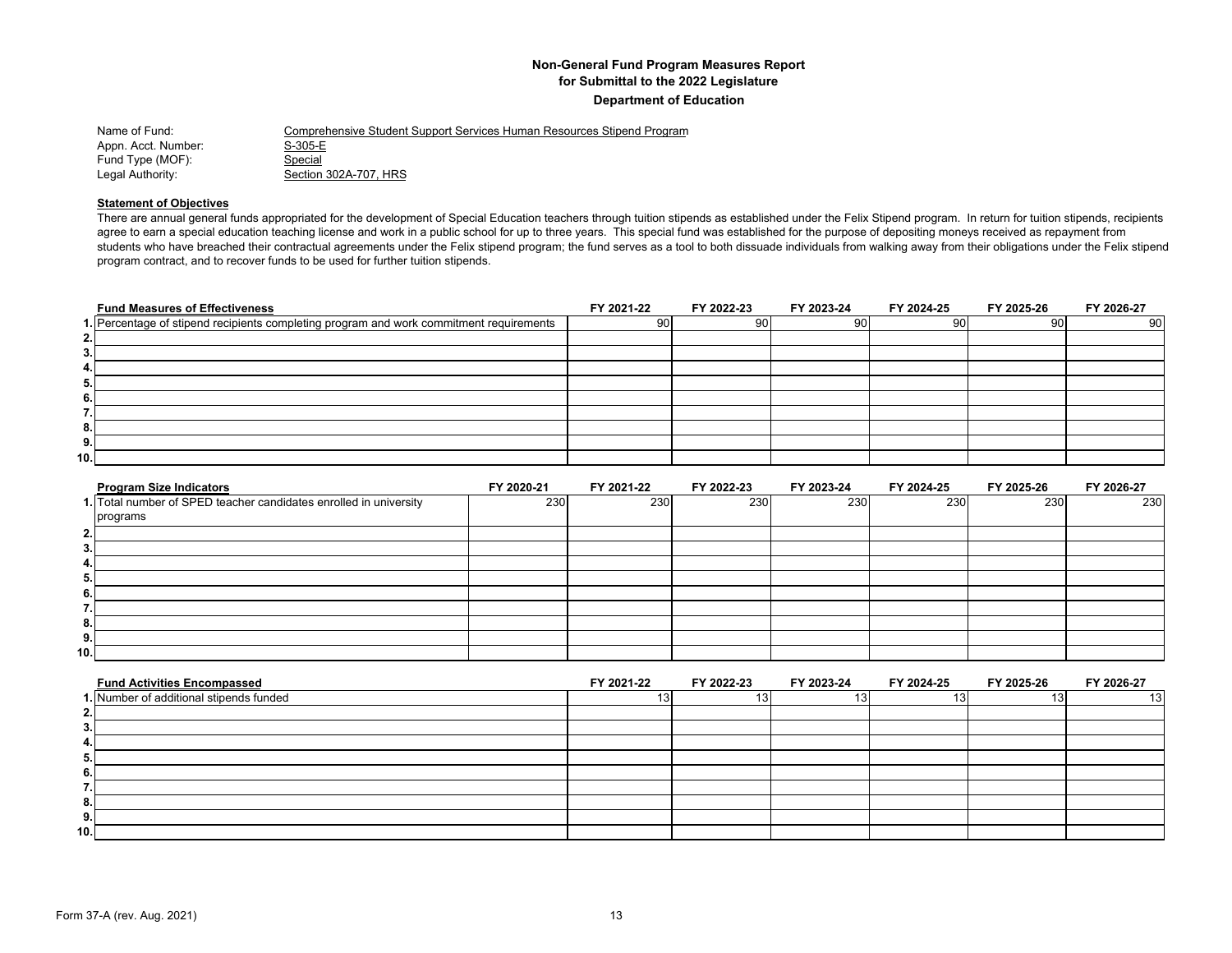| Name of Fund:       | Teacher Housing       |
|---------------------|-----------------------|
| Appn. Acct. Number: | S-310-E               |
| Fund Type (MOF):    | Revolving             |
| Legal Authority:    | Section 302A-833. HRS |

#### **Statement of Objectives**

To manage and maintain the rental properties assigned to the Teacher Housing Program. This shall be accomplished through assignment of available housing pursuant to Department guidelines, collection of rental incomes, and management of the maintenance and repair of the properties.

|     | <b>Fund Measures of Effectiveness</b>                                                 | FY 2021-22 | FY 2022-23 | FY 2023-24 | FY 2024-25 | FY 2025-26       | FY 2026-27 |
|-----|---------------------------------------------------------------------------------------|------------|------------|------------|------------|------------------|------------|
|     | 1. Percentage of emergency repair requests responded to with 48 hours of notification | 100        | 100        | 100        | 100        | 100 <sub>1</sub> | 100        |
|     | 2. Percentage of vacant cottages prepared for occupancy, tenants placed, and rentals  | 95         | 95         | 95         | 95         | 95               | 95         |
|     | deposited before the start of school                                                  |            |            |            |            |                  |            |
| 3.  |                                                                                       |            |            |            |            |                  |            |
| 4.  |                                                                                       |            |            |            |            |                  |            |
| 5.  |                                                                                       |            |            |            |            |                  |            |
| 6.  |                                                                                       |            |            |            |            |                  |            |
| . . |                                                                                       |            |            |            |            |                  |            |
| 8.  |                                                                                       |            |            |            |            |                  |            |
| 9.  |                                                                                       |            |            |            |            |                  |            |
| 10. |                                                                                       |            |            |            |            |                  |            |

| <b>Program Size Indicators</b>         | FY 2020-21 | FY 2021-22 | FY 2022-23 | FY 2023-24 | FY 2024-25 | FY 2025-26 | FY 2026-27 |
|----------------------------------------|------------|------------|------------|------------|------------|------------|------------|
| 1. Number of cottages under management | 56         | 55         | 55         | 55         | 55         | 55         | 55         |
| ຳ<br><b>L.</b>                         |            |            |            |            |            |            |            |
| Ĵ.                                     |            |            |            |            |            |            |            |
| 4.                                     |            |            |            |            |            |            |            |
| ರ.                                     |            |            |            |            |            |            |            |
| 6.                                     |            |            |            |            |            |            |            |
|                                        |            |            |            |            |            |            |            |
| 8.                                     |            |            |            |            |            |            |            |
| 9.                                     |            |            |            |            |            |            |            |
| 10.1                                   |            |            |            |            |            |            |            |

| <b>Fund Activities Encompassed</b>                    | FY 2021-22 | FY 2022-23 | FY 2023-24 | FY 2024-25 | FY 2025-26 | FY 2026-27 |
|-------------------------------------------------------|------------|------------|------------|------------|------------|------------|
| 1. Number of (emergency) repair requests responded to |            | 65         | юu         |            |            | 70         |
| 2. Number of placements made for teacher housing      | 54         | 55         | 55         | 55         |            | 55         |
|                                                       |            |            |            |            |            |            |
|                                                       |            |            |            |            |            |            |
|                                                       |            |            |            |            |            |            |
|                                                       |            |            |            |            |            |            |
|                                                       |            |            |            |            |            |            |
|                                                       |            |            |            |            |            |            |
|                                                       |            |            |            |            |            |            |
| 10.1                                                  |            |            |            |            |            |            |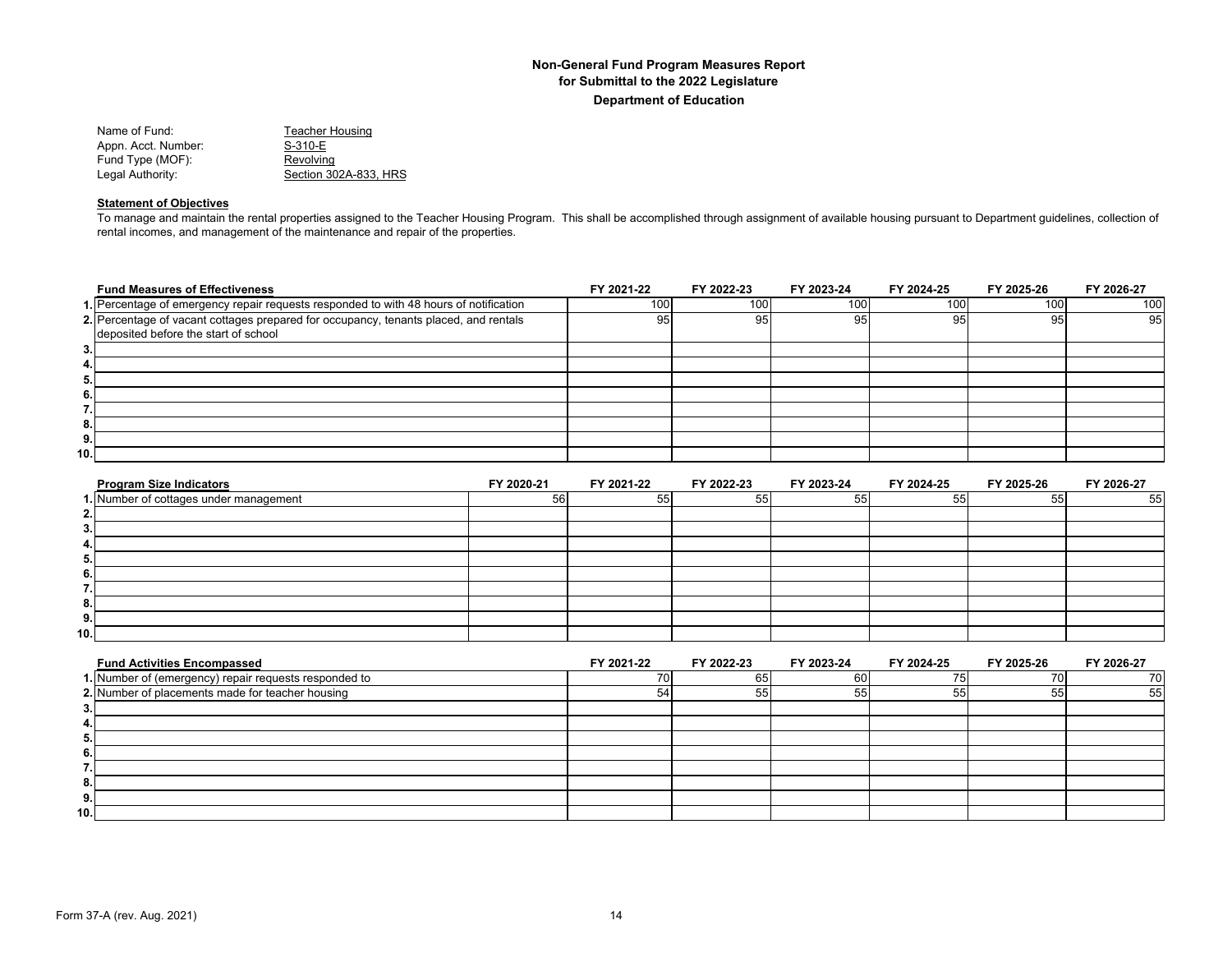| Name of Fund:       | Hawaii Teacher Standards Board                                                       |
|---------------------|--------------------------------------------------------------------------------------|
| Appn. Acct. Number: | S-321-E                                                                              |
| Fund Type (MOF):    | Special                                                                              |
| Legal Authority:    | Section 302A-806. HRS: repealed via Act 161. SLH 2019: abolished via Act 9. SLH 2021 |

#### **Statement of Objectives**

Fund was repealed with any balances reverting to the Treasury, effective 7/1/19, pursuant to Act 161/SLH 2019. Act 9/SSLH 2021 abolished the HTSB Special Fund with any unencumbered balance lapsing to the credit of the general fund, effective 7/1/21. However, ceiling remains in the general appropriations act.

| <b>Fund Measures of Effectiveness</b> | FY 2021-22 | FY 2022-23 | FY 2023-24 | FY 2024-25 | FY 2025-26 | FY 2026-27 |
|---------------------------------------|------------|------------|------------|------------|------------|------------|
| 1. N/A                                |            |            |            |            |            |            |
| 2.1                                   |            |            |            |            |            |            |
| 3.                                    |            |            |            |            |            |            |
| 4.                                    |            |            |            |            |            |            |
| 5.                                    |            |            |            |            |            |            |
| 6.                                    |            |            |            |            |            |            |
| . .                                   |            |            |            |            |            |            |
| 8.                                    |            |            |            |            |            |            |
| 9.                                    |            |            |            |            |            |            |
| 10.                                   |            |            |            |            |            |            |

| <b>Program Size Indicators</b> | FY 2020-21 | FY 2021-22 | FY 2022-23 | FY 2023-24 | FY 2024-25 | FY 2025-26 | FY 2026-27 |
|--------------------------------|------------|------------|------------|------------|------------|------------|------------|
| 1. N/A                         |            |            |            |            |            |            |            |
| 2.                             |            |            |            |            |            |            |            |
| 3.                             |            |            |            |            |            |            |            |
| 4.                             |            |            |            |            |            |            |            |
| . ა.                           |            |            |            |            |            |            |            |
| 6.                             |            |            |            |            |            |            |            |
| . .                            |            |            |            |            |            |            |            |
| 8.                             |            |            |            |            |            |            |            |
| 9.                             |            |            |            |            |            |            |            |
| 10.1                           |            |            |            |            |            |            |            |

| <b>Fund Activities Encompassed</b> | FY 2021-22 | FY 2022-23 | FY 2023-24 | FY 2024-25 | FY 2025-26 | FY 2026-27 |
|------------------------------------|------------|------------|------------|------------|------------|------------|
| 1. N/A                             |            |            |            |            |            |            |
| 2.                                 |            |            |            |            |            |            |
| 3.                                 |            |            |            |            |            |            |
| -4.                                |            |            |            |            |            |            |
| 5.                                 |            |            |            |            |            |            |
| 6.                                 |            |            |            |            |            |            |
|                                    |            |            |            |            |            |            |
| 8.                                 |            |            |            |            |            |            |
| 9.                                 |            |            |            |            |            |            |
| 10.                                |            |            |            |            |            |            |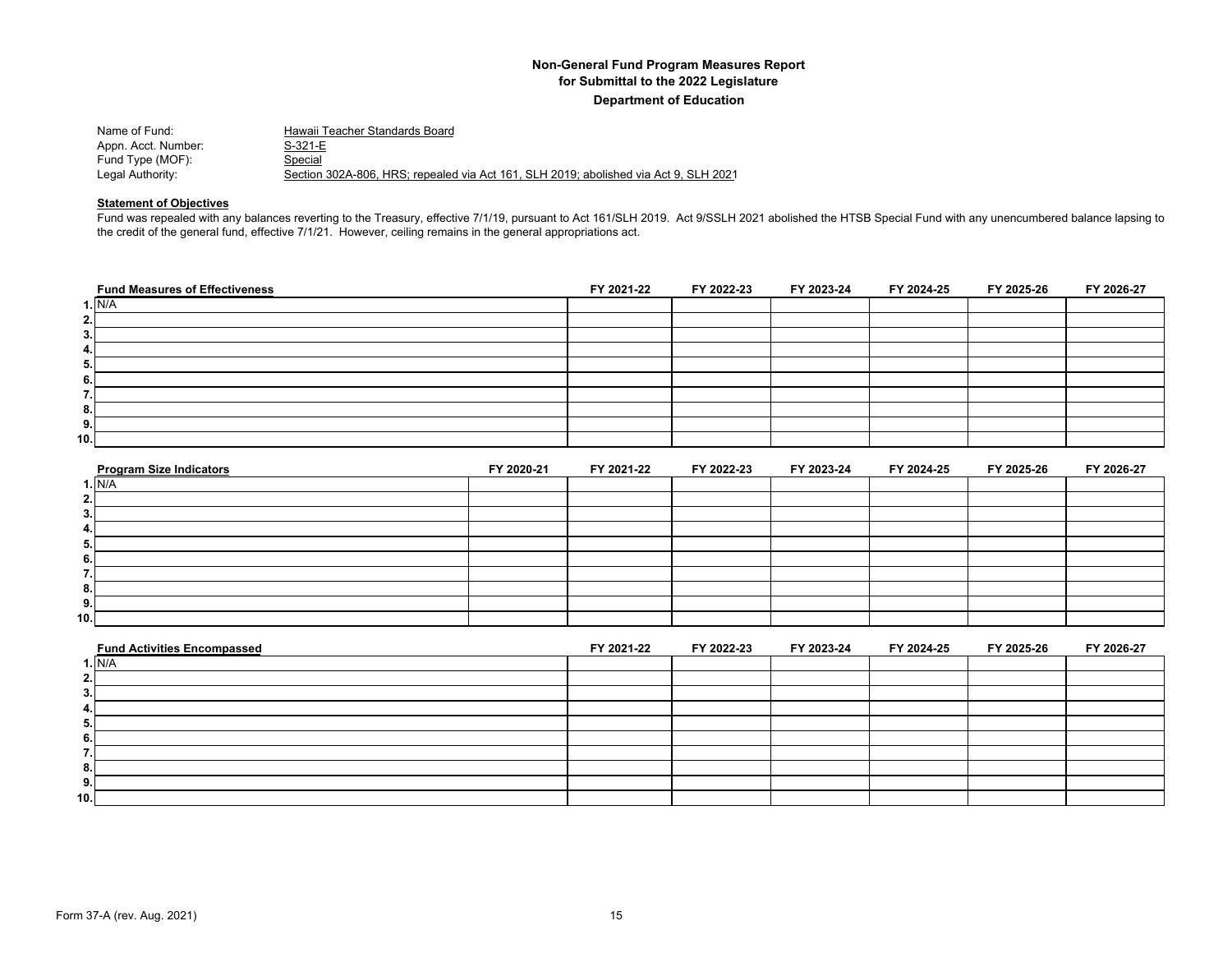| <b>Adult Education Revolving Fund</b> |
|---------------------------------------|
| S-322-E                               |
| Revolving                             |
| Section 302A-435. HRS                 |
|                                       |

#### **Statement of Objectives**

Adults will become literate and obtain the knowledge and skills necessary for employment and economic self-sufficiency through the attainment of a secondary school high school diploma equivalent and improving the reading, writing, speaking and comprehension skills in English of adults who are English language learners.

|      | <b>Fund Measures of Effectiveness</b>                                        | FY 2021-22 | FY 2022-23 | FY 2023-24 | FY 2024-25 | FY 2025-26 | FY 2026-27 |
|------|------------------------------------------------------------------------------|------------|------------|------------|------------|------------|------------|
|      | 1. Number of participants who attained a secondary school diploma equivalent | 58         | 58         | 58         | 58         | 58         | 58         |
|      | 2. Number of participants who achieved one educational level gain            | 643        | 643        | 643        | 643        | 643        | 643        |
| 3.1  |                                                                              |            |            |            |            |            |            |
| 4.   |                                                                              |            |            |            |            |            |            |
| 5.   |                                                                              |            |            |            |            |            |            |
| 6.   |                                                                              |            |            |            |            |            |            |
| 7.I  |                                                                              |            |            |            |            |            |            |
| 8.   |                                                                              |            |            |            |            |            |            |
| 9.1  |                                                                              |            |            |            |            |            |            |
| 10.I |                                                                              |            |            |            |            |            |            |

| <b>Program Size Indicators</b>                                           | FY 2020-21 | FY 2021-22 | FY 2022-23 | FY 2023-24 | FY 2024-25 | FY 2025-26 | FY 2026-27 |
|--------------------------------------------------------------------------|------------|------------|------------|------------|------------|------------|------------|
| 1. Adult residents without a high school degree and adult immigrants who | 2,795      | 2,800      | 2,800      | 2,800      | 2,800      | 2,800      | 2,800      |
| are English Language Learners                                            |            |            |            |            |            |            |            |
| 2.                                                                       |            |            |            |            |            |            |            |
| 3.                                                                       |            |            |            |            |            |            |            |
| 4.1                                                                      |            |            |            |            |            |            |            |
| 5.                                                                       |            |            |            |            |            |            |            |
| 6.                                                                       |            |            |            |            |            |            |            |
| $\overline{\phantom{a}}$<br>.                                            |            |            |            |            |            |            |            |
| 8.                                                                       |            |            |            |            |            |            |            |
| 9.                                                                       |            |            |            |            |            |            |            |
| 10.1                                                                     |            |            |            |            |            |            |            |

| <b>Fund Activities Encompassed</b>                                                | FY 2021-22 | FY 2022-23 | FY 2023-24 | FY 2024-25 | FY 2025-26 | FY 2026-27 |
|-----------------------------------------------------------------------------------|------------|------------|------------|------------|------------|------------|
| 1. Number of participants receiving adult basic education                         | 2,402      | 2,402      | 2,402      | 2,402      | 2,402      | 2,402      |
| 2. Number of participants who are immigrants receiving English language education | 393        | 393        | 393        | 393        | 393        | 393        |
| 3.                                                                                |            |            |            |            |            |            |
| 4.                                                                                |            |            |            |            |            |            |
| 5.                                                                                |            |            |            |            |            |            |
| - 6.                                                                              |            |            |            |            |            |            |
|                                                                                   |            |            |            |            |            |            |
| 8.                                                                                |            |            |            |            |            |            |
| 9.                                                                                |            |            |            |            |            |            |
| 10.                                                                               |            |            |            |            |            |            |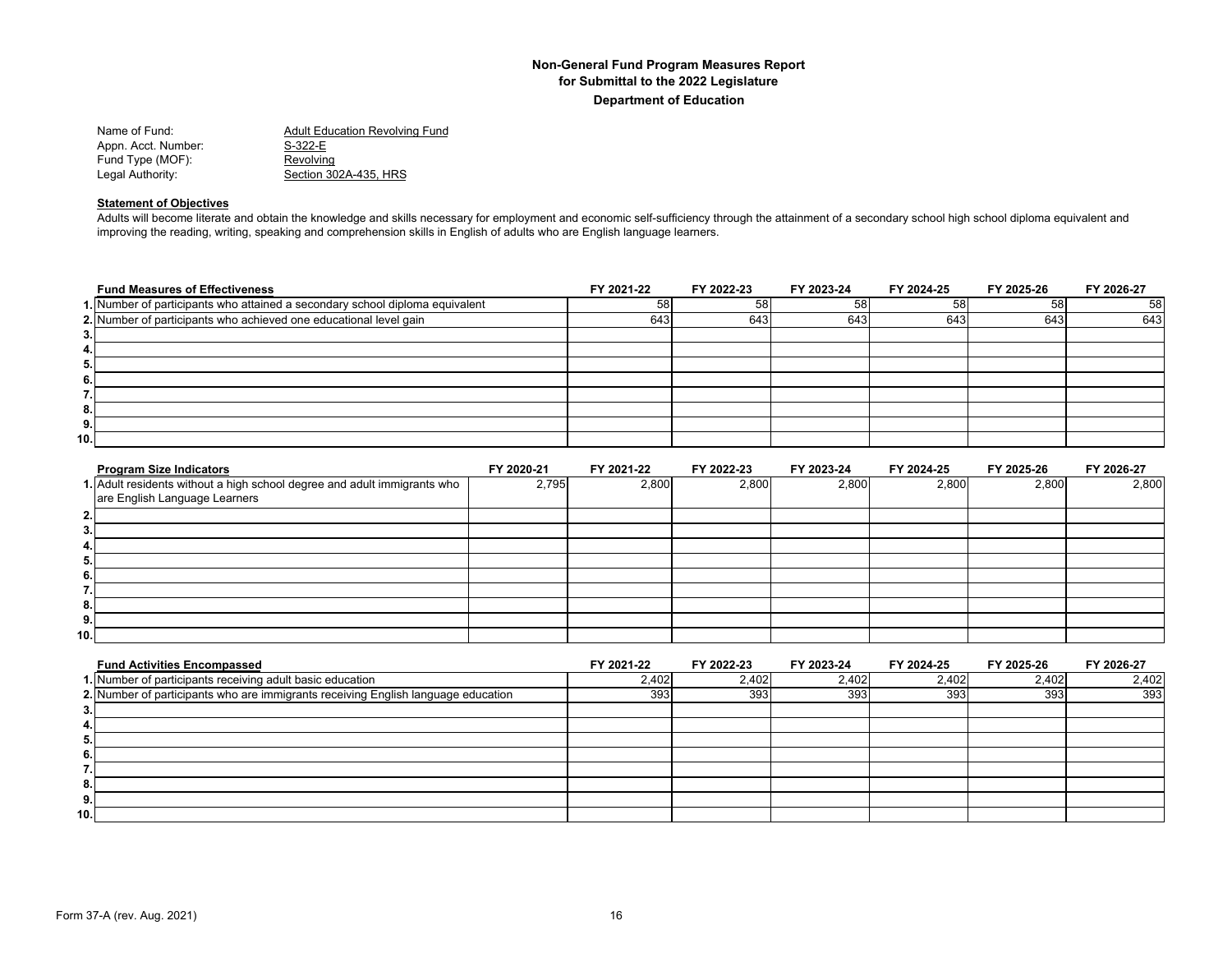| Summer School and Intersession Fund |
|-------------------------------------|
| $S-323-E$                           |
| Special                             |
| Section 302A-1310, HRS              |
|                                     |

#### **Statement of Objectives**

To provide an extended learning opportunity for students to have additional time and/or differentiated learning opportunities to demonstrate academic proficiency, foster innovation and creativity, and challenge students to achieve beyond the minimum requirements for graduation by offering enrichment and credit opportunities during the summer. Reference: BOE Policy 500-18

| <b>Fund Measures of Effectiveness</b>                                         | FY 2021-22 | FY 2022-23 | FY 2023-24 | FY 2024-25 | FY 2025-26 | FY 2026-27 |
|-------------------------------------------------------------------------------|------------|------------|------------|------------|------------|------------|
| 1. Student attendance (%) in official summer school programs                  | 95         | 95         | 95         | 95         | 95         | 95         |
| 2. Percentage of students who are enrolled in and pass credit-bearing courses | 94         | 94         | 94         | 94         | 94         | 94         |
| 3.1                                                                           |            |            |            |            |            |            |
| 4.I                                                                           |            |            |            |            |            |            |
| 5.                                                                            |            |            |            |            |            |            |
| 6.1                                                                           |            |            |            |            |            |            |
| .                                                                             |            |            |            |            |            |            |
| 8.                                                                            |            |            |            |            |            |            |
| 9.                                                                            |            |            |            |            |            |            |
| 10.I                                                                          |            |            |            |            |            |            |

| <b>Program Size Indicators</b>                               | FY 2020-21 | FY 2021-22 | FY 2022-23 | FY 2023-24 | FY 2024-25 | FY 2025-26 | FY 2026-27 |
|--------------------------------------------------------------|------------|------------|------------|------------|------------|------------|------------|
| 1. K-12 students enrolled in official summer school programs | 5,207      | 5,500      | 5,500      | 5,500      | 5,500      | 5,500      | 5,500      |
| 2.                                                           |            |            |            |            |            |            |            |
| 3.                                                           |            |            |            |            |            |            |            |
| 4.                                                           |            |            |            |            |            |            |            |
| 5.                                                           |            |            |            |            |            |            |            |
| 6.                                                           |            |            |            |            |            |            |            |
|                                                              |            |            |            |            |            |            |            |
| 8.                                                           |            |            |            |            |            |            |            |
| 9.                                                           |            |            |            |            |            |            |            |
| 10.1                                                         |            |            |            |            |            |            |            |

| <b>Fund Activities Encompassed</b>                    | FY 2021-22 | FY 2022-23 | FY 2023-24 | FY 2024-25 | FY 2025-26 | FY 2026-27 |
|-------------------------------------------------------|------------|------------|------------|------------|------------|------------|
| 1. Schools offering an official summer school program | 16         | 18         | 18         | 181        |            | 18 I       |
|                                                       |            |            |            |            |            |            |
|                                                       |            |            |            |            |            |            |
|                                                       |            |            |            |            |            |            |
|                                                       |            |            |            |            |            |            |
|                                                       |            |            |            |            |            |            |
|                                                       |            |            |            |            |            |            |
|                                                       |            |            |            |            |            |            |
|                                                       |            |            |            |            |            |            |
| 10.1                                                  |            |            |            |            |            |            |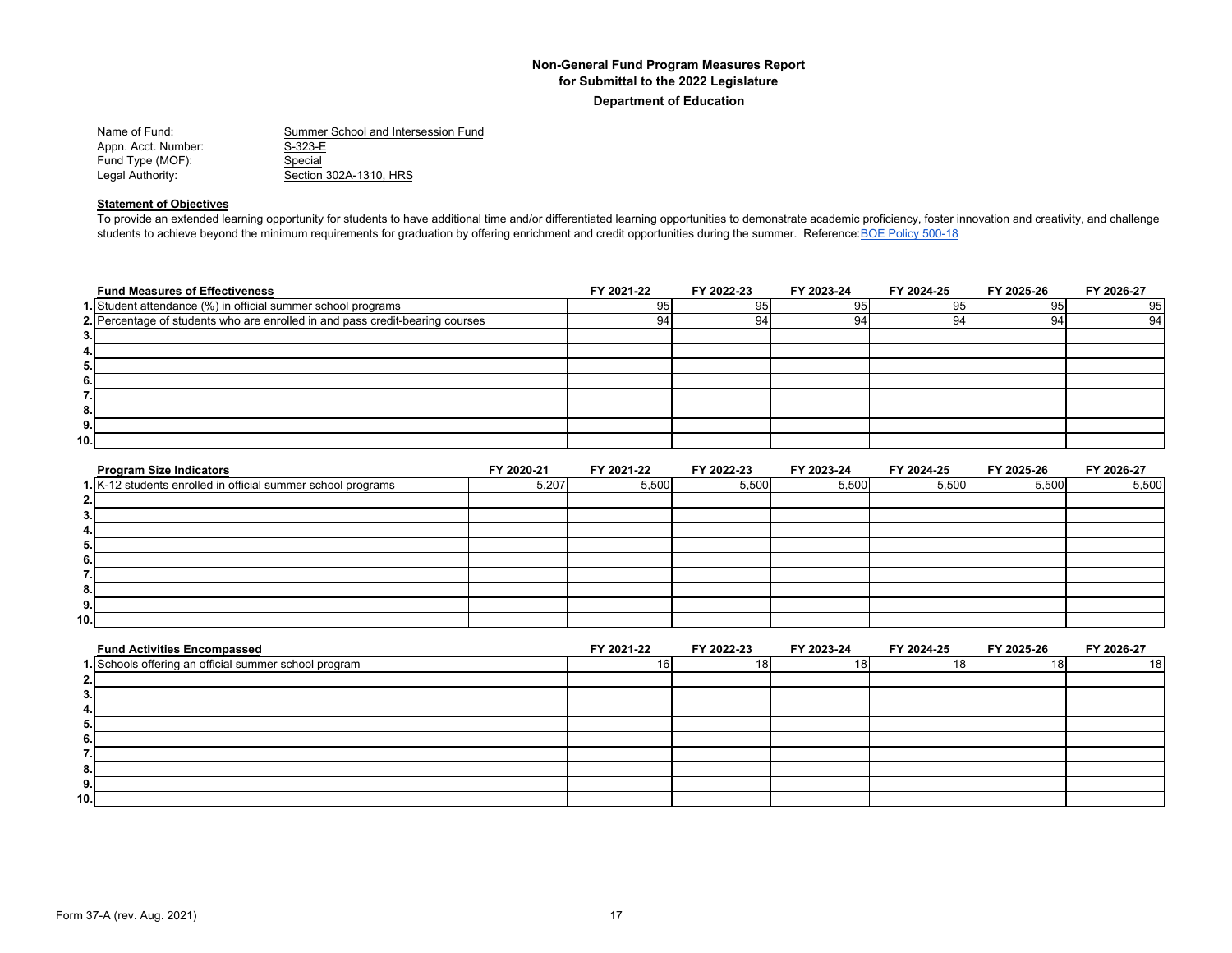Name of Fund: Community Use of School Facilities Appn. Acct. Number: S-325-E<br>Fund Type (MOF): Special Fund Type (MOF): Legal Authority: Section 302A-1148, HRS

#### **Statement of Objectives**

Governed by chapter 39, Hawaii Administrative Rules, this program provides the general public and community the ability to rent school facilities for general recreational or other organizational purposes. Fees generate supplemental funding for regular operating budgets. In 2020, an online Capital Improvement Program Project Tracking (CPT) application was instituted to modernize the use of facilities application process to automate identification of user types, assess fees, and determine insurance requirements.

| <b>Fund Measures of Effectiveness</b>                                                | FY 2021-22     | FY 2022-23 | FY 2023-24 | FY 2024-25 | FY 2025-26       | FY 2026-27 |
|--------------------------------------------------------------------------------------|----------------|------------|------------|------------|------------------|------------|
| 1. Percentage of applicable Hawaii State DOE facilities utilized for community use   | <b>NO DATA</b> | 100        | 100        | 100        | 100              | 100        |
| 2. Percentage of Hawaii State DOE schools and offices with access to CPT application | 100            | 100        | 100        | 100        | 100 <sub>1</sub> | 100        |
| interface                                                                            |                |            |            |            |                  |            |
| 3.                                                                                   |                |            |            |            |                  |            |
| 4.                                                                                   |                |            |            |            |                  |            |
| 5.                                                                                   |                |            |            |            |                  |            |
| 6.                                                                                   |                |            |            |            |                  |            |
| . .                                                                                  |                |            |            |            |                  |            |
| 8.                                                                                   |                |            |            |            |                  |            |
| 9.                                                                                   |                |            |            |            |                  |            |
| 10.                                                                                  |                |            |            |            |                  |            |

|      | <b>Program Size Indicators</b>                                              | FY 2020-21 | FY 2021-22 | FY 2022-23 | FY 2023-24 | FY 2024-25 | FY 2025-26 | FY 2026-27 |
|------|-----------------------------------------------------------------------------|------------|------------|------------|------------|------------|------------|------------|
|      | 1. Number of Hawaii State DOE sites with facilities available for community | 266        | 266        | 267        | 267        | 267        | 267        | 267        |
|      | use                                                                         |            |            |            |            |            |            |            |
| ຳ    |                                                                             |            |            |            |            |            |            |            |
| З.   |                                                                             |            |            |            |            |            |            |            |
| 4.   |                                                                             |            |            |            |            |            |            |            |
| 5.   |                                                                             |            |            |            |            |            |            |            |
| 6.   |                                                                             |            |            |            |            |            |            |            |
|      |                                                                             |            |            |            |            |            |            |            |
| 8.   |                                                                             |            |            |            |            |            |            |            |
| 9.   |                                                                             |            |            |            |            |            |            |            |
| 10.1 |                                                                             |            |            |            |            |            |            |            |

|     | <b>Fund Activities Encompassed</b>                                                               | FY 2021-22 | FY 2022-23 | FY 2023-24      | FY 2024-25 | FY 2025-26 | FY 2026-27 |
|-----|--------------------------------------------------------------------------------------------------|------------|------------|-----------------|------------|------------|------------|
|     | 1. Number of Department, school, and school-related activities as reported by schools and        | 285        | 295        | 305             | 315        | 325        | 335        |
|     | offices                                                                                          |            |            |                 |            |            |            |
|     | 2. Number of activities for which organizations made no admission charges, collections, or       | 50         | 56         | 70 <sub>1</sub> | 80         | 90         | 100        |
|     | received offerings during use of facilities as reported by schools and offices                   |            |            |                 |            |            |            |
|     | 3. Number of activities for which organizations charged participants a fee or tuition; collected | 19         | 44         | 60              | 80         | 100        | 120        |
|     | donations, contributions or offerings; or conducted fundraising activities, meetings, or         |            |            |                 |            |            |            |
|     | services to promote a business, product, or religion as reported by schools and offices          |            |            |                 |            |            |            |
| 4.  |                                                                                                  |            |            |                 |            |            |            |
| 5.  |                                                                                                  |            |            |                 |            |            |            |
| 6.  |                                                                                                  |            |            |                 |            |            |            |
|     |                                                                                                  |            |            |                 |            |            |            |
| 8.  |                                                                                                  |            |            |                 |            |            |            |
| 9.  |                                                                                                  |            |            |                 |            |            |            |
| 10. |                                                                                                  |            |            |                 |            |            |            |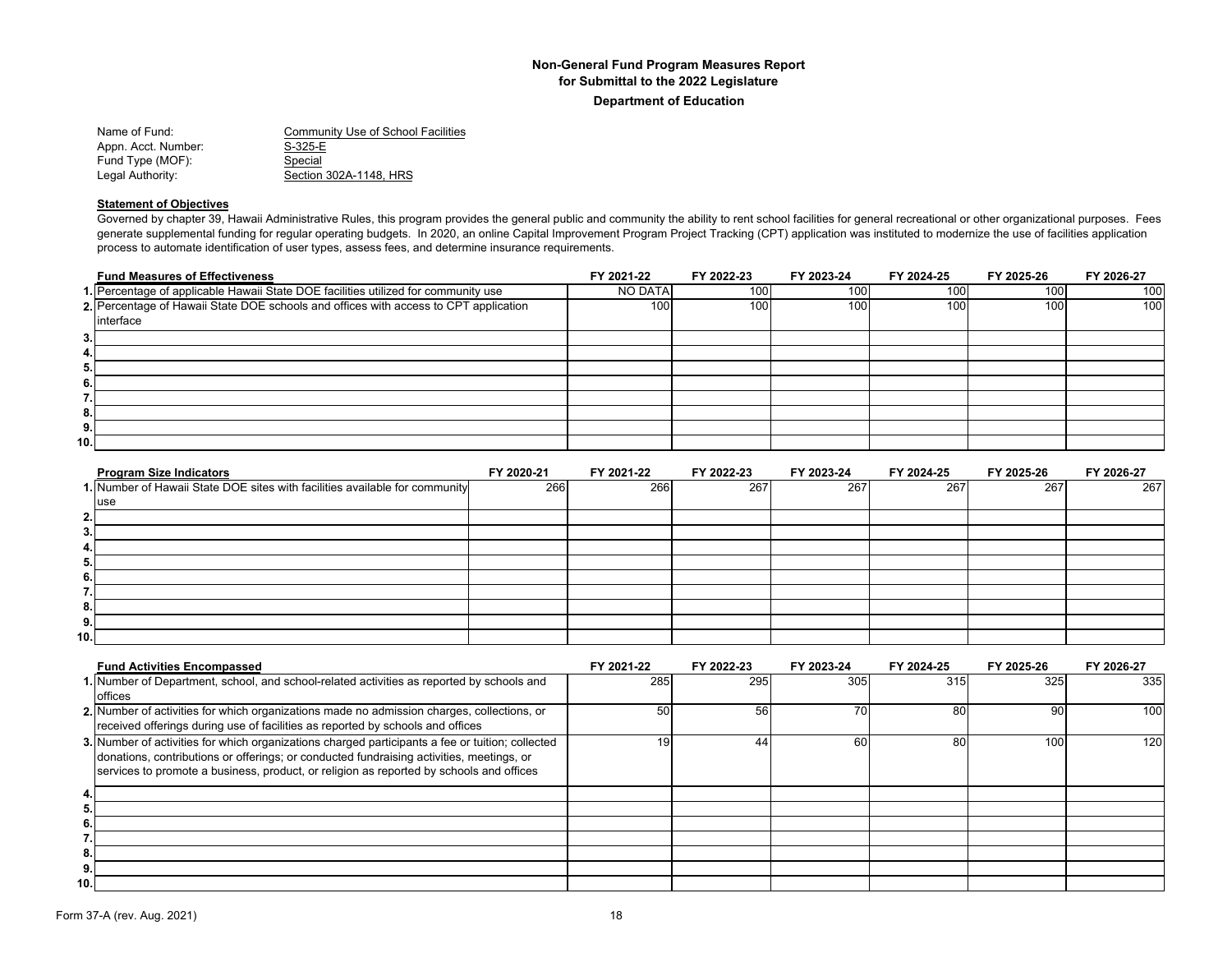#### **Department of Education**

Name of Fund: School Bus Fare Revolving Fund<br>
Appn. Acct. Number: S-326-E Appn. Acct. Number: Fund Type (MOF): Revolving Legal Authority: Section 302A-407.5, HRS

#### **Statement of Objectives**

The objective of the revolving fund is two-fold: 1) Provide alternative transportation options such as mileage reimbursement and city bus passes for families with unique transportation circumstances in which the yellow school bus service does not work for them (but they qualify for transportation per HAR); and 2) Support the Department's associated operational costs including routing software and management, school bus driver training program, online application, payment, and pass printing options, and other related expenses.

| <b>Fund Measures of Effectiveness</b>                         | FY 2021-22 | FY 2022-23 | FY 2023-24 | FY 2024-25 | FY 2025-26 | FY 2026-27 |
|---------------------------------------------------------------|------------|------------|------------|------------|------------|------------|
| 1. % of city bus pass requests funded                         | 100        | 100        | 100        | 100        | 100        | 100        |
| 2. % of mileage reimbursement requests funded                 | 100        | 1001       | 100        | 100        | 100        | 100        |
| 3. % of drivers completing school bus training requirements   | 100        | 100        | 100        | 100        | 100        | 100        |
| 4. % of families utilizing online bus pass application portal | 48         | 50         | 52         | 54         | 56         | 58         |
| 5.                                                            |            |            |            |            |            |            |
| 6.                                                            |            |            |            |            |            |            |
|                                                               |            |            |            |            |            |            |
| 8.                                                            |            |            |            |            |            |            |
| 9.                                                            |            |            |            |            |            |            |
| 10.                                                           |            |            |            |            |            |            |

| <b>Program Size Indicators</b>                                             | FY 2020-21     | FY 2021-22     | FY 2022-23     | FY 2023-24     | FY 2024-25     | FY 2025-26     | FY 2026-27     |
|----------------------------------------------------------------------------|----------------|----------------|----------------|----------------|----------------|----------------|----------------|
| 1. Eligible population for McKinney-Vento Act                              | <b>NO DATA</b> | <b>NO DATA</b> | <b>NO DATA</b> | <b>NO DATA</b> | <b>NO DATA</b> | <b>NO DATA</b> | <b>NO DATA</b> |
| 2. Eligible population for those living outside 1 mile for primary and 1.5 | NO DATA        | <b>NO DATA</b> | <b>NO DATA</b> | <b>NO DATA</b> | <b>NO DATA</b> | <b>NO DATA</b> | <b>NO DATA</b> |
| miles for secondary                                                        |                |                |                |                |                |                |                |
| 3. Number of student transportation drivers                                | <b>NO DATA</b> | 569            | 575            | 580            | 590            | 600            | 610            |
| 4. Number of applications received                                         | <b>NO DATA</b> | 23,000         | 25,000         | 27.000         | 30,000         | 32,000         | 34,000         |
| 5.                                                                         |                |                |                |                |                |                |                |
| 6.                                                                         |                |                |                |                |                |                |                |
|                                                                            |                |                |                |                |                |                |                |
| 8.                                                                         |                |                |                |                |                |                |                |
| 9.                                                                         |                |                |                |                |                |                |                |
| 10.                                                                        |                |                |                |                |                |                |                |

|      | <b>Fund Activities Encompassed</b>                                                                                                                             | FY 2021-22     | FY 2022-23     | FY 2023-24     | FY 2024-25     | FY 2025-26     | FY 2026-27     |
|------|----------------------------------------------------------------------------------------------------------------------------------------------------------------|----------------|----------------|----------------|----------------|----------------|----------------|
|      | 1. Number of schools to which city bus pass options, for Islands with the infrastructure (Oahu,<br>Maui, Hawaii Island) and eligible population, were promoted | 216            | 216            | 216            | 216            | 216            | 216            |
|      | 2. Number of schools to which mileage reimbursement option for eligible families was<br>promoted                                                               | 257            | 257            | 257            | 257            | 257            | 257            |
|      | 3. Outreach with OSSS to increase eligible population for transportation services                                                                              | <b>NO DATA</b> | <b>NO DATA</b> | <b>NO DATA</b> | <b>NO DATA</b> | <b>NO DATA</b> | <b>NO DATA</b> |
|      | 4. Resources provided to all student transportation drivers for required training material                                                                     | 7.570          | <b>NO DATA</b> | <b>NO DATA</b> | NO DATA        | <b>NO DATA</b> | <b>NO DATA</b> |
|      | 5. Resources provided for online applications, payment options, and bus pass printing to<br>reduce foot traffic at the schools                                 | 257            | 257            | 257            | 257            | 257            | 257            |
| 6.   |                                                                                                                                                                |                |                |                |                |                |                |
|      |                                                                                                                                                                |                |                |                |                |                |                |
| 8.   |                                                                                                                                                                |                |                |                |                |                |                |
| 9.   |                                                                                                                                                                |                |                |                |                |                |                |
| 10.1 |                                                                                                                                                                |                |                |                |                |                |                |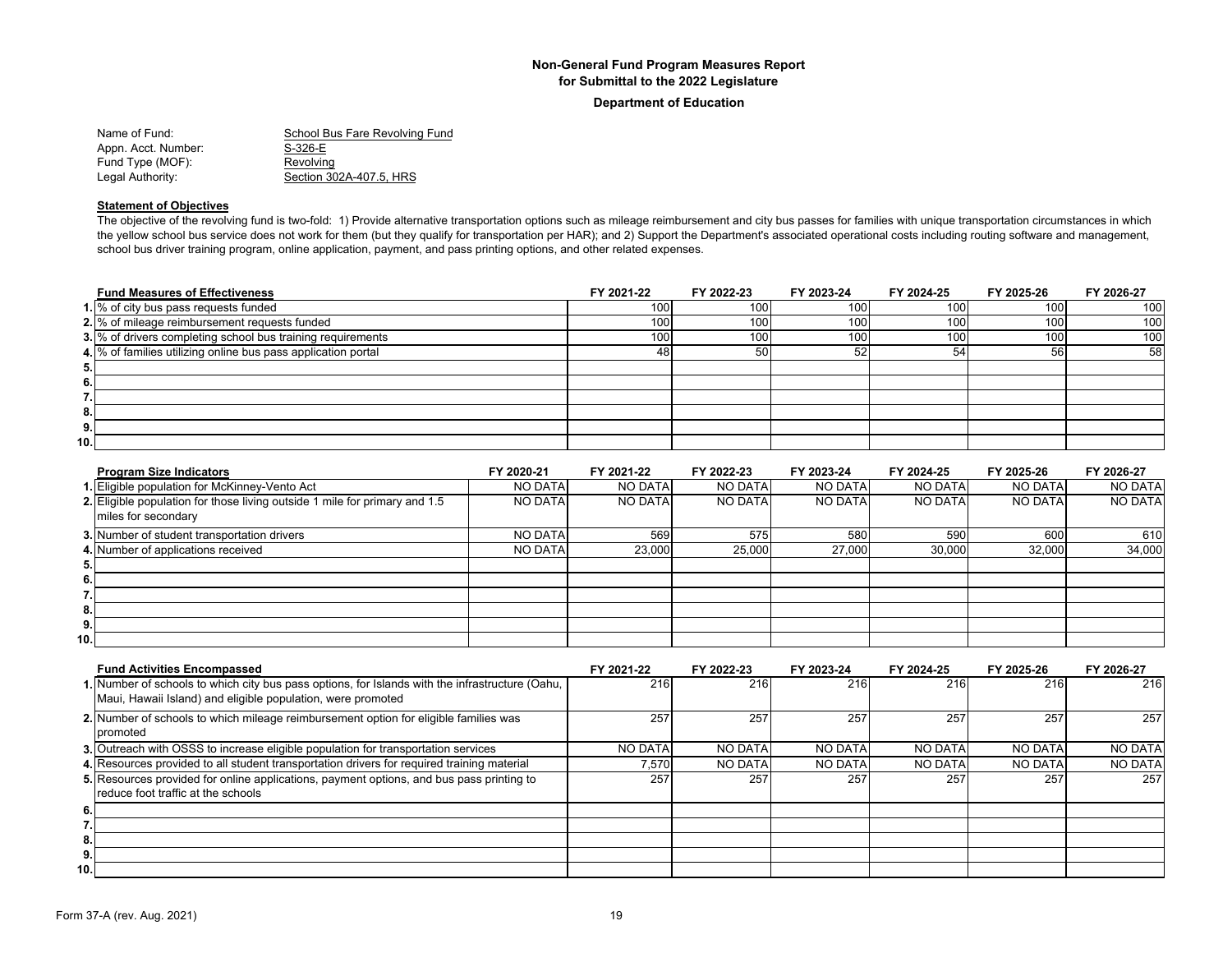| Name of Fund:       | Hawaii School-Level Minor R&M Spl Fnd |
|---------------------|---------------------------------------|
| Appn. Acct. Number: | S-327-E                               |
| Fund Type (MOF):    | Special                               |
| Legal Authority:    | Section 302A-1504.5. HRS              |

## **Statement of Objectives**

Annual contributions to the fund by public donations are around \$80K. These funds are used for painting and small repairs of playgrounds each year.

| <b>Fund Measures of Effectiveness</b>              | FY 2021-22 | FY 2022-23 | FY 2023-24 | FY 2024-25 | FY 2025-26 | FY 2026-27 |
|----------------------------------------------------|------------|------------|------------|------------|------------|------------|
| 1. Percentage of public donations spent on schools | 100        | 100        | 100        | 100        | 100        | 100        |
| 2.                                                 |            |            |            |            |            |            |
| 3.                                                 |            |            |            |            |            |            |
| 4.                                                 |            |            |            |            |            |            |
| 5.                                                 |            |            |            |            |            |            |
| 6.                                                 |            |            |            |            |            |            |
| $\overline{\phantom{a}}$<br>                       |            |            |            |            |            |            |
| 8.                                                 |            |            |            |            |            |            |
| 9.                                                 |            |            |            |            |            |            |
| 10.                                                |            |            |            |            |            |            |

| <b>Program Size Indicators</b>       | FY 2020-21 | FY 2021-22 | FY 2022-23 | FY 2023-24 | FY 2024-25 | FY 2025-26 | FY 2026-27 |
|--------------------------------------|------------|------------|------------|------------|------------|------------|------------|
| 1. Number of schools served by funds |            |            |            |            |            |            |            |
| ົ                                    |            |            |            |            |            |            |            |
| 3.                                   |            |            |            |            |            |            |            |
| 4.                                   |            |            |            |            |            |            |            |
| 5.                                   |            |            |            |            |            |            |            |
| 6.                                   |            |            |            |            |            |            |            |
|                                      |            |            |            |            |            |            |            |
| 8.                                   |            |            |            |            |            |            |            |
| 9.                                   |            |            |            |            |            |            |            |
| 10.1                                 |            |            |            |            |            |            |            |

| <b>Fund Activities Encompassed</b>                                     | FY 2021-22 | FY 2022-23 | FY 2023-24 | FY 2024-25 | FY 2025-26 | FY 2026-27 |
|------------------------------------------------------------------------|------------|------------|------------|------------|------------|------------|
| 1. Number of small painting and playground repair projects implemented |            |            |            |            |            |            |
|                                                                        |            |            |            |            |            |            |
|                                                                        |            |            |            |            |            |            |
|                                                                        |            |            |            |            |            |            |
|                                                                        |            |            |            |            |            |            |
|                                                                        |            |            |            |            |            |            |
|                                                                        |            |            |            |            |            |            |
|                                                                        |            |            |            |            |            |            |
| э.                                                                     |            |            |            |            |            |            |
| 10.1                                                                   |            |            |            |            |            |            |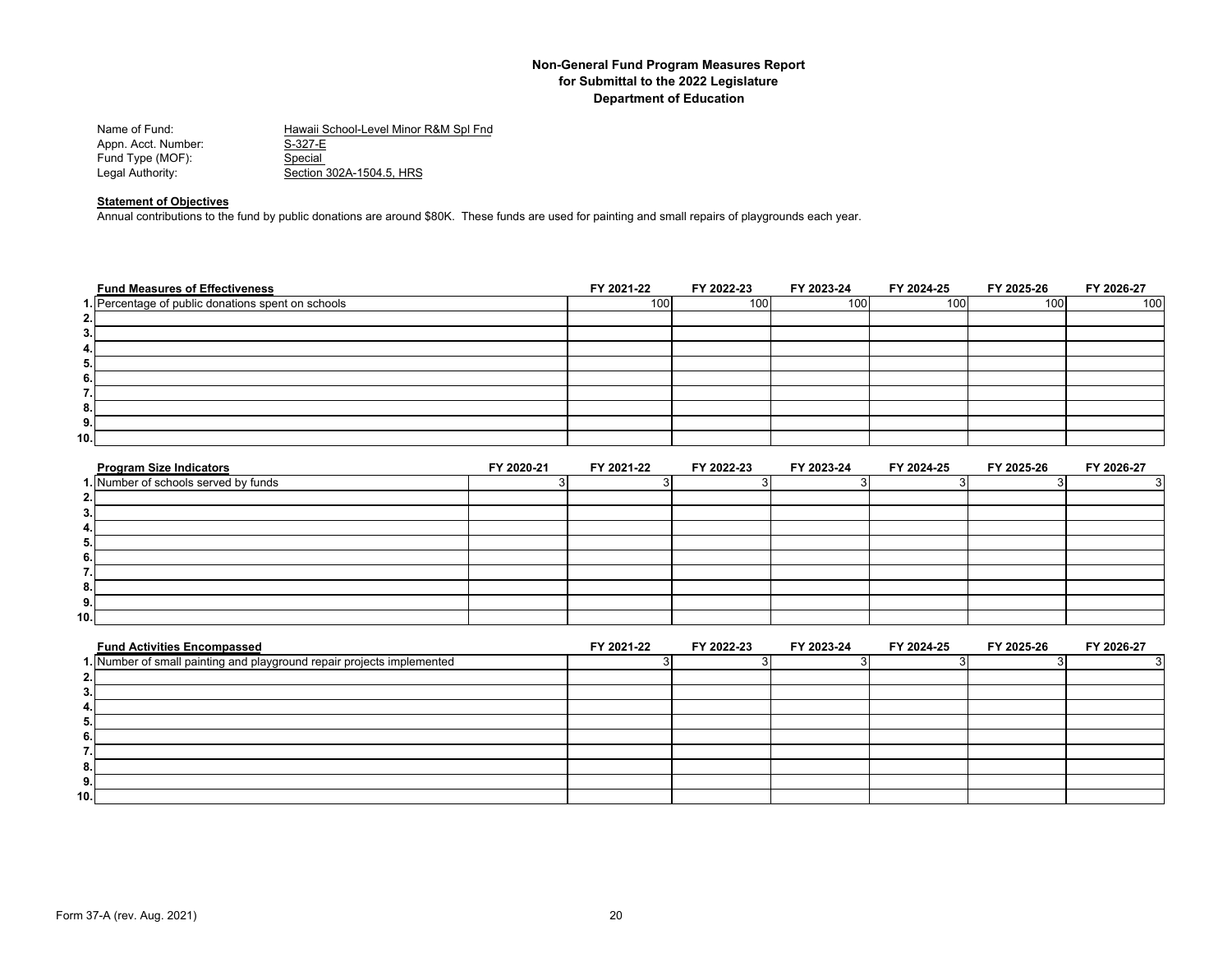| Name of Fund:       | School Special Fee Revolving Account (Reimb for Lost Textbook & Equip) |
|---------------------|------------------------------------------------------------------------|
| Appn. Acct. Number: | S-330-E                                                                |
| Fund Type (MOF):    | Special                                                                |
| Legal Authority:    | Section 302A-1130.5-6. HRS                                             |

#### **Statement of Objectives**

To collect and distribute fees from lost, stolen, damaged or destroyed books, supplies, and equipment, providing a dedicated source of funding for replacing learning tools critical to supporting students' continued learning. Funds that are collected are used to reimburse schools for the lost, stolen, or damaged items; therefore, program measures do not apply.

| <b>Fund Measures of Effectiveness</b> | FY 2021-22 | FY 2022-23 | FY 2023-24 | FY 2024-25 | FY 2025-26 | FY 2026-27 |
|---------------------------------------|------------|------------|------------|------------|------------|------------|
| 1. N/A                                |            |            |            |            |            |            |
| 2.1                                   |            |            |            |            |            |            |
| 3.                                    |            |            |            |            |            |            |
| 4.                                    |            |            |            |            |            |            |
| 5.                                    |            |            |            |            |            |            |
| 6.                                    |            |            |            |            |            |            |
| . .                                   |            |            |            |            |            |            |
| 8.                                    |            |            |            |            |            |            |
| 9.                                    |            |            |            |            |            |            |
| 10.                                   |            |            |            |            |            |            |

| <b>Program Size Indicators</b> | FY 2020-21 | FY 2021-22 | FY 2022-23 | FY 2023-24 | FY 2024-25 | FY 2025-26 | FY 2026-27 |
|--------------------------------|------------|------------|------------|------------|------------|------------|------------|
| 1. N/A                         |            |            |            |            |            |            |            |
| 2.                             |            |            |            |            |            |            |            |
| 3.                             |            |            |            |            |            |            |            |
| 4.                             |            |            |            |            |            |            |            |
| -5.                            |            |            |            |            |            |            |            |
| 6.                             |            |            |            |            |            |            |            |
|                                |            |            |            |            |            |            |            |
| 8.                             |            |            |            |            |            |            |            |
| 9.                             |            |            |            |            |            |            |            |
| 10.1                           |            |            |            |            |            |            |            |

| <b>Fund Activities Encompassed</b> | FY 2021-22 | FY 2022-23 | FY 2023-24 | FY 2024-25 | FY 2025-26 | FY 2026-27 |
|------------------------------------|------------|------------|------------|------------|------------|------------|
| ı. N/A                             |            |            |            |            |            |            |
|                                    |            |            |            |            |            |            |
|                                    |            |            |            |            |            |            |
|                                    |            |            |            |            |            |            |
| Ð                                  |            |            |            |            |            |            |
|                                    |            |            |            |            |            |            |
|                                    |            |            |            |            |            |            |
|                                    |            |            |            |            |            |            |
| э.                                 |            |            |            |            |            |            |
| 10.                                |            |            |            |            |            |            |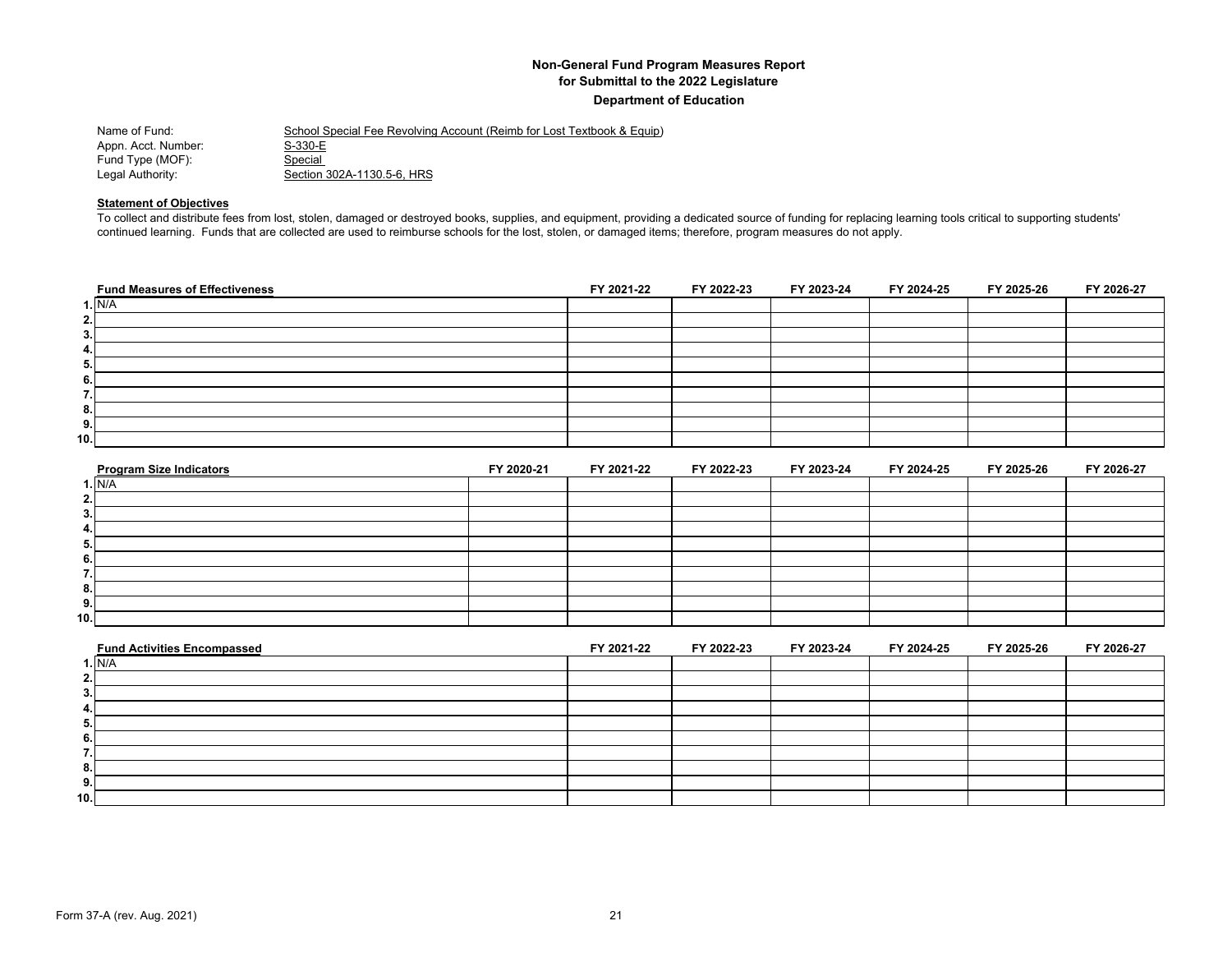#### **Department of Education**

| Name of Fund:       | Private Trade, Vocational & Technical Licensing (PTVT) Special Fund |
|---------------------|---------------------------------------------------------------------|
| Appn. Acct. Number: | S-333-E                                                             |
| Fund Type (MOF):    | Special                                                             |
| Legal Authority:    | Section 302A-425.5, HRS; repealed via Act 9, SSLH 2021              |

#### **Statement of Objectives**

N/A

(Fund was repealed, with any fees collected pursuant to section 302A-425, HRS, to be deposited into the general fund, effective 7/1/21, pursuant to Act 9, SSLH 2021. However, ceiling remains in the general appropriations act.)

| <b>Fund Measures of Effectiveness</b> | FY 2021-22 | FY 2022-23 | FY 2023-24 | FY 2024-25 | FY 2025-26 | FY 2026-27 |
|---------------------------------------|------------|------------|------------|------------|------------|------------|
| 1. N/A                                |            |            |            |            |            |            |
| 2.                                    |            |            |            |            |            |            |
| 3.                                    |            |            |            |            |            |            |
| 4.                                    |            |            |            |            |            |            |
| 5.                                    |            |            |            |            |            |            |
| 6.                                    |            |            |            |            |            |            |
| $\overline{\phantom{a}}$<br>.,        |            |            |            |            |            |            |
| 8.                                    |            |            |            |            |            |            |
| 9.                                    |            |            |            |            |            |            |
| 10.                                   |            |            |            |            |            |            |

| <b>Program Size Indicators</b> | FY 2020-21 | FY 2021-22 | FY 2022-23 | FY 2023-24 | FY 2024-25 | FY 2025-26 | FY 2026-27 |
|--------------------------------|------------|------------|------------|------------|------------|------------|------------|
| I.N/A                          |            |            |            |            |            |            |            |
|                                |            |            |            |            |            |            |            |
|                                |            |            |            |            |            |            |            |
|                                |            |            |            |            |            |            |            |
|                                |            |            |            |            |            |            |            |
|                                |            |            |            |            |            |            |            |
|                                |            |            |            |            |            |            |            |
|                                |            |            |            |            |            |            |            |
|                                |            |            |            |            |            |            |            |
| 10.                            |            |            |            |            |            |            |            |

| <b>Fund Activities Encompassed</b> | FY 2021-22 | FY 2022-23 | FY 2023-24 | FY 2024-25 | FY 2025-26 | FY 2026-27 |
|------------------------------------|------------|------------|------------|------------|------------|------------|
| 1. N/A                             |            |            |            |            |            |            |
| ٠.                                 |            |            |            |            |            |            |
|                                    |            |            |            |            |            |            |
|                                    |            |            |            |            |            |            |
|                                    |            |            |            |            |            |            |
|                                    |            |            |            |            |            |            |
|                                    |            |            |            |            |            |            |
|                                    |            |            |            |            |            |            |
| э.                                 |            |            |            |            |            |            |
| 10.1                               |            |            |            |            |            |            |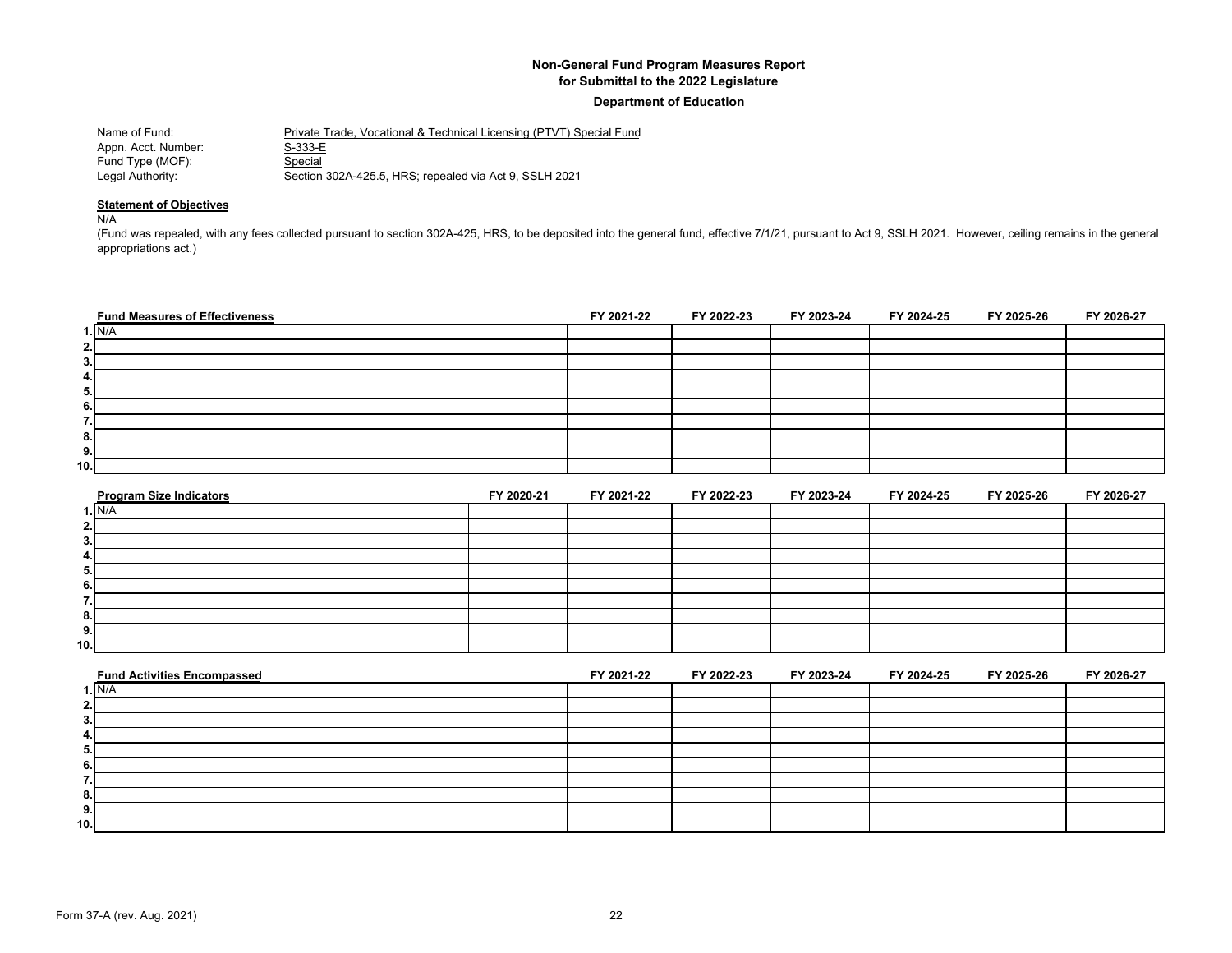#### **Department of Education**

| Name of Fund:       | Education Design and Construction Project Assessment Fund |
|---------------------|-----------------------------------------------------------|
| Appn. Acct. Number: | S-339-E                                                   |
| Fund Type (MOF):    | Revolving                                                 |
| Legal Authority:    | Section 302A-1508, HRS                                    |

#### **Statement of Objectives**

The statutory purpose of the revolving fund is to defray operating expenses relating to the management, administration, and coordination of construction projects managed by the Office of Facilities and Operations for the benefit of Hawaii public schools and their students.

| <b>Fund Measures of Effectiveness</b> | FY 2021-22 | FY 2022-23 | FY 2023-24 | FY 2024-25 | FY 2025-26 | FY 2026-27 |
|---------------------------------------|------------|------------|------------|------------|------------|------------|
| 1. Number of projects completed       | 117.       | 120        | 125        | 130        | 135        | 135        |
| 2.                                    |            |            |            |            |            |            |
| 3.                                    |            |            |            |            |            |            |
| 4.                                    |            |            |            |            |            |            |
| 5.                                    |            |            |            |            |            |            |
| 6.                                    |            |            |            |            |            |            |
| ۰,<br>. .                             |            |            |            |            |            |            |
| 8.                                    |            |            |            |            |            |            |
| 9.                                    |            |            |            |            |            |            |
| 10.                                   |            |            |            |            |            |            |

| <b>Program Size Indicators</b> | FY 2020-21 | FY 2021-22 | FY 2022-23 | FY 2023-24 | FY 2024-25 | FY 2025-26 | FY 2026-27 |
|--------------------------------|------------|------------|------------|------------|------------|------------|------------|
| I. Number of schools           | 257        | 257        | 257        | 258        | 258        | 258        | 258        |
|                                |            |            |            |            |            |            |            |
|                                |            |            |            |            |            |            |            |
|                                |            |            |            |            |            |            |            |
|                                |            |            |            |            |            |            |            |
|                                |            |            |            |            |            |            |            |
|                                |            |            |            |            |            |            |            |
|                                |            |            |            |            |            |            |            |
|                                |            |            |            |            |            |            |            |
| 10.1                           |            |            |            |            |            |            |            |

| <b>Fund Activities Encompassed</b>   | FY 2021-22 | FY 2022-23 | FY 2023-24       | FY 2024-25       | FY 2025-26 | FY 2026-27 |
|--------------------------------------|------------|------------|------------------|------------------|------------|------------|
| 1. Number of projects contributed to | 117        | 120        | 125 <sub>1</sub> | 130 <sup>1</sup> | 1351       | 135        |
|                                      |            |            |                  |                  |            |            |
|                                      |            |            |                  |                  |            |            |
|                                      |            |            |                  |                  |            |            |
|                                      |            |            |                  |                  |            |            |
|                                      |            |            |                  |                  |            |            |
|                                      |            |            |                  |                  |            |            |
|                                      |            |            |                  |                  |            |            |
| 9.                                   |            |            |                  |                  |            |            |
| 10.1                                 |            |            |                  |                  |            |            |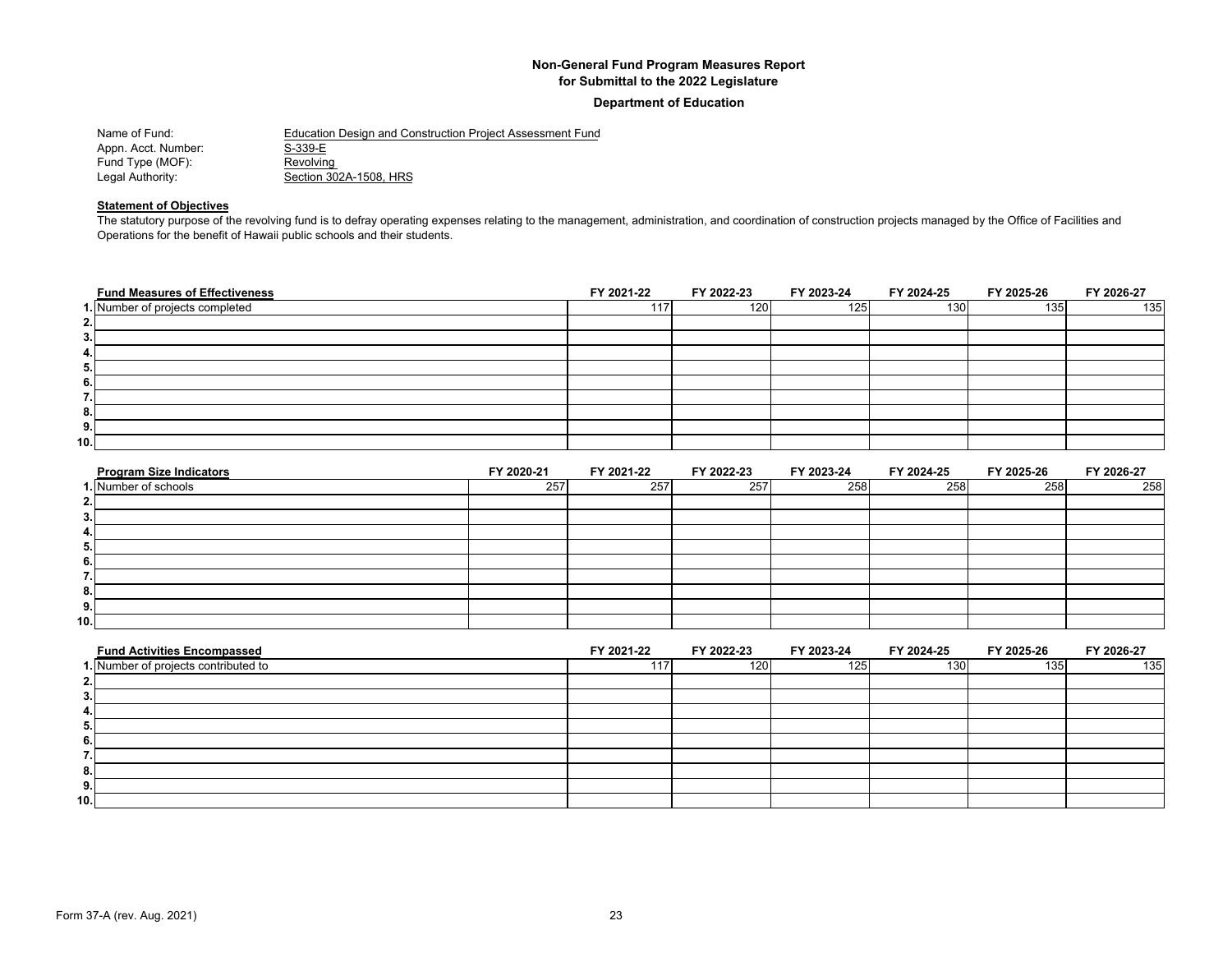| Name of Fund:       | State Educational Facilities Improvement Special Fund |
|---------------------|-------------------------------------------------------|
| Appn. Acct. Number: | S-340-E                                               |
| Fund Type (MOF):    | Special                                               |
| Legal Authority:    | Section 36-32, HRS                                    |

#### **Statement of Objectives**

The main objective of the fund is to support the Department's CIP projects. The fund's statutory purpose was to use proceeds to plan, design, acquire lands for, and to construct public school facilities and to provide equipment and technology infrastructure to improve public schools and other facilities under the jurisdiction of the Department. In BFY 2013, the Hawaii State Legislature shifted from use of SEFI funds to general obligation bonds to support the Department's CIP projects. However, the Department continues to fund construction projects using prior-encumbered SEFI funds.

Section 36-32, HRS, was repealed by Act 72, SLH 2020 (section 4).

| <b>Fund Measures of Effectiveness</b> | FY 2021-22 | FY 2022-23 | FY 2023-24 | FY 2024-25 | FY 2025-26 | FY 2026-27 |
|---------------------------------------|------------|------------|------------|------------|------------|------------|
| 1. N/A                                |            |            |            |            |            |            |
| 2.                                    |            |            |            |            |            |            |
| 3.                                    |            |            |            |            |            |            |
| 4.                                    |            |            |            |            |            |            |
| 5.                                    |            |            |            |            |            |            |
| 6.                                    |            |            |            |            |            |            |
| $\overline{\phantom{a}}$<br>.,        |            |            |            |            |            |            |
| 8.                                    |            |            |            |            |            |            |
| 9.                                    |            |            |            |            |            |            |
| 10.                                   |            |            |            |            |            |            |

| <b>Program Size Indicators</b> | FY 2020-21 | FY 2021-22 | FY 2022-23 | FY 2023-24 | FY 2024-25 | FY 2025-26 | FY 2026-27 |
|--------------------------------|------------|------------|------------|------------|------------|------------|------------|
| 1. N/A                         |            |            |            |            |            |            |            |
| 2.                             |            |            |            |            |            |            |            |
| 3.                             |            |            |            |            |            |            |            |
| 4.                             |            |            |            |            |            |            |            |
| 5.                             |            |            |            |            |            |            |            |
| 6.                             |            |            |            |            |            |            |            |
|                                |            |            |            |            |            |            |            |
| 8.                             |            |            |            |            |            |            |            |
| 9.                             |            |            |            |            |            |            |            |
| 10.1                           |            |            |            |            |            |            |            |

| <b>Fund Activities Encompassed</b> | FY 2021-22 | FY 2022-23 | FY 2023-24 | FY 2024-25 | FY 2025-26 | FY 2026-27 |
|------------------------------------|------------|------------|------------|------------|------------|------------|
| 1. N/A                             |            |            |            |            |            |            |
| ຳ<br>Ζ.                            |            |            |            |            |            |            |
| 3.                                 |            |            |            |            |            |            |
| 4.                                 |            |            |            |            |            |            |
| э.                                 |            |            |            |            |            |            |
| 6.                                 |            |            |            |            |            |            |
|                                    |            |            |            |            |            |            |
| 8.                                 |            |            |            |            |            |            |
| 9.                                 |            |            |            |            |            |            |
| 10.                                |            |            |            |            |            |            |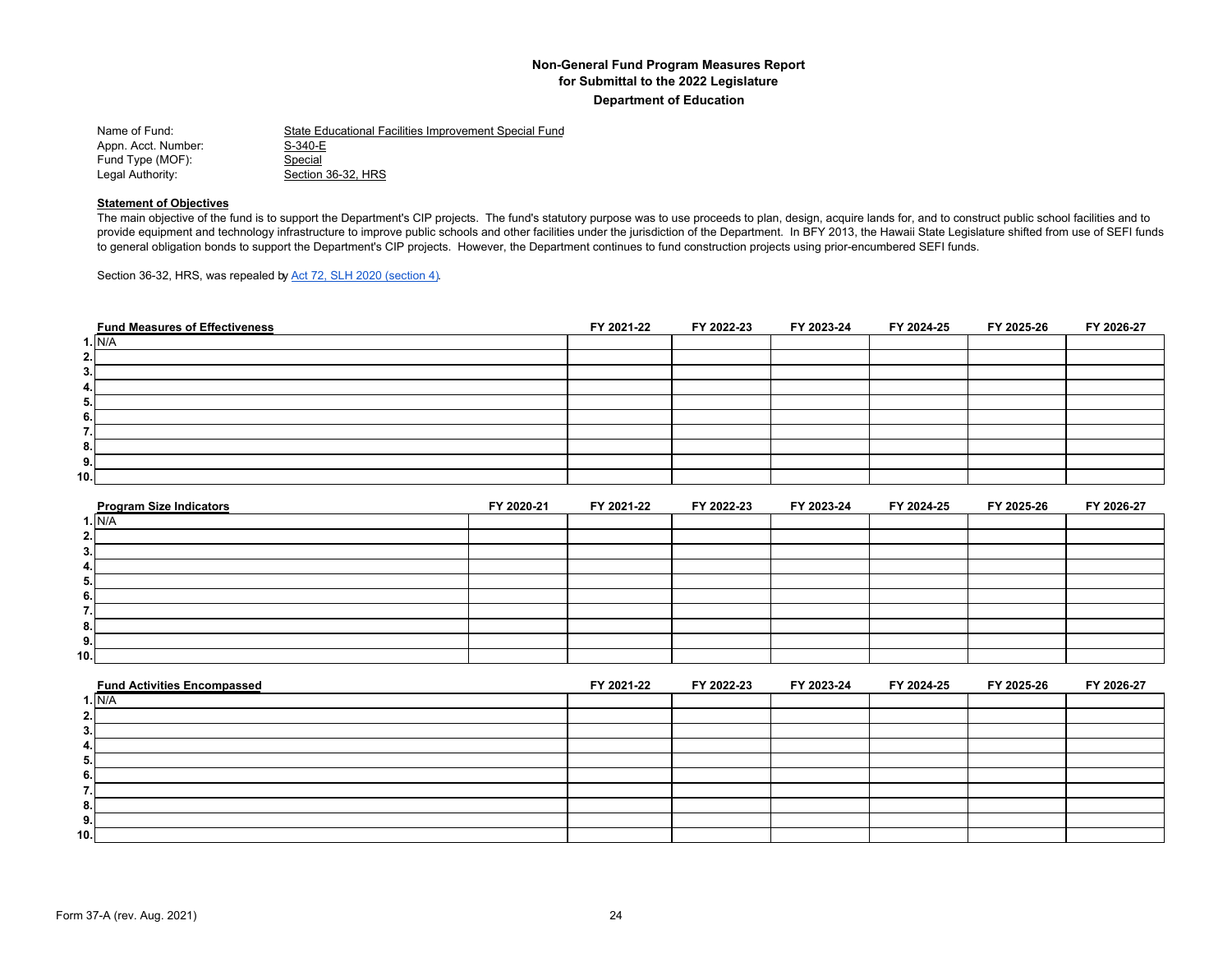| Name of Fund:       | Recovery of Federal Reimbursement |
|---------------------|-----------------------------------|
| Appn. Acct. Number: | S-345-E                           |
| Fund Type (MOF):    | Revolving                         |
| Legal Authority:    | Section 302A-1406. HRS            |
|                     |                                   |

#### **Statement of Objectives**

To maximize reimbursements paid to the Department by the federal government for eligible services rendered to eligible students and for administrative costs related to outreach to and support of eligible students. Surplus funds will allow the Department to provide and support current and additional Medicaid-eligible services and programs for our students.

| <b>Fund Measures of Effectiveness</b> | FY 2021-22 | FY 2022-23 | FY 2023-24 | FY 2024-25 | FY 2025-26 | FY 2026-27 |
|---------------------------------------|------------|------------|------------|------------|------------|------------|
| 1. N/A                                |            |            |            |            |            |            |
| 2.1                                   |            |            |            |            |            |            |
| 3.                                    |            |            |            |            |            |            |
| 4.                                    |            |            |            |            |            |            |
| 5.                                    |            |            |            |            |            |            |
| 6.                                    |            |            |            |            |            |            |
| ۰.<br>ι.                              |            |            |            |            |            |            |
| 8.                                    |            |            |            |            |            |            |
| 9.                                    |            |            |            |            |            |            |
| 10.                                   |            |            |            |            |            |            |

| <b>Program Size Indicators</b> | FY 2020-21 | FY 2021-22 | FY 2022-23 | FY 2023-24 | FY 2024-25 | FY 2025-26 | FY 2026-27 |
|--------------------------------|------------|------------|------------|------------|------------|------------|------------|
| 1. N/A                         |            |            |            |            |            |            |            |
| 2.                             |            |            |            |            |            |            |            |
| 3.                             |            |            |            |            |            |            |            |
| 4.                             |            |            |            |            |            |            |            |
| 5.                             |            |            |            |            |            |            |            |
| 6.                             |            |            |            |            |            |            |            |
|                                |            |            |            |            |            |            |            |
| 8.                             |            |            |            |            |            |            |            |
| 9.                             |            |            |            |            |            |            |            |
| 10.1                           |            |            |            |            |            |            |            |

| <b>Fund Activities Encompassed</b> | FY 2021-22 | FY 2022-23 | FY 2023-24 | FY 2024-25 | FY 2025-26 | FY 2026-27 |
|------------------------------------|------------|------------|------------|------------|------------|------------|
| ı. N/A                             |            |            |            |            |            |            |
|                                    |            |            |            |            |            |            |
|                                    |            |            |            |            |            |            |
|                                    |            |            |            |            |            |            |
| Ð                                  |            |            |            |            |            |            |
|                                    |            |            |            |            |            |            |
|                                    |            |            |            |            |            |            |
|                                    |            |            |            |            |            |            |
| э.                                 |            |            |            |            |            |            |
| 10.                                |            |            |            |            |            |            |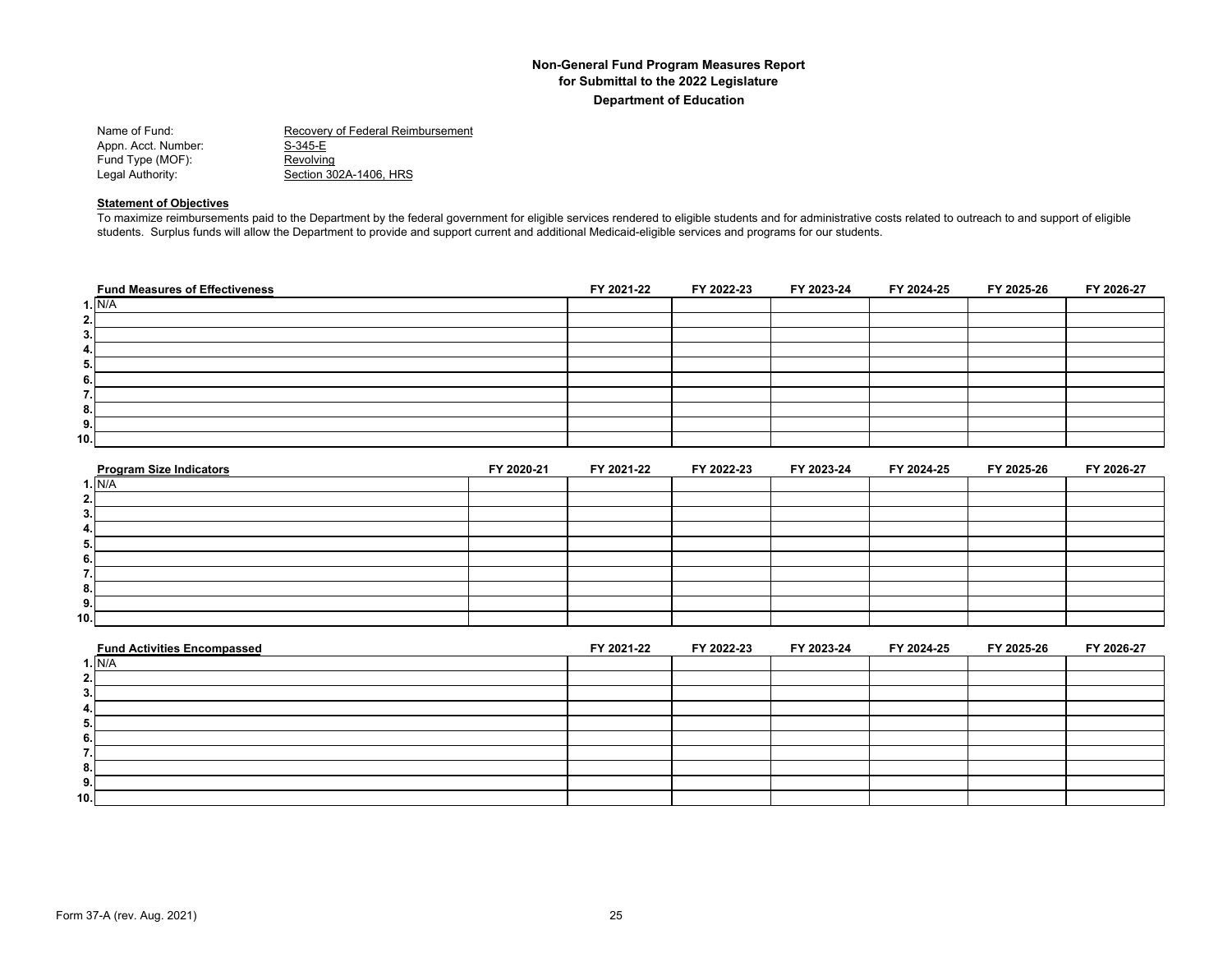**Department of Education**

| Name of Fund:       | After-School Plus Program Revolving Fund |
|---------------------|------------------------------------------|
| Appn. Acct. Number: | S-346-E                                  |
| Fund Type (MOF):    | Revolving / Interdepartmental Xfer       |
| Legal Authority:    | Section 302A-1149.5. HRS                 |
|                     |                                          |

## **Statement of Objectives**

To reduce the high incidence of "latchkey" children in the public elementary schools whose parents work, attend school, or are in job training programs by providing affordable after-school child care services in safe, secure, and nurturing environment with a variety of enriching activities.

| <b>Fund Measures of Effectiveness</b>                  | FY 2021-22     | FY 2022-23     | FY 2023-24     | FY 2024-25     | FY 2025-26     | FY 2026-27 |
|--------------------------------------------------------|----------------|----------------|----------------|----------------|----------------|------------|
| 1. Student satisfaction rating (goal is 85% or higher) | NO DATA        | <b>NO DATA</b> | <b>NO DATA</b> | NO DATA        | NO DATA        | NO DATA    |
| 2. Parent satisfaction rating (goal is 85% or higher)  | <b>NO DATA</b> | <b>NO DATA</b> | NO DATA        | <b>NO DATA</b> | <b>NO DATA</b> | NO DATA    |
| 3.                                                     |                |                |                |                |                |            |
| 4.                                                     |                |                |                |                |                |            |
| 5.                                                     |                |                |                |                |                |            |
| 6.                                                     |                |                |                |                |                |            |
| 7.                                                     |                |                |                |                |                |            |
| 8.                                                     |                |                |                |                |                |            |
| 9.                                                     |                |                |                |                |                |            |
| 10.                                                    |                |                |                |                |                |            |

| <b>Program Size Indicators</b>                                              | FY 2020-21 | FY 2021-22 | FY 2022-23     | FY 2023-24     | FY 2024-25 | FY 2025-26 | FY 2026-27     |
|-----------------------------------------------------------------------------|------------|------------|----------------|----------------|------------|------------|----------------|
| 1. Number of elementary students (K-6)                                      | 85,555     | 86.429     | <b>NO DATA</b> | <b>NO DATA</b> | NO DATA    | NO DATA    | NO DATA        |
| 2. Number of elementary students, eligible for free and reduced price lunch | 27,745     | 38.970     | <b>NO DATA</b> | <b>NO DATA</b> | NO DATA    | NO DATA    | <b>NO DATA</b> |
| $(K-6)$                                                                     |            |            |                |                |            |            |                |
| 3.                                                                          |            |            |                |                |            |            |                |
| 4.                                                                          |            |            |                |                |            |            |                |
| 5.                                                                          |            |            |                |                |            |            |                |
| 6.                                                                          |            |            |                |                |            |            |                |
|                                                                             |            |            |                |                |            |            |                |
| 8.                                                                          |            |            |                |                |            |            |                |
| 9.                                                                          |            |            |                |                |            |            |                |
| 10.1                                                                        |            |            |                |                |            |            |                |

| <b>Fund Activities Encompassed</b>                                     |        | FY 2021-22     | FY 2022-23     | FY 2023-24     | FY 2024-25     | FY 2025-26     | FY 2026-27     |
|------------------------------------------------------------------------|--------|----------------|----------------|----------------|----------------|----------------|----------------|
| 1. Number of schools at which after-school programs are provided       | 183    | NO DATA        | <b>NO DATA</b> | <b>NO DATA</b> | NO DATAL       | <b>NO DATA</b> | <b>NO DATA</b> |
| 2. Number of students served by the A+ afterschool program             | 10.546 | <b>NO DATA</b> | <b>NO DATA</b> | <b>NO DATA</b> | <b>NO DATA</b> | <b>NO DATA</b> | <b>NO DATA</b> |
| 3. Number of students in the A+ afterschool program who are subsidized | 4.413  | <b>NO DATA</b> | <b>NO DATA</b> | <b>NO DATA</b> | <b>NO DATA</b> | <b>NO DATA</b> | <b>NO DATA</b> |
|                                                                        |        |                |                |                |                |                |                |
|                                                                        |        |                |                |                |                |                |                |
|                                                                        |        |                |                |                |                |                |                |
|                                                                        |        |                |                |                |                |                |                |
|                                                                        |        |                |                |                |                |                |                |
|                                                                        |        |                |                |                |                |                |                |
| 10.                                                                    |        |                |                |                |                |                |                |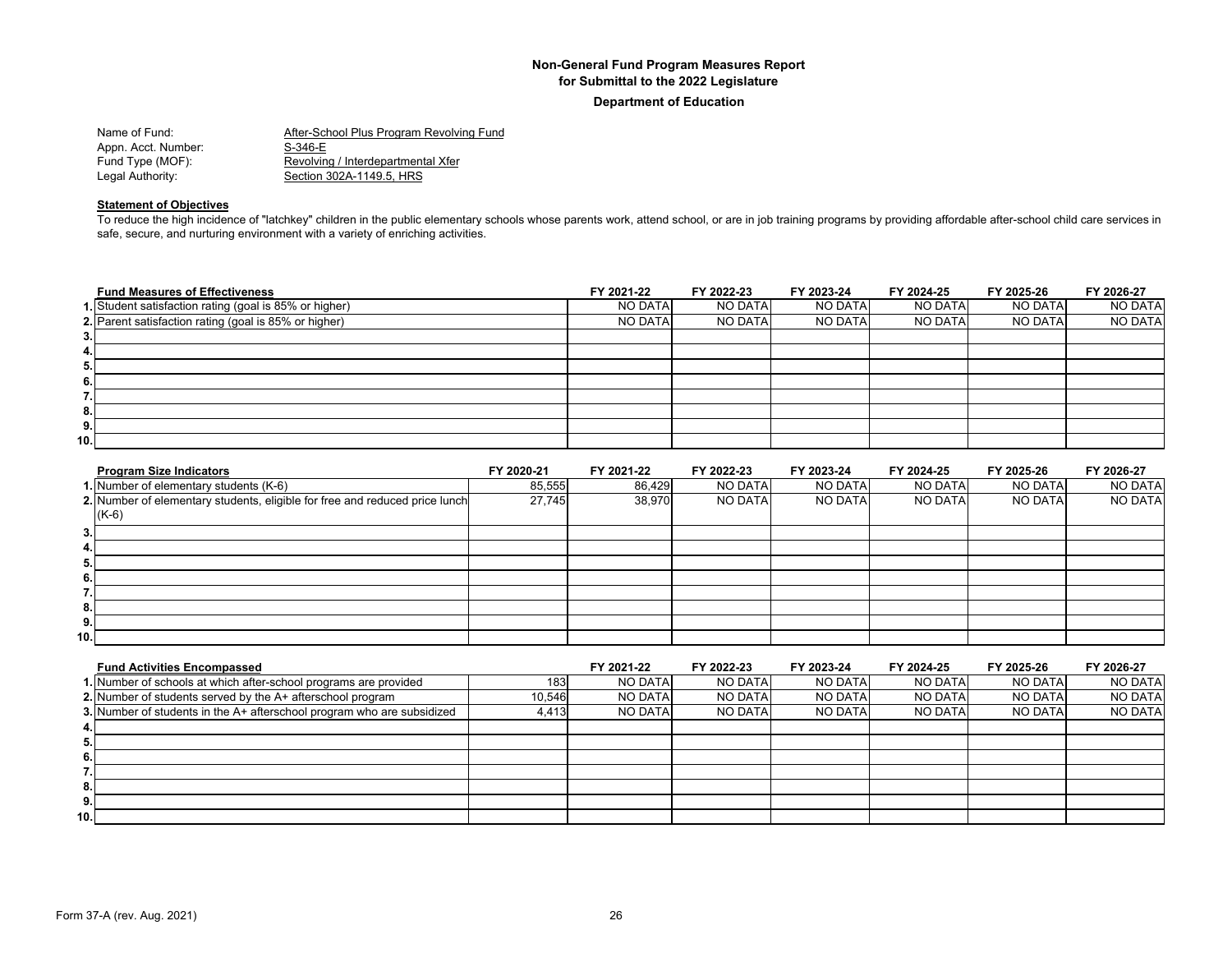| Name of Fund:       | Federal Grants Search, Development, and Application Revolving Fund |
|---------------------|--------------------------------------------------------------------|
| Appn. Acct. Number: | S-347-E                                                            |
| Fund Type (MOF):    | Revolving                                                          |
| Legal Authority:    | Section 302A-1405, HRS                                             |

#### **Statement of Objectives**

To support grant-writing efforts by Department teachers and administrators and to increase funding opportunities at the school level. To provide grant support in the form of grant application reviews to ensure timeliness and provide support for compliance efforts related to federal discretionary grants.

| <b>Fund Measures of Effectiveness</b>       | FY 2021-22 | FY 2022-23 | FY 2023-24 | FY 2024-25 | FY 2025-26 | FY 2026-27 |
|---------------------------------------------|------------|------------|------------|------------|------------|------------|
| 1. Number of additional grants received     |            |            |            |            |            |            |
| 2. Amount of federal grant dollars received | 3,250,000  | 3,250,000  | 3,250,000  | 3,250,000  | 3,250,000  | 3,250,000  |
| 3.1                                         |            |            |            |            |            |            |
| 4.                                          |            |            |            |            |            |            |
| 5.                                          |            |            |            |            |            |            |
| 6.1                                         |            |            |            |            |            |            |
| 7.I                                         |            |            |            |            |            |            |
| 8.                                          |            |            |            |            |            |            |
| 9.1                                         |            |            |            |            |            |            |
| 10.I                                        |            |            |            |            |            |            |

| <b>Program Size Indicators</b>                                         | FY 2020-21 | FY 2021-22 | FY 2022-23 | FY 2023-24 | FY 2024-25 | FY 2025-26 | FY 2026-27 |
|------------------------------------------------------------------------|------------|------------|------------|------------|------------|------------|------------|
| 1. Number of complexes impacted by the Capacity Building Grant Program |            |            |            |            |            |            |            |
|                                                                        |            |            |            |            |            |            |            |
| 2.                                                                     |            |            |            |            |            |            |            |
| 3.                                                                     |            |            |            |            |            |            |            |
| 4.                                                                     |            |            |            |            |            |            |            |
| 5.                                                                     |            |            |            |            |            |            |            |
| 6.                                                                     |            |            |            |            |            |            |            |
|                                                                        |            |            |            |            |            |            |            |
| 8.                                                                     |            |            |            |            |            |            |            |
| 9.                                                                     |            |            |            |            |            |            |            |
| 10.1                                                                   |            |            |            |            |            |            |            |

| <b>Fund Activities Encompassed</b>                    | FY 2021-22 | FY 2022-23 | FY 2023-24 | FY 2024-25 | FY 2025-26 | FY 2026-27 |
|-------------------------------------------------------|------------|------------|------------|------------|------------|------------|
| 1. Number of grant applications/submissions processed |            |            |            |            |            |            |
|                                                       |            |            |            |            |            |            |
|                                                       |            |            |            |            |            |            |
|                                                       |            |            |            |            |            |            |
|                                                       |            |            |            |            |            |            |
|                                                       |            |            |            |            |            |            |
|                                                       |            |            |            |            |            |            |
|                                                       |            |            |            |            |            |            |
|                                                       |            |            |            |            |            |            |
| 10.                                                   |            |            |            |            |            |            |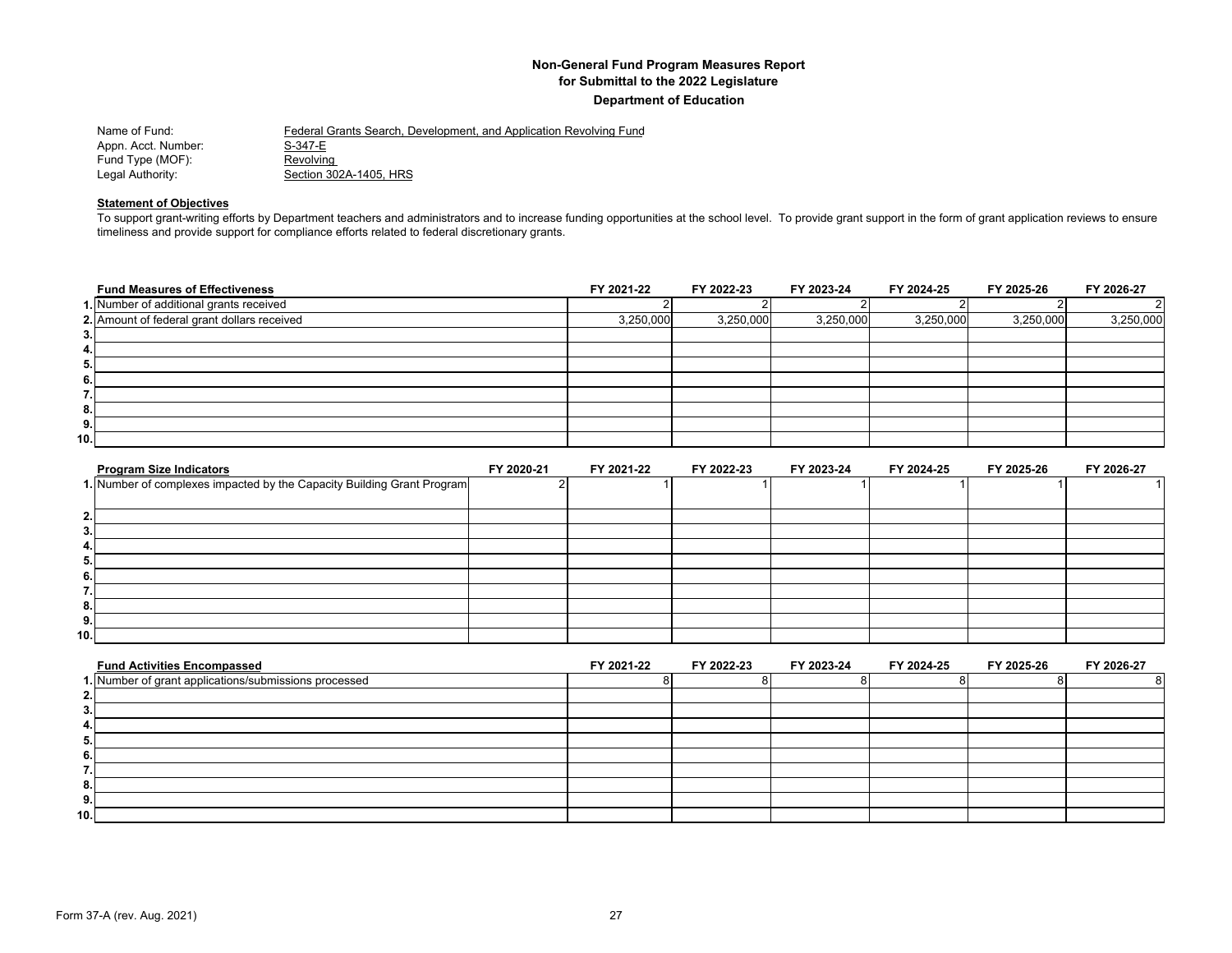**Department of Education**

| Name of Fund:       | <b>Driver Education Fund</b>             |
|---------------------|------------------------------------------|
| Appn. Acct. Number: | S-350-E                                  |
| Fund Type (MOF):    | Interdepartmental Transfer               |
| Legal Authority:    | Section 431:10C-115 and 431:10G-107, HRS |

#### **Statement of Objectives**

The goal of the program is to reduce and prevent traffic safety injuries and fatalities on Hawaii's highways. The objectives of the program are to: 1) produce knowledgeable, responsible and civic-minded teen drivers, 2) provide traffic safety prevention education to students in grades K-12 (seat belt, bicycle, pedestrian, impaired driving, distracted driving, risky behaviors such as speeding), 3) promote Project Prom/Graduation (impaired driving community prevention program) to high school graduates and their parents, 4) provide up-to-date training and resources available in the state and on the mainland to licensed driver education instructors at the public high schools, 5) provide traffic safety education prevention to faculty, staff, and advisors of student organizations, 6) support the traffic safety efforts of the Hawaii State Department of Transportation, City and County of Honolulu Department of Transportation Services, County Police Departments, keiki injury safety organizations, and Mothers Against Drunk Driving, 7) provide traffic safety education training to youth at national teen traffic safety events, and 8) provide opportunities for all driver education instructors at the public high schools to access driver education national, regional and state training conferences on the mainland. The program provides support and resources to all schools to promote traffic safety prevention education.

|     | <b>Fund Measures of Effectiveness</b>                                                        | FY 2021-22 | FY 2022-23 | FY 2023-24      | FY 2024-25 | FY 2025-26 | FY 2026-27      |
|-----|----------------------------------------------------------------------------------------------|------------|------------|-----------------|------------|------------|-----------------|
|     | 1. Number of teens enrolled in the driver education student course                           | 2.529      | 2,500      | 2,500           | 2,500      | 3,000      | 3,000           |
|     | 2. Number of teens who pass the driver education student course                              | 0.808      | 1,800      | 1.800           | 1.800      | 2,200      | 2,200           |
|     | 3. Number of student campaign support educational items and materials distributed at the end | 30,000     | 30,000     | 40.000          | 50,000     | 55,000     | 55,000          |
|     | of the school year                                                                           |            |            |                 |            |            |                 |
|     | 4. Number of participating schools in traffic safety campaigns and activities                | 30         |            | 30              | 35         |            | 401             |
|     | 5. Number of students/audience exposed to traffic safety messages                            | 26,000     | 30,000     | 40.000          | 50.000     | 55.000     | 55,000          |
|     | 6. Number of driver education instructors that enrolled in professional development courses, | 31         | 30         | 30 <sup>I</sup> | 30         | 30         | 30 <sup>1</sup> |
|     | training, and conferences                                                                    |            |            |                 |            |            |                 |
|     |                                                                                              |            |            |                 |            |            |                 |
| 8.  |                                                                                              |            |            |                 |            |            |                 |
| 9.  |                                                                                              |            |            |                 |            |            |                 |
| 10. |                                                                                              |            |            |                 |            |            |                 |

| <b>Program Size Indicators</b>               | FY 2020-21 | FY 2021-22 | FY 2022-23 | FY 2023-24 | FY 2024-25 | FY 2025-26 | FY 2026-27 |
|----------------------------------------------|------------|------------|------------|------------|------------|------------|------------|
| 1. Teens enrolled in driver education course | 2,437      | 2,529      | 3,500      | 3,500      | 4,000      | 4,000      | 4,000      |
| 2. K-12 student population                   | 180.000    | 170.000    | 170,000    | 170,000    | 175,000    | 175,000    | 180,000    |
| <b>3. Driver education instructors</b>       | 87         | 79         | 85         | 85         | 90         | 90         | 90         |
| 4. Driver education vehicles                 | 78         | 761        | 76.        |            | 70         |            | 78         |
| 5.                                           |            |            |            |            |            |            |            |
| 6.                                           |            |            |            |            |            |            |            |
| $\overline{\phantom{a}}$<br>.                |            |            |            |            |            |            |            |
| 8.1                                          |            |            |            |            |            |            |            |
| 9.                                           |            |            |            |            |            |            |            |
| 10.1                                         |            |            |            |            |            |            |            |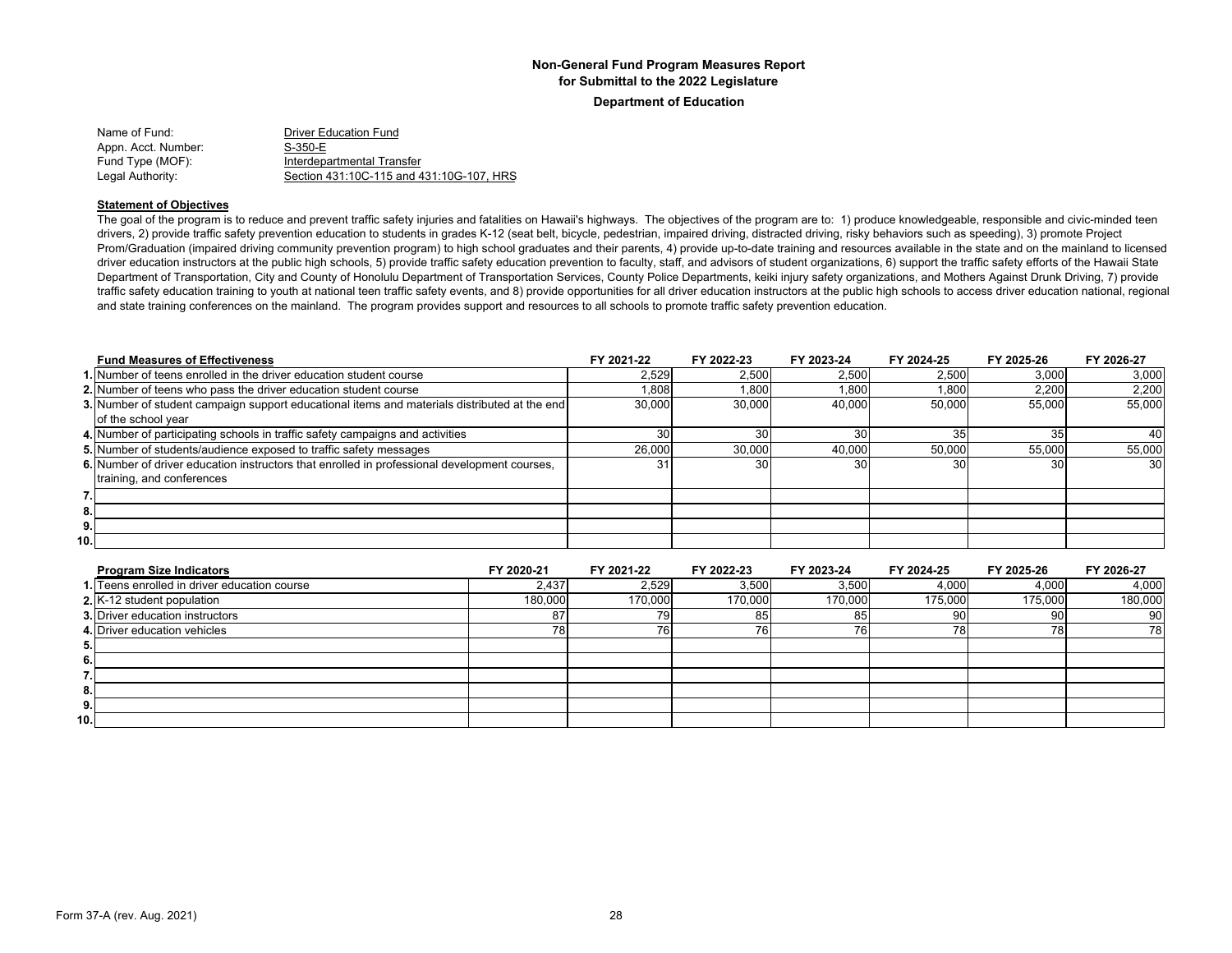| <b>Fund Activities Encompassed</b>       | FY 2021-22 | FY 2022-23 | FY 2023-24 | FY 2024-25 | FY 2025-26 | FY 2026-27 |
|------------------------------------------|------------|------------|------------|------------|------------|------------|
| 1. Traffic safety campaigns, grades K-12 |            |            |            |            |            |            |
| 2. Driver education sessions offered     | 150        | 160        | 160        | 165        | 165        | 165        |
| 3.                                       |            |            |            |            |            |            |
| 4.                                       |            |            |            |            |            |            |
| 5.                                       |            |            |            |            |            |            |
| 6.                                       |            |            |            |            |            |            |
| ۰.<br>                                   |            |            |            |            |            |            |
| 8.                                       |            |            |            |            |            |            |
| 9.                                       |            |            |            |            |            |            |
| 10.                                      |            |            |            |            |            |            |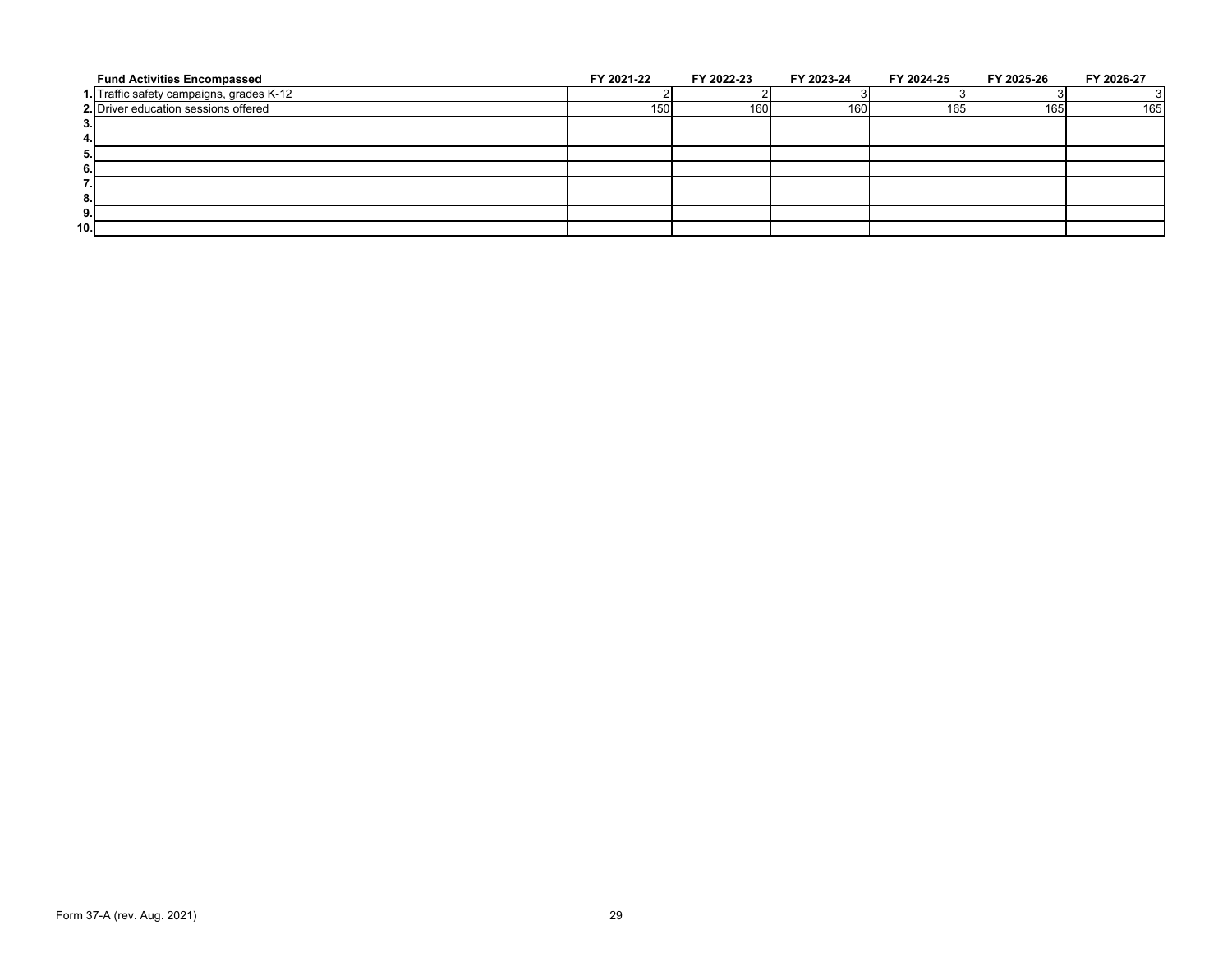#### **Department of Education**

| Name of Fund:       | Arts in Public Places      |
|---------------------|----------------------------|
| Appn. Acct. Number: | S-353-E                    |
| Fund Type (MOF):    | Interdepartmental Transfer |
| Legal Authority:    | Section 302A-420, HRS      |

#### **Statement of Objectives**

Revenues were from the Works of Art Special Fund. The State Foundation on Culture and the Arts ended its contract with the Department and will not produce a supplemental contract in the coming fiscal years. See the Legislature's budget worksheets (Act 5/2019 Seq. #60-001 EDN 200), which eliminated expenditure ceiling.

| <b>Fund Measures of Effectiveness</b> | FY 2021-22 | FY 2022-23 | FY 2023-24 | FY 2024-25 | FY 2025-26 | FY 2026-27 |
|---------------------------------------|------------|------------|------------|------------|------------|------------|
| 1. N/A                                |            |            |            |            |            |            |
| 2.                                    |            |            |            |            |            |            |
| 3.                                    |            |            |            |            |            |            |
| 4.                                    |            |            |            |            |            |            |
| 5.                                    |            |            |            |            |            |            |
| 6.                                    |            |            |            |            |            |            |
| -<br>                                 |            |            |            |            |            |            |
| 8.                                    |            |            |            |            |            |            |
| 9.                                    |            |            |            |            |            |            |
| 10.                                   |            |            |            |            |            |            |

| <b>Program Size Indicators</b> | FY 2020-21 | FY 2021-22 | FY 2022-23 | FY 2023-24 | FY 2024-25 | FY 2025-26 | FY 2026-27 |
|--------------------------------|------------|------------|------------|------------|------------|------------|------------|
| 1. N/A                         |            |            |            |            |            |            |            |
| 2.                             |            |            |            |            |            |            |            |
| 3.                             |            |            |            |            |            |            |            |
| 4.                             |            |            |            |            |            |            |            |
| 5.                             |            |            |            |            |            |            |            |
| 6.                             |            |            |            |            |            |            |            |
|                                |            |            |            |            |            |            |            |
| 8.                             |            |            |            |            |            |            |            |
| 9.                             |            |            |            |            |            |            |            |
| 10.                            |            |            |            |            |            |            |            |

| <b>Fund Activities Encompassed</b> | FY 2021-22 | FY 2022-23 | FY 2023-24 | FY 2024-25 | FY 2025-26 | FY 2026-27 |
|------------------------------------|------------|------------|------------|------------|------------|------------|
| N/A                                |            |            |            |            |            |            |
|                                    |            |            |            |            |            |            |
|                                    |            |            |            |            |            |            |
|                                    |            |            |            |            |            |            |
|                                    |            |            |            |            |            |            |
|                                    |            |            |            |            |            |            |
|                                    |            |            |            |            |            |            |
|                                    |            |            |            |            |            |            |
|                                    |            |            |            |            |            |            |
| 10.                                |            |            |            |            |            |            |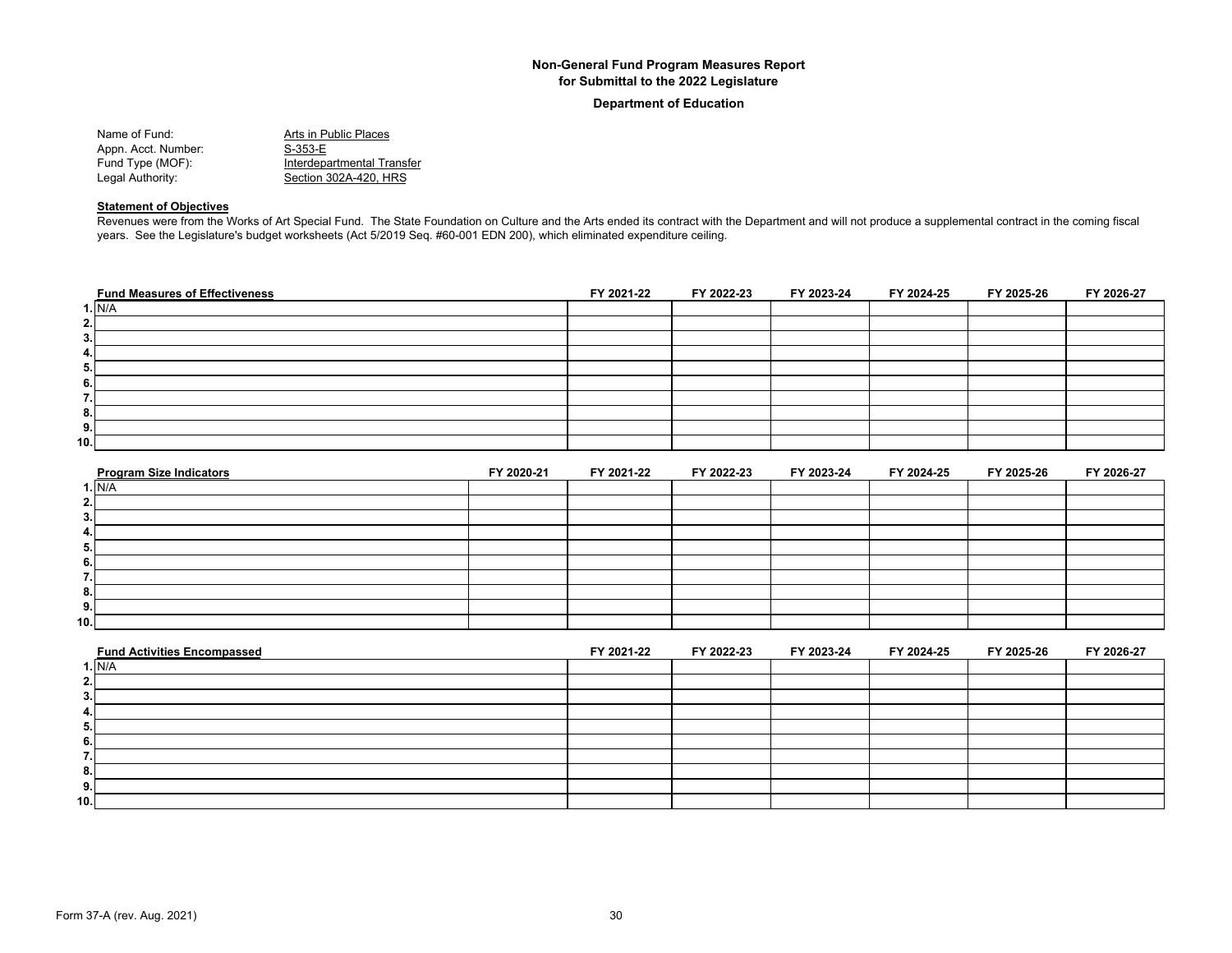| Name of Fund:       | Hawaii Early Childhood Educator Special Fund |
|---------------------|----------------------------------------------|
| Appn. Acct. Number: | S-356                                        |
| Fund Type (MOF):    | Special                                      |
| Legal Authority:    | Act 210, SLH 2021                            |

#### **Statement of Objectives**

To address the shortage of early childhood educators with coursework in early childhood education, the Hawaii Early Childhood Educator Stipend Program was established to provide tuition stipends for individuals enrolled in an early childhood education course of study within the University of Hawaii. Upon completion of a certificate, degree, or license program, recipients are required to provide services directly to children from birth through age five for at least two consecutive years in Hawaii in one of the early learning systems identified in section 302L-2, Hawaii Revised Statutes. Stipend recipients who are unable to fulfill their contractual agreements under the Program must repay funds per their contract; this fund was established to deposit those funds, pursuant to Act 210, Session Laws of Hawaii 2021.

| <b>Fund Measures of Effectiveness</b>                                                       | FY 2021-22 | FY 2022-23     | FY 2023-24     | FY 2024-25     | FY 2025-26     | FY 2026-27     |
|---------------------------------------------------------------------------------------------|------------|----------------|----------------|----------------|----------------|----------------|
| 1. Percentage of recipients currently enrolled in a program of study or currently employed  |            | <b>NO DATA</b> | NO DATA        | NO DATA        | NO DATA        | NO DATA        |
| under contract requirements                                                                 |            |                |                |                |                |                |
| 2. Percentage of recipients who complete work requirements after completing course of study |            | <b>NO DATA</b> | <b>NO DATA</b> | <b>NO DATA</b> | <b>NO DATA</b> | <b>NO DATA</b> |
| 3. Rate of collection from defaulted stipends                                               |            | <b>NO DATA</b> | NO DATA        | <b>NO DATA</b> | NO DATA        | <b>NO DATA</b> |
| 4. Additional stipends funded with repayment funds                                          |            | <b>NO DATA</b> | NO DATA        | <b>NO DATA</b> | <b>NO DATA</b> | <b>NO DATA</b> |
| 5.                                                                                          |            |                |                |                |                |                |
| 6.                                                                                          |            |                |                |                |                |                |
|                                                                                             |            |                |                |                |                |                |
| 8.                                                                                          |            |                |                |                |                |                |
| 9.                                                                                          |            |                |                |                |                |                |
| 10.I                                                                                        |            |                |                |                |                |                |

| <b>Program Size Indicators</b>                                              | FY 2020-21 | FY 2021-22 | FY 2022-23 | FY 2023-24 | FY 2024-25 | FY 2025-26 | FY 2026-27 |
|-----------------------------------------------------------------------------|------------|------------|------------|------------|------------|------------|------------|
| 1. Number of recipients enrolled in early childhood courses of study within | NO DATA    |            | NO DATA    | NO DATA    | NO DATA    | NO DATA    | NO DATA    |
| UH system                                                                   |            |            |            |            |            |            |            |
|                                                                             |            |            |            |            |            |            |            |
| 3.                                                                          |            |            |            |            |            |            |            |
| 4.                                                                          |            |            |            |            |            |            |            |
| ื่อ.                                                                        |            |            |            |            |            |            |            |
| - 6.                                                                        |            |            |            |            |            |            |            |
|                                                                             |            |            |            |            |            |            |            |
| 8.                                                                          |            |            |            |            |            |            |            |
| 9.                                                                          |            |            |            |            |            |            |            |
| 10.                                                                         |            |            |            |            |            |            |            |

| <b>Fund Activities Encompassed</b> | FY 2021-22 | FY 2022-23     | FY 2023-24     | FY 2024-25 | FY 2025-26 | FY 2026-27 |
|------------------------------------|------------|----------------|----------------|------------|------------|------------|
| 1. Tuition stipends provided       |            | <b>NO DATA</b> | <b>NO DATA</b> | NO DATA    | NO DATA    | NO DATA    |
| 2.                                 |            |                |                |            |            |            |
| 3.                                 |            |                |                |            |            |            |
| 4.                                 |            |                |                |            |            |            |
| 5.                                 |            |                |                |            |            |            |
| 6.                                 |            |                |                |            |            |            |
|                                    |            |                |                |            |            |            |
| 8.                                 |            |                |                |            |            |            |
| 9.                                 |            |                |                |            |            |            |
| 10.                                |            |                |                |            |            |            |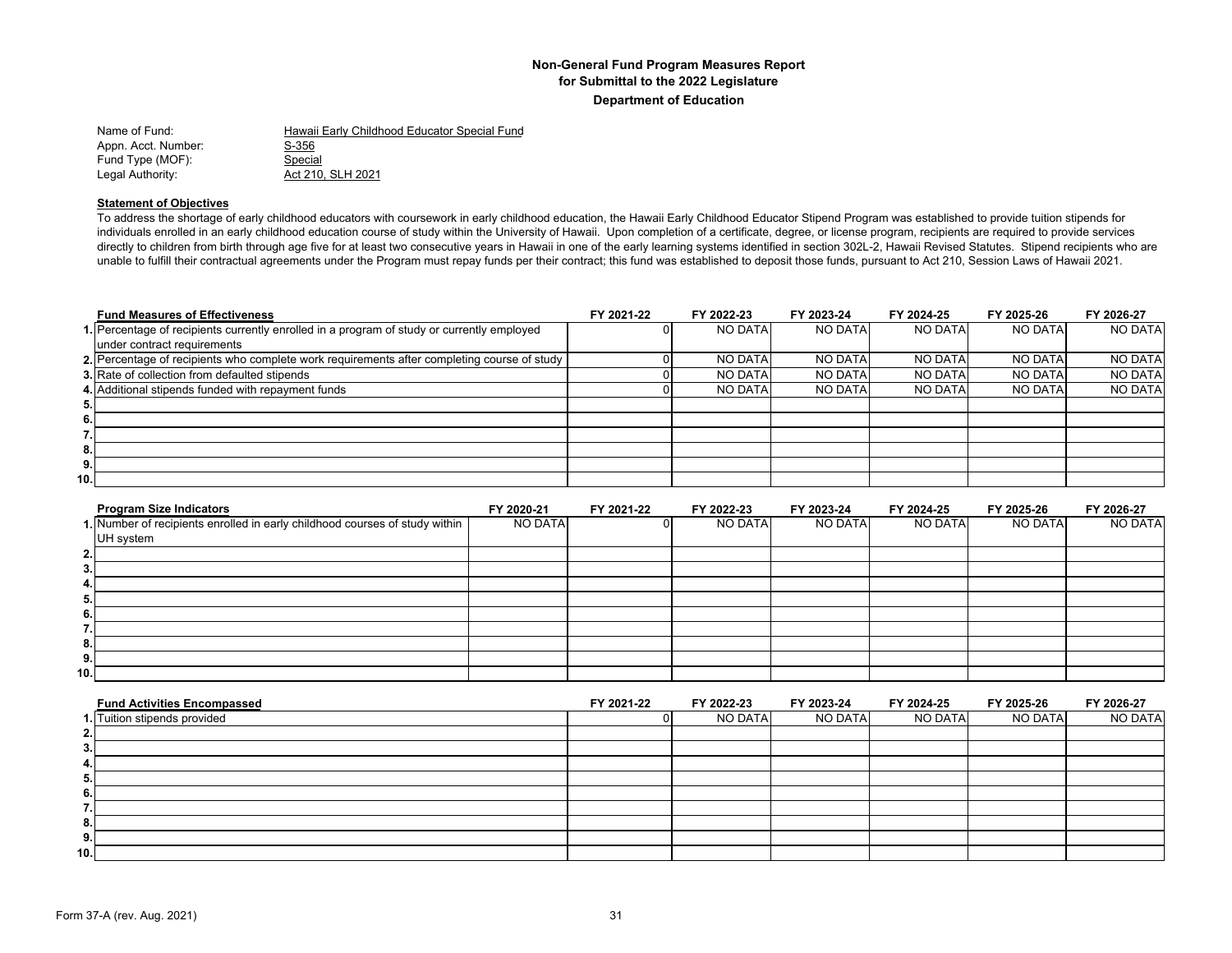Name of Fund:<br>
Appn. Acct. Number: <u>S-357</u><br>
S-357 Appn. Acct. Number: S-357<br>Fund Type (MOF): Special Fund Type (MOF):<br>Legal Authority: Section 302L-5, HRS

#### **Statement of Objectives**

To support the early learning system. There are no monies currently in the special fund, but program measures may be developed in the future relative to the source of monies deposited into the fund.

| <b>Fund Measures of Effectiveness</b> | FY 2021-22 | FY 2022-23 | FY 2023-24 | FY 2024-25 | FY 2025-26 | FY 2026-27 |
|---------------------------------------|------------|------------|------------|------------|------------|------------|
| $1.$ TBD                              |            |            |            |            |            |            |
| 2.1                                   |            |            |            |            |            |            |
| 3.                                    |            |            |            |            |            |            |
| 4.                                    |            |            |            |            |            |            |
| 5.                                    |            |            |            |            |            |            |
| 6.                                    |            |            |            |            |            |            |
|                                       |            |            |            |            |            |            |
| 8.                                    |            |            |            |            |            |            |
| 9.                                    |            |            |            |            |            |            |
| 10.                                   |            |            |            |            |            |            |

| <b>Program Size Indicators</b> | FY 2020-21 | FY 2021-22 | FY 2022-23 | FY 2023-24 | FY 2024-25 | FY 2025-26 | FY 2026-27 |
|--------------------------------|------------|------------|------------|------------|------------|------------|------------|
| $1.\overline{TBD}$             |            |            |            |            |            |            |            |
| Ζ.                             |            |            |            |            |            |            |            |
| 3.                             |            |            |            |            |            |            |            |
| 4.                             |            |            |            |            |            |            |            |
| -5.                            |            |            |            |            |            |            |            |
| 6.                             |            |            |            |            |            |            |            |
|                                |            |            |            |            |            |            |            |
| 8.                             |            |            |            |            |            |            |            |
| 9.                             |            |            |            |            |            |            |            |
| 10.                            |            |            |            |            |            |            |            |

| <b>Fund Activities Encompassed</b> | FY 2021-22 | FY 2022-23 | FY 2023-24 | FY 2024-25 | FY 2025-26 | FY 2026-27 |
|------------------------------------|------------|------------|------------|------------|------------|------------|
| 1. TBD                             |            |            |            |            |            |            |
|                                    |            |            |            |            |            |            |
|                                    |            |            |            |            |            |            |
|                                    |            |            |            |            |            |            |
| Ð.                                 |            |            |            |            |            |            |
|                                    |            |            |            |            |            |            |
|                                    |            |            |            |            |            |            |
|                                    |            |            |            |            |            |            |
| - 33.                              |            |            |            |            |            |            |
| 10.                                |            |            |            |            |            |            |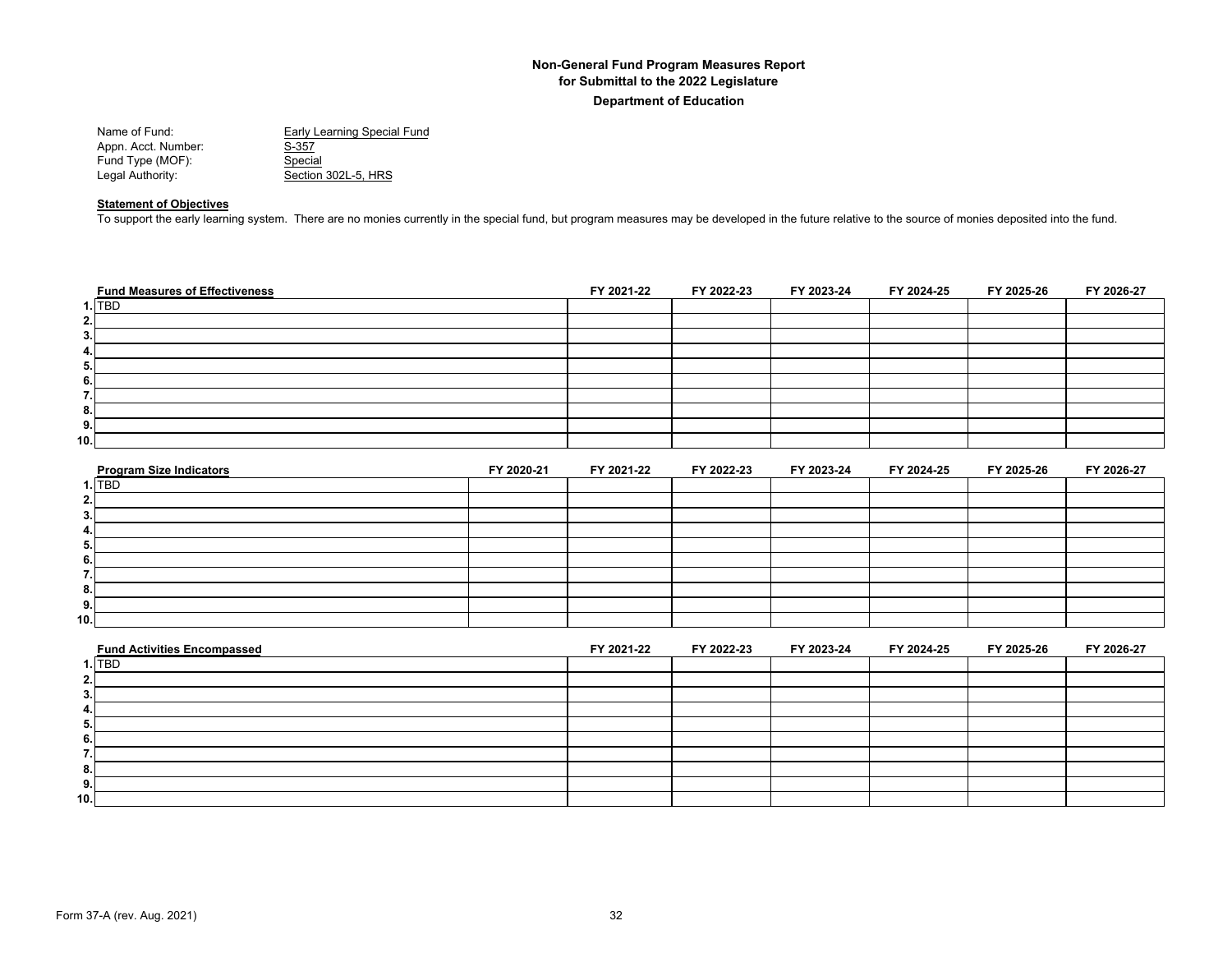#### **Department of Education**

| Name of Fund:       | <b>Workers Compensation</b>                |
|---------------------|--------------------------------------------|
| Appn. Acct. Number: | S-360-E                                    |
| Fund Type (MOF):    | Interdepartmental Transfer                 |
| Legal Authority:    | Appropriated Annually via Executive Budget |

## **Statement of Objectives**

To pay all legally mandated workers' compensation benefits (eligible workers' compensation costs) for federally funded employees.

| <b>Fund Measures of Effectiveness</b>                                      | FY 2021-22 | FY 2022-23 | FY 2023-24 | FY 2024-25 | FY 2025-26 | FY 2026-27 |
|----------------------------------------------------------------------------|------------|------------|------------|------------|------------|------------|
| 1. Percentage of time that funds are fully expended within the fund limits | 100        | 100        | 100        | 100        | 100        | 100        |
| 2.                                                                         |            |            |            |            |            |            |
| 3.                                                                         |            |            |            |            |            |            |
| 4.                                                                         |            |            |            |            |            |            |
| 5.                                                                         |            |            |            |            |            |            |
| 6.                                                                         |            |            |            |            |            |            |
| . .                                                                        |            |            |            |            |            |            |
| 8.                                                                         |            |            |            |            |            |            |
| 9.                                                                         |            |            |            |            |            |            |
| 10.                                                                        |            |            |            |            |            |            |

| <b>Program Size Indicators</b>                       | FY 2020-21 | FY 2021-22 | FY 2022-23 | FY 2023-24 | FY 2024-25 | FY 2025-26 | FY 2026-27     |
|------------------------------------------------------|------------|------------|------------|------------|------------|------------|----------------|
| 1. Eligible population of federally funded employees | ,180       | NO DATA    | NO DATA    | NO DATA    | NO DATA    | NO DATA    | <b>NO DATA</b> |
| 2.                                                   |            |            |            |            |            |            |                |
| 3.                                                   |            |            |            |            |            |            |                |
| 4.                                                   |            |            |            |            |            |            |                |
| 5.                                                   |            |            |            |            |            |            |                |
| 6.                                                   |            |            |            |            |            |            |                |
|                                                      |            |            |            |            |            |            |                |
| 8.                                                   |            |            |            |            |            |            |                |
| 9.                                                   |            |            |            |            |            |            |                |
| 10.1                                                 |            |            |            |            |            |            |                |

| <b>Fund Activities Encompassed</b>                                            | FY 2021-22 | FY 2022-23 | FY 2023-24 | FY 2024-25 | FY 2025-26 | FY 2026-27     |
|-------------------------------------------------------------------------------|------------|------------|------------|------------|------------|----------------|
| I. Number of workers' compensation claims filed by federally funded employees | NO DATA    | NO DATA    | NO DATA    | NO DATA    | NO DATA    | <b>NO DATA</b> |
|                                                                               |            |            |            |            |            |                |
|                                                                               |            |            |            |            |            |                |
|                                                                               |            |            |            |            |            |                |
|                                                                               |            |            |            |            |            |                |
|                                                                               |            |            |            |            |            |                |
|                                                                               |            |            |            |            |            |                |
| ō.                                                                            |            |            |            |            |            |                |
| 9.                                                                            |            |            |            |            |            |                |
| 10.1                                                                          |            |            |            |            |            |                |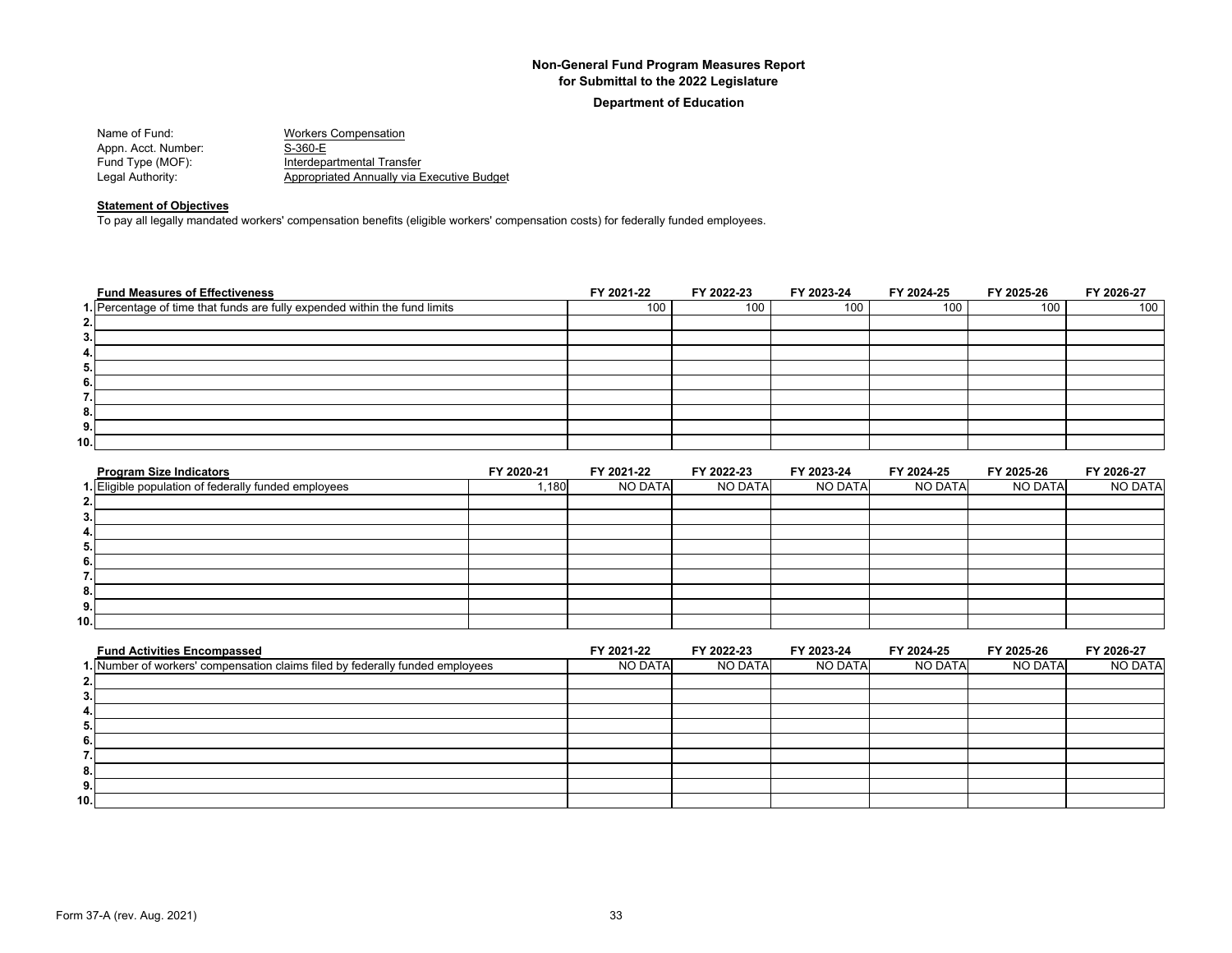**Department of Education**

| Name of Fund:       | Unemployment Insurance - Interdepartmental Fund |
|---------------------|-------------------------------------------------|
| Appn. Acct. Number: | S-361-E                                         |
| Fund Type (MOF):    | Interdepartmental Transfer                      |
| Legal Authority:    | Appropriated Annually via Executive Budget      |

#### **Statement of Objectives**

Funds are allocated for the unemployment insurance payment of benefits to Department employees who are eligible, according to charges presented by the Department of Human Resources Development, the billing agency for DLIR.

| <b>Fund Measures of Effectiveness</b>                                      | FY 2021-22       | FY 2022-23 | FY 2023-24 | FY 2024-25 | FY 2025-26 | FY 2026-27 |
|----------------------------------------------------------------------------|------------------|------------|------------|------------|------------|------------|
| 1. Percentage of time that funds are fully expended within the fund limits | 100 <sup>1</sup> | 100        | 100        | 100        | 100        | 100        |
| 2.                                                                         |                  |            |            |            |            |            |
| 3.                                                                         |                  |            |            |            |            |            |
| 4.                                                                         |                  |            |            |            |            |            |
| 5.                                                                         |                  |            |            |            |            |            |
| 6.                                                                         |                  |            |            |            |            |            |
| . .                                                                        |                  |            |            |            |            |            |
| 8.                                                                         |                  |            |            |            |            |            |
| 9.                                                                         |                  |            |            |            |            |            |
| 10.                                                                        |                  |            |            |            |            |            |

| <b>Program Size Indicators</b>                       | FY 2020-21 | FY 2021-22 | FY 2022-23 | FY 2023-24 | FY 2024-25 | FY 2025-26 | FY 2026-27 |
|------------------------------------------------------|------------|------------|------------|------------|------------|------------|------------|
| 1. N/A (dependent upon unemployment insurance needs) |            |            |            |            |            |            |            |
| 2.                                                   |            |            |            |            |            |            |            |
| 3.                                                   |            |            |            |            |            |            |            |
| 4.                                                   |            |            |            |            |            |            |            |
| 5.                                                   |            |            |            |            |            |            |            |
| 6.                                                   |            |            |            |            |            |            |            |
| –                                                    |            |            |            |            |            |            |            |
| 8.                                                   |            |            |            |            |            |            |            |
| 9.                                                   |            |            |            |            |            |            |            |
| 10.1                                                 |            |            |            |            |            |            |            |

| <b>Fund Activities Encompassed</b>                                                      | FY 2021-22     | FY 2022-23 | FY 2023-24 | FY 2024-25 | FY 2025-26     | FY 2026-27 |
|-----------------------------------------------------------------------------------------|----------------|------------|------------|------------|----------------|------------|
| 1. Number of employees eligible for unemployment insurance benefits as approved by DLIR | <b>NO DATA</b> | NO DATA    | NO DATA    | NO DATA    | <b>NO DATA</b> | NO DATA    |
|                                                                                         |                |            |            |            |                |            |
|                                                                                         |                |            |            |            |                |            |
|                                                                                         |                |            |            |            |                |            |
|                                                                                         |                |            |            |            |                |            |
|                                                                                         |                |            |            |            |                |            |
|                                                                                         |                |            |            |            |                |            |
|                                                                                         |                |            |            |            |                |            |
|                                                                                         |                |            |            |            |                |            |
| 10.1                                                                                    |                |            |            |            |                |            |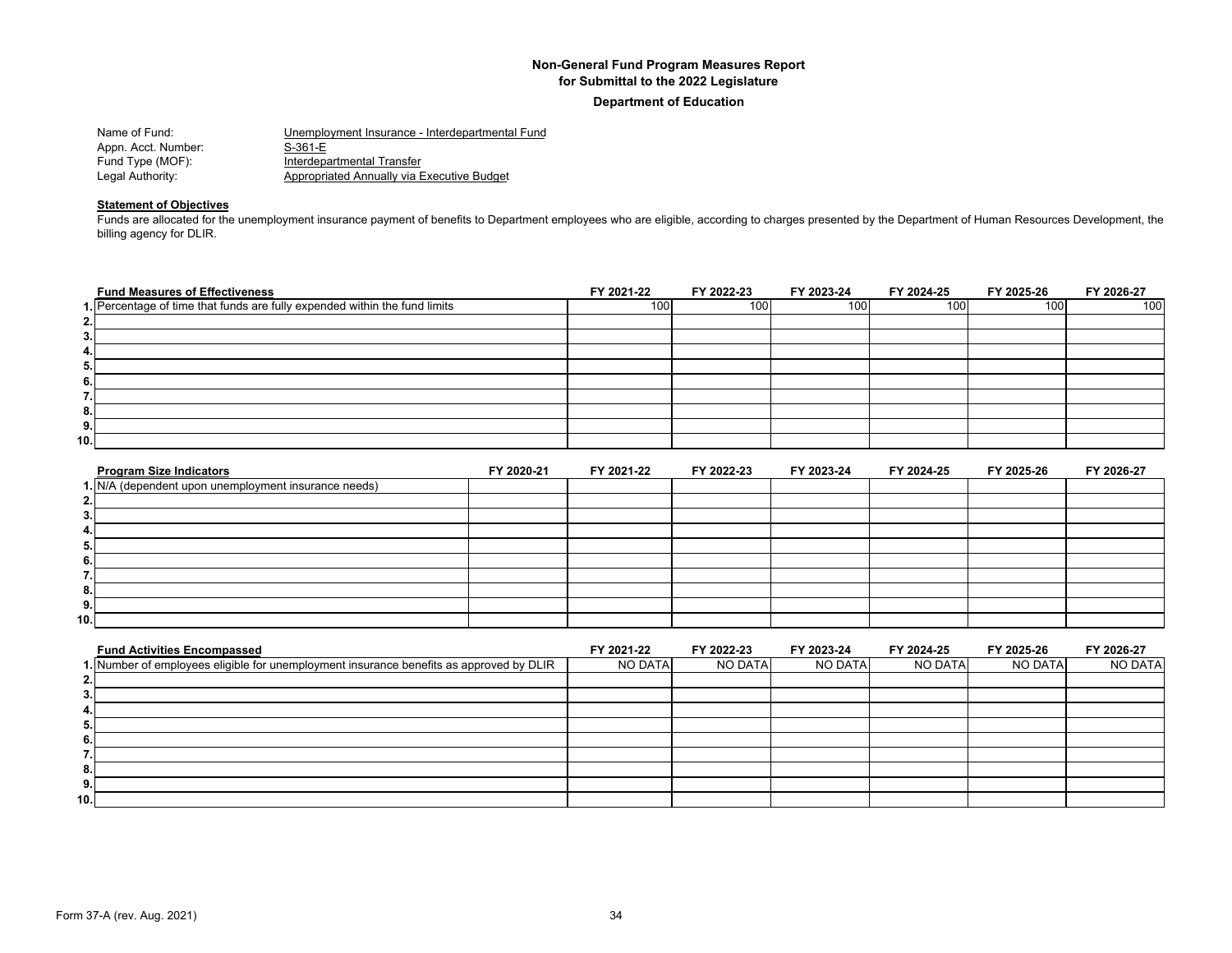| Name of Fund:       | Federal Funds - EDN 100                                                               |
|---------------------|---------------------------------------------------------------------------------------|
| Appn. Acct. Number: | S-810-E                                                                               |
| Fund Type (MOF):    | Federal (P)                                                                           |
| Legal Authority:    | Elementary and Secondary Education Act and Perkins Career and Technical Education Act |

## **Statement of Objectives**

To provide necessary resources for regular education through the implementation of various federally funded programs. Program measures are dependent upon the varying requirements of the individual federal grant awards.

| <b>Fund Measures of Effectiveness</b>                                             | FY 2021-22 | FY 2022-23 | FY 2023-24 | FY 2024-25 | FY 2025-26 | FY 2026-27 |
|-----------------------------------------------------------------------------------|------------|------------|------------|------------|------------|------------|
| 1. Dependent upon the varying requirements of the individual federal grant awards |            |            |            |            |            |            |
| 2.                                                                                |            |            |            |            |            |            |
| 3.                                                                                |            |            |            |            |            |            |
| 4.                                                                                |            |            |            |            |            |            |
| 5.                                                                                |            |            |            |            |            |            |
| 6.                                                                                |            |            |            |            |            |            |
| . .                                                                               |            |            |            |            |            |            |
| 8.                                                                                |            |            |            |            |            |            |
| 9.                                                                                |            |            |            |            |            |            |
| 10.                                                                               |            |            |            |            |            |            |

| <b>Program Size Indicators</b>                                             | FY 2020-21 | FY 2021-22 | FY 2022-23 | FY 2023-24 | FY 2024-25 | FY 2025-26 | FY 2026-27 |
|----------------------------------------------------------------------------|------------|------------|------------|------------|------------|------------|------------|
| 1. Dependent upon the varying requirements of the individual federal grant |            |            |            |            |            |            |            |
| awards                                                                     |            |            |            |            |            |            |            |
| 2.                                                                         |            |            |            |            |            |            |            |
| .ა.                                                                        |            |            |            |            |            |            |            |
| 4.                                                                         |            |            |            |            |            |            |            |
| ื่อ.                                                                       |            |            |            |            |            |            |            |
| 6.                                                                         |            |            |            |            |            |            |            |
|                                                                            |            |            |            |            |            |            |            |
| 8.                                                                         |            |            |            |            |            |            |            |
| 9.                                                                         |            |            |            |            |            |            |            |
| 10.                                                                        |            |            |            |            |            |            |            |

| <b>Fund Activities Encompassed</b>                                                | FY 2021-22 | FY 2022-23 | FY 2023-24 | FY 2024-25 | FY 2025-26 | FY 2026-27 |
|-----------------------------------------------------------------------------------|------------|------------|------------|------------|------------|------------|
| 1. Dependent upon the varying requirements of the individual federal grant awards |            |            |            |            |            |            |
|                                                                                   |            |            |            |            |            |            |
|                                                                                   |            |            |            |            |            |            |
|                                                                                   |            |            |            |            |            |            |
|                                                                                   |            |            |            |            |            |            |
| o.                                                                                |            |            |            |            |            |            |
|                                                                                   |            |            |            |            |            |            |
| о.                                                                                |            |            |            |            |            |            |
| 9                                                                                 |            |            |            |            |            |            |
| 10.1                                                                              |            |            |            |            |            |            |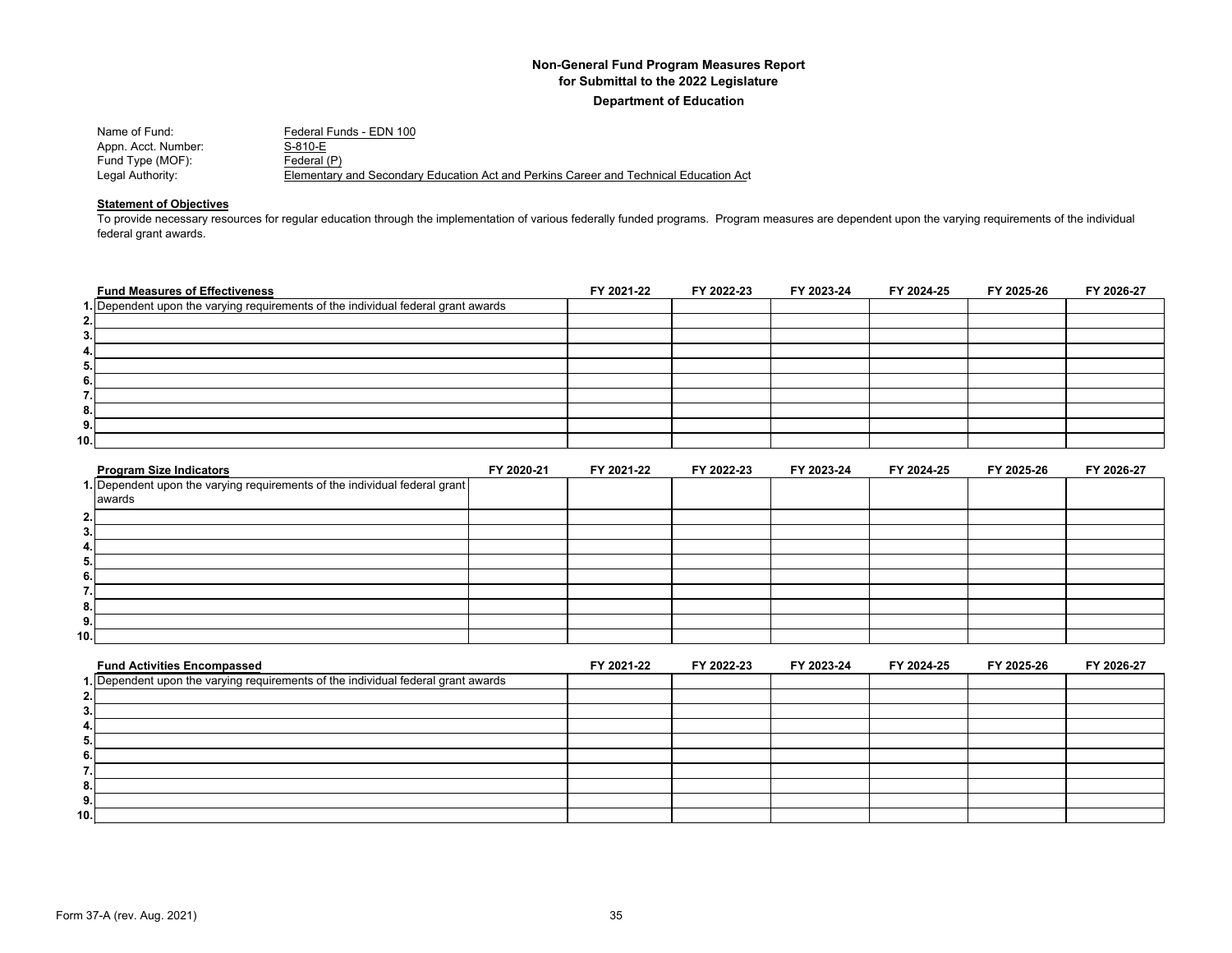| Name of Fund:       | Federal Funds - EDN 150                     |
|---------------------|---------------------------------------------|
| Appn. Acct. Number: | S-815-E                                     |
| Fund Type (MOF):    | Federal (P)                                 |
| Legal Authority:    | Individuals with Disabilities Education Act |

#### **Statement of Objectives**

To provide special education and related services to eligible students with disabilities through the implementation of various federally funded programs. Program measures are dependent upon the varying requirements of the individual federal grant awards.

| <b>Fund Measures of Effectiveness</b>                                             | FY 2021-22 | FY 2022-23 | FY 2023-24 | FY 2024-25 | FY 2025-26 | FY 2026-27 |
|-----------------------------------------------------------------------------------|------------|------------|------------|------------|------------|------------|
| 1. Dependent upon the varying requirements of the individual federal grant awards |            |            |            |            |            |            |
| 2.                                                                                |            |            |            |            |            |            |
| 3.                                                                                |            |            |            |            |            |            |
| 4.                                                                                |            |            |            |            |            |            |
| 5.                                                                                |            |            |            |            |            |            |
| 6.                                                                                |            |            |            |            |            |            |
| . .                                                                               |            |            |            |            |            |            |
| 8.                                                                                |            |            |            |            |            |            |
| 9.                                                                                |            |            |            |            |            |            |
| 10.                                                                               |            |            |            |            |            |            |

| <b>Program Size Indicators</b>                                             | FY 2020-21 | FY 2021-22 | FY 2022-23 | FY 2023-24 | FY 2024-25 | FY 2025-26 | FY 2026-27 |
|----------------------------------------------------------------------------|------------|------------|------------|------------|------------|------------|------------|
| 1. Dependent upon the varying requirements of the individual federal grant |            |            |            |            |            |            |            |
| awards                                                                     |            |            |            |            |            |            |            |
| 2.                                                                         |            |            |            |            |            |            |            |
| 3.                                                                         |            |            |            |            |            |            |            |
| 4.                                                                         |            |            |            |            |            |            |            |
| 5.                                                                         |            |            |            |            |            |            |            |
| 6.                                                                         |            |            |            |            |            |            |            |
|                                                                            |            |            |            |            |            |            |            |
| 8.                                                                         |            |            |            |            |            |            |            |
| 9.                                                                         |            |            |            |            |            |            |            |
| 10.                                                                        |            |            |            |            |            |            |            |

| <b>Fund Activities Encompassed</b>                                                | FY 2021-22 | FY 2022-23 | FY 2023-24 | FY 2024-25 | FY 2025-26 | FY 2026-27 |
|-----------------------------------------------------------------------------------|------------|------------|------------|------------|------------|------------|
| 1. Dependent upon the varying requirements of the individual federal grant awards |            |            |            |            |            |            |
| <b>.</b>                                                                          |            |            |            |            |            |            |
| 3.                                                                                |            |            |            |            |            |            |
| 4.                                                                                |            |            |            |            |            |            |
| 5.,                                                                               |            |            |            |            |            |            |
| 6.                                                                                |            |            |            |            |            |            |
|                                                                                   |            |            |            |            |            |            |
| 8.                                                                                |            |            |            |            |            |            |
| 9.                                                                                |            |            |            |            |            |            |
| 10.                                                                               |            |            |            |            |            |            |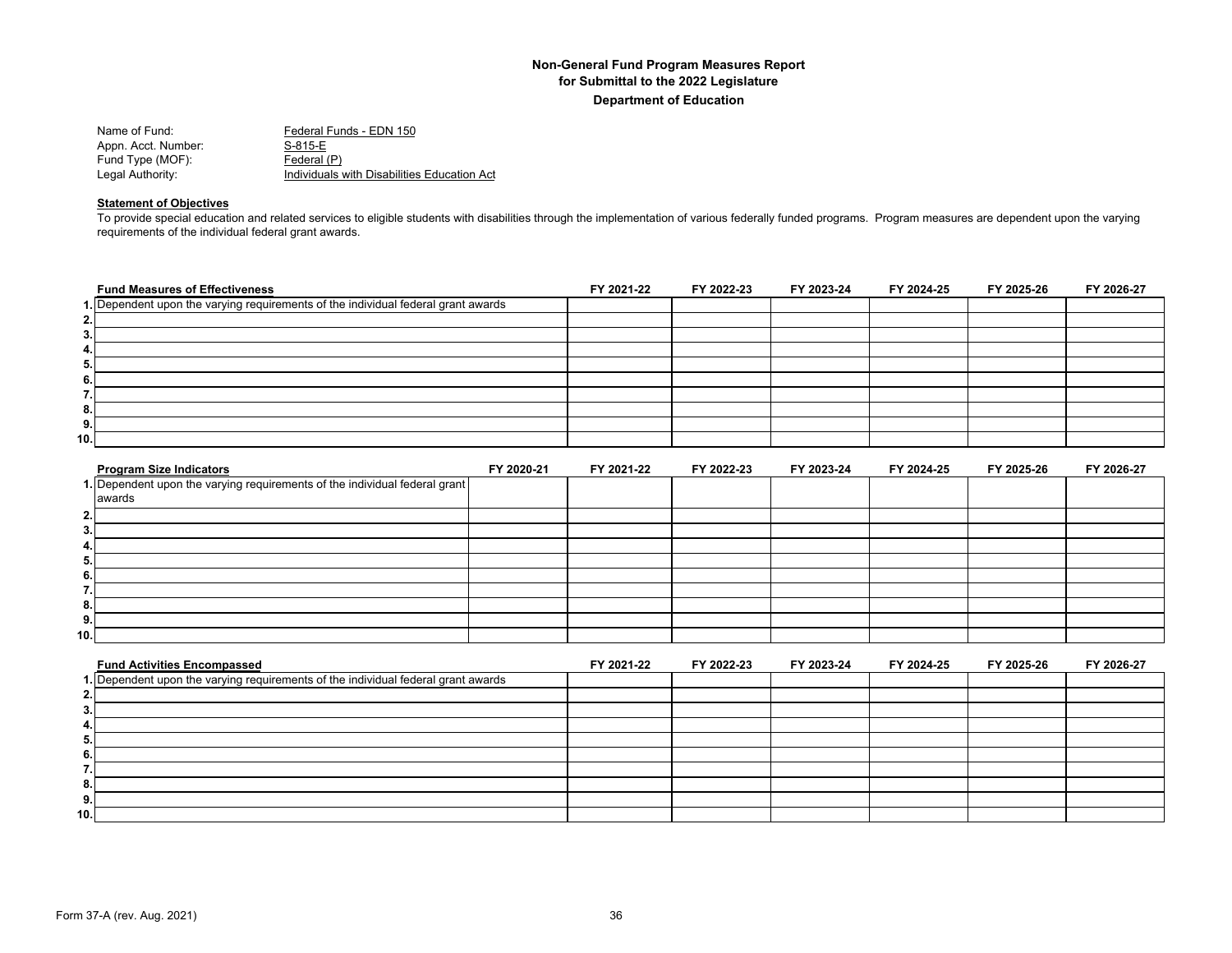**Department of Education**

| Name of Fund:       | Federal Funds - EDN 200                          |
|---------------------|--------------------------------------------------|
| Appn. Acct. Number: | S-820-E                                          |
| Fund Type (MOF):    | Federal (P)                                      |
| Legal Authority:    | National Assessment of Education Progress (NAEP) |

#### **Statement of Objectives**

The National Assessment of Educational Progress (NAEP) is a congressionally-mandated program administered by the U.S. Department of Education's (ED) National Center for Education Statistics (NCES). The National Assessment of Educational Progress — known as The Nation's Report Card — is the largest continuing, nationally representative evaluation of education in the United States, serving as a national yardstick of student achievement since 1969. Through The Nation's Report Card, NAEP informs the public about what American students know and can do in various subject areas and compares achievement among states, large urban districts, and various student groups. The data collected, summarized, and reported provides critical information to education leaders regarding student performance in comparison to other states, as well as long-term trend data on student achievement indicating each state's progress over time.

NAEP provides valuable student achievement data that can assist leaders to make informed decisions about policies and initiatives within their states. NAEP data provides an opportunity to highlight noteworthy academic achievements and trends (such as the progress of Hawaii's 4th graders in mathematics and reading over the past two decades) as well as noting areas of need. NAEP data is also analyzed and shared to gain insight into the progress of various subgroups of students: by ethnic groups, participation in the National School Lunch Program, English learners, and students with disabilities.

The Every Student Succeeds Act (ESSA) requires that all states receiving Title I funds must participate in NAEP testing. The funding provided will ensure Hawaii's administration of the NAEP program will adhere to ED guidelines and expectations.

|      | <b>Fund Measures of Effectiveness</b>                           | FY 2021-22 | FY 2022-23 | FY 2023-24 | FY 2024-25 | FY 2025-26 | FY 2026-27 |
|------|-----------------------------------------------------------------|------------|------------|------------|------------|------------|------------|
|      | 1. Participation rate (%) of schools                            | 100        | 100        | 100        | 100        | 100        | 100        |
|      | 2. Participation rate (%) of students at the identified schools | 90         | 90         | 90         | 90         | 901        | 90         |
|      | 3. Rate of completion (%) of NSC work plan deliverables         | 100        | 100        | 100        | 100        | 100        | 100        |
| 4.   |                                                                 |            |            |            |            |            |            |
| 5.   |                                                                 |            |            |            |            |            |            |
| 6.1  |                                                                 |            |            |            |            |            |            |
| 7.I  |                                                                 |            |            |            |            |            |            |
| 8.   |                                                                 |            |            |            |            |            |            |
| 9.   |                                                                 |            |            |            |            |            |            |
| 10.I |                                                                 |            |            |            |            |            |            |

| <b>Program Size Indicators</b>                                             | FY 2020-21 | FY 2021-22 | FY 2022-23 | FY 2023-24 | FY 2024-25 | FY 2025-26 | FY 2026-27 |
|----------------------------------------------------------------------------|------------|------------|------------|------------|------------|------------|------------|
| 1. Number of participating public and public charter elementary and middle |            | 145        | 1451       | 145        | 145        | 145        | 145        |
| schools                                                                    |            |            |            |            |            |            |            |
| 2. Number of participating students, grades 4 and 8                        |            | 9,000      | 9,000      | 9,000      | 9,000      | 9,000      | 9,000      |
| 3.                                                                         |            |            |            |            |            |            |            |
|                                                                            |            |            |            |            |            |            |            |
| 5.                                                                         |            |            |            |            |            |            |            |
| 6.                                                                         |            |            |            |            |            |            |            |
|                                                                            |            |            |            |            |            |            |            |
| 8.                                                                         |            |            |            |            |            |            |            |
| 9.                                                                         |            |            |            |            |            |            |            |
| 10.1                                                                       |            |            |            |            |            |            |            |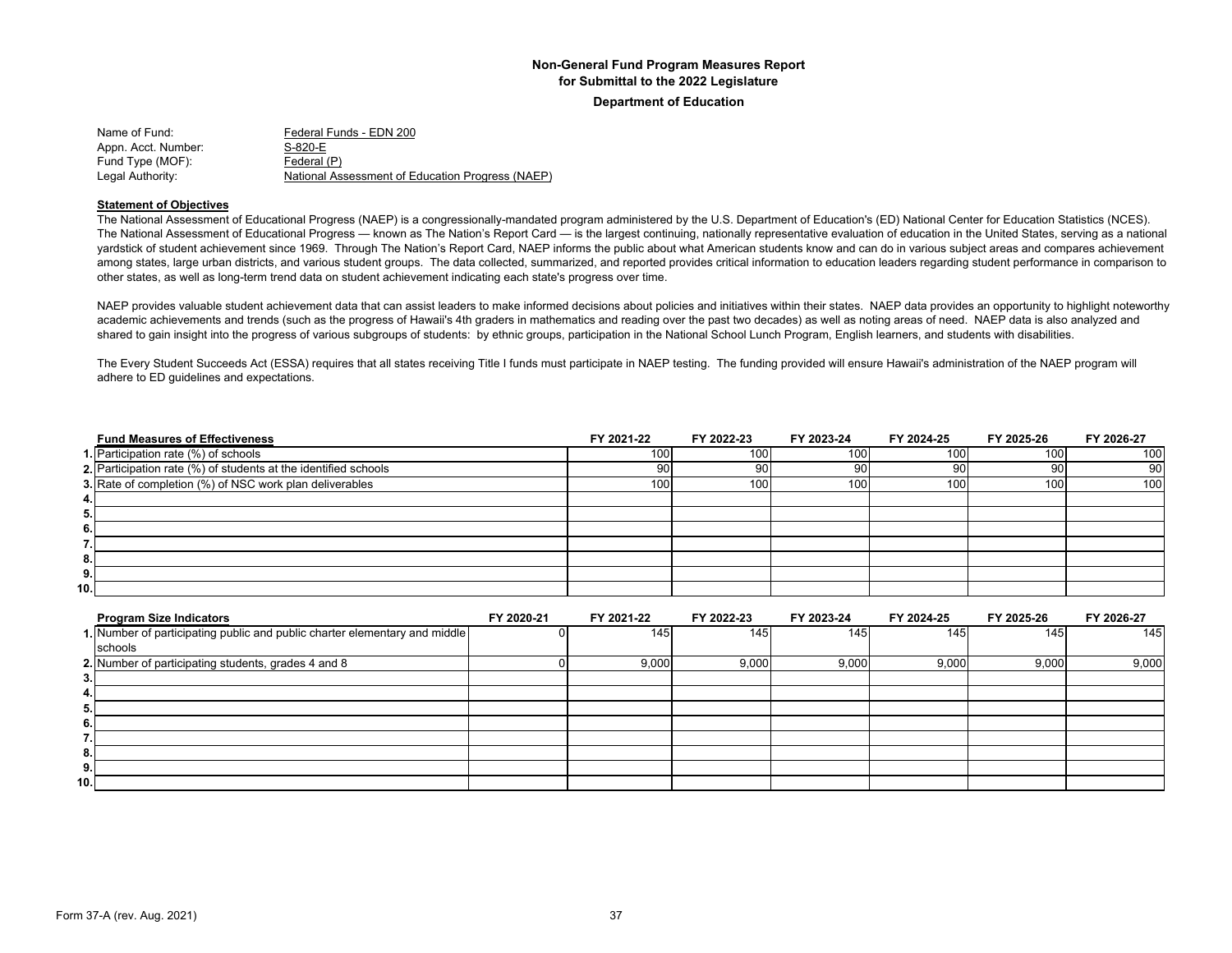|     | <b>Fund Activities Encompassed</b>                                                           | FY 2021-22 | FY 2022-23 | FY 2023-24      | FY 2024-25 | FY 2025-26 | FY 2026-27      |
|-----|----------------------------------------------------------------------------------------------|------------|------------|-----------------|------------|------------|-----------------|
|     | 1. Number of schools to which ongoing support is provided to ensure all assessment tasks are | 145        | 145        | 145             | 145        | 145        | 145             |
|     | completed accurately and according to federal NAEP program guidelines and schedules          |            |            |                 |            |            |                 |
|     | 2. Number of federal NAEP program staff and their contractors who coordinate the             | 15         | 15         | 15 <sub>1</sub> | 15         | 15         | 15              |
|     | administration of NAEP, with whom collaboration is conducted                                 |            |            |                 |            |            |                 |
|     | 3. Number of reports produced and presentations made to promote understanding about          |            |            |                 |            |            |                 |
|     | NAEP and trends in student achievement data, as well as to respond to inquiries from         |            |            |                 |            |            |                 |
|     | various stakeholders                                                                         |            |            |                 |            |            |                 |
|     | 4. Number of NAEP State Coordinator virtual learning sessions participated in                | 40         |            | 40              | 40         | 40         | 40              |
|     | 5. Number of NCES-sponsored workshops participated in                                        |            |            |                 |            |            |                 |
|     | 6. Number of status and financial reports submitted to ED regarding annual work plan         |            |            |                 |            |            |                 |
|     | 7. Number of quality assurance reviews of NAEP activities coordinated/conducted              | 35         | 35         | 35              | 35         | 35         | 35              |
|     | 8. Number of colleagues in HIDOE state offices (e.g., OSIP and OCID) with whom               | 10         | 10         | 10              | 10         | 10         | 10 <sup>1</sup> |
|     | collaboration was conducted and support was provided                                         |            |            |                 |            |            |                 |
| 9.  |                                                                                              |            |            |                 |            |            |                 |
| 10. |                                                                                              |            |            |                 |            |            |                 |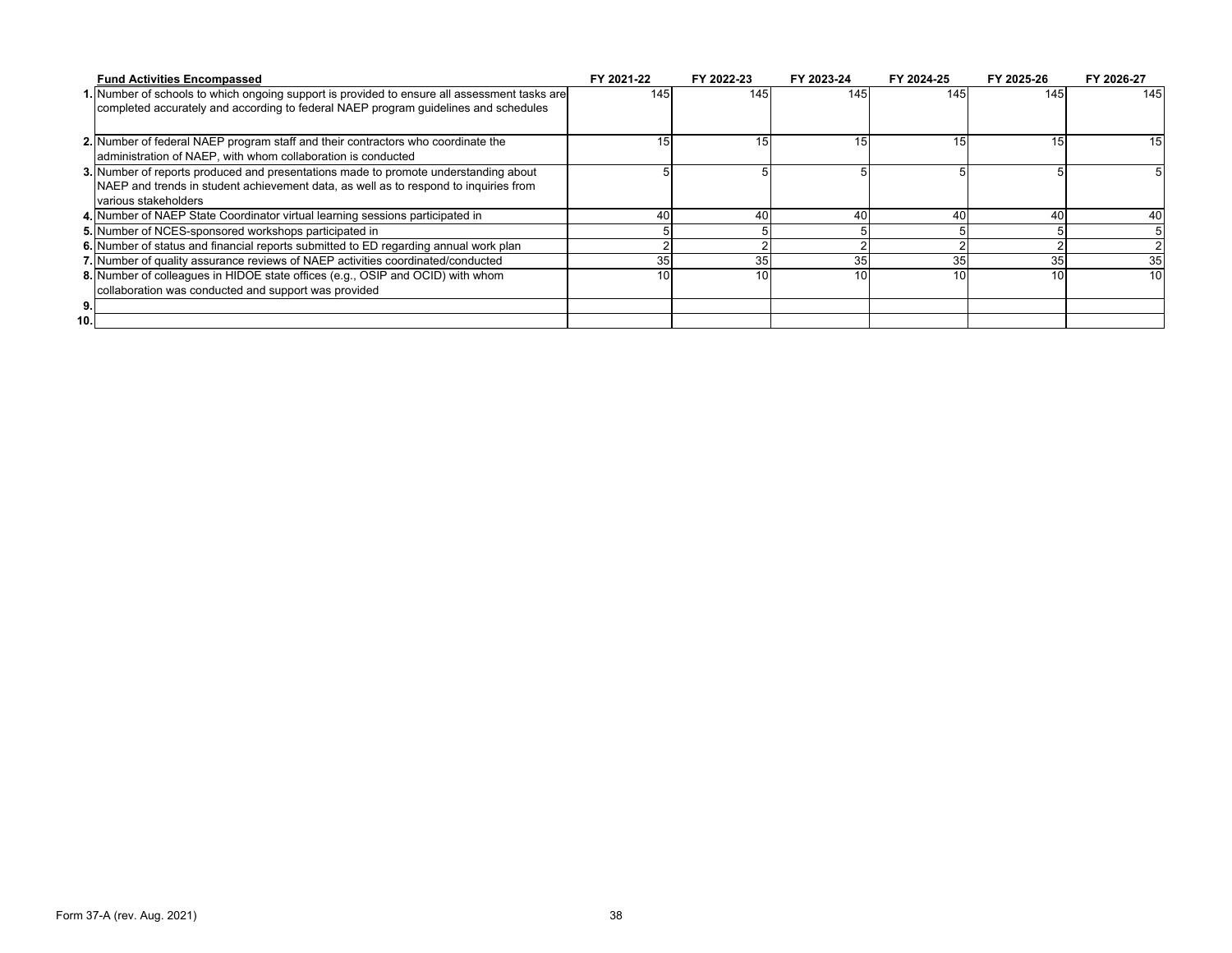| Name of Fund:       | Federal Funds - EDN 300                                |
|---------------------|--------------------------------------------------------|
| Appn. Acct. Number: | S-830-E                                                |
| Fund Type (MOF):    | Federal (P)                                            |
| Legal Authority:    | P.L. 100-297 National Cooperative Education Statistics |

#### **Statement of Objectives**

To provide necessary resources for various federally funded programs for State administration. Program measures are dependent upon the varying requirements of the individual federal grant awards.

| <b>Fund Measures of Effectiveness</b>                                             | FY 2021-22 | FY 2022-23 | FY 2023-24 | FY 2024-25 | FY 2025-26 | FY 2026-27 |
|-----------------------------------------------------------------------------------|------------|------------|------------|------------|------------|------------|
| 1. Dependent upon the varying requirements of the individual federal grant awards |            |            |            |            |            |            |
| 2.                                                                                |            |            |            |            |            |            |
| 3.                                                                                |            |            |            |            |            |            |
| 4.                                                                                |            |            |            |            |            |            |
| 5.                                                                                |            |            |            |            |            |            |
| 6.                                                                                |            |            |            |            |            |            |
|                                                                                   |            |            |            |            |            |            |
| 8.                                                                                |            |            |            |            |            |            |
| 9.                                                                                |            |            |            |            |            |            |
| 10.                                                                               |            |            |            |            |            |            |

| <b>Program Size Indicators</b>                                             | FY 2020-21 | FY 2021-22 | FY 2022-23 | FY 2023-24 | FY 2024-25 | FY 2025-26 | FY 2026-27 |
|----------------------------------------------------------------------------|------------|------------|------------|------------|------------|------------|------------|
| 1. Dependent upon the varying requirements of the individual federal grant |            |            |            |            |            |            |            |
| awards                                                                     |            |            |            |            |            |            |            |
| 2.                                                                         |            |            |            |            |            |            |            |
| - 3.                                                                       |            |            |            |            |            |            |            |
| 4.                                                                         |            |            |            |            |            |            |            |
| 5.                                                                         |            |            |            |            |            |            |            |
| 6.                                                                         |            |            |            |            |            |            |            |
|                                                                            |            |            |            |            |            |            |            |
| 8.                                                                         |            |            |            |            |            |            |            |
| 9.                                                                         |            |            |            |            |            |            |            |
| 10.1                                                                       |            |            |            |            |            |            |            |

| <b>Fund Activities Encompassed</b>                                                | FY 2021-22 | FY 2022-23 | FY 2023-24 | FY 2024-25 | FY 2025-26 | FY 2026-27 |
|-----------------------------------------------------------------------------------|------------|------------|------------|------------|------------|------------|
| 1. Dependent upon the varying requirements of the individual federal grant awards |            |            |            |            |            |            |
|                                                                                   |            |            |            |            |            |            |
|                                                                                   |            |            |            |            |            |            |
|                                                                                   |            |            |            |            |            |            |
|                                                                                   |            |            |            |            |            |            |
|                                                                                   |            |            |            |            |            |            |
|                                                                                   |            |            |            |            |            |            |
| о.                                                                                |            |            |            |            |            |            |
| 9                                                                                 |            |            |            |            |            |            |
| 10.1                                                                              |            |            |            |            |            |            |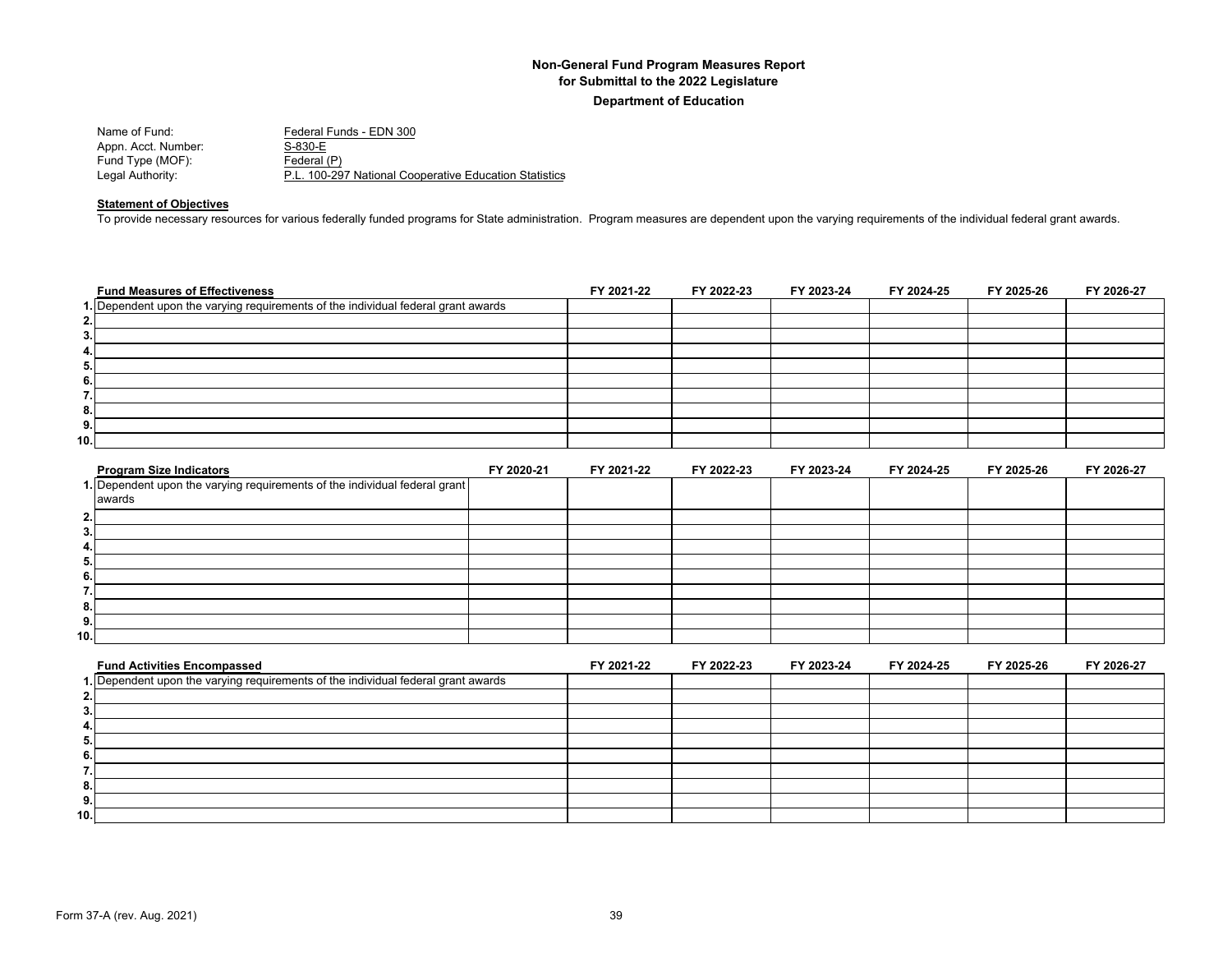| <b>OHA Ceded Land Proceeds</b> |
|--------------------------------|
| T-901-E                        |
| Trust                          |
| Executive Order No. 03-03      |
|                                |

## **Statement of Objectives**

To satisfy the requirements of Executive Order No. 03-03. Program measures are the purview of the Office of Hawaiian Affairs; HIDOE's responsibility is to transfer receipts from the use of ceded lands to OHA.

| <b>Fund Measures of Effectiveness</b> | FY 2021-22 | FY 2022-23 | FY 2023-24 | FY 2024-25 | FY 2025-26 | FY 2026-27 |
|---------------------------------------|------------|------------|------------|------------|------------|------------|
| 1. N/A                                |            |            |            |            |            |            |
| 2.1                                   |            |            |            |            |            |            |
| 3.                                    |            |            |            |            |            |            |
| 4.                                    |            |            |            |            |            |            |
| 5.                                    |            |            |            |            |            |            |
| 6.                                    |            |            |            |            |            |            |
|                                       |            |            |            |            |            |            |
| 8.                                    |            |            |            |            |            |            |
| 9.                                    |            |            |            |            |            |            |
| 10.                                   |            |            |            |            |            |            |

| <b>Program Size Indicators</b> | FY 2020-21 | FY 2021-22 | FY 2022-23 | FY 2023-24 | FY 2024-25 | FY 2025-26 | FY 2026-27 |
|--------------------------------|------------|------------|------------|------------|------------|------------|------------|
| 1. N/A                         |            |            |            |            |            |            |            |
| 2.                             |            |            |            |            |            |            |            |
| 3.                             |            |            |            |            |            |            |            |
| 4.                             |            |            |            |            |            |            |            |
| 5.                             |            |            |            |            |            |            |            |
| 6.                             |            |            |            |            |            |            |            |
|                                |            |            |            |            |            |            |            |
| 8.                             |            |            |            |            |            |            |            |
| 9.                             |            |            |            |            |            |            |            |
| 10.                            |            |            |            |            |            |            |            |

| <b>Fund Activities Encompassed</b> | FY 2021-22 | FY 2022-23 | FY 2023-24 | FY 2024-25 | FY 2025-26 | FY 2026-27 |
|------------------------------------|------------|------------|------------|------------|------------|------------|
| I. N/A                             |            |            |            |            |            |            |
|                                    |            |            |            |            |            |            |
|                                    |            |            |            |            |            |            |
|                                    |            |            |            |            |            |            |
| Ð.                                 |            |            |            |            |            |            |
|                                    |            |            |            |            |            |            |
|                                    |            |            |            |            |            |            |
|                                    |            |            |            |            |            |            |
| Ð                                  |            |            |            |            |            |            |
| 10.                                |            |            |            |            |            |            |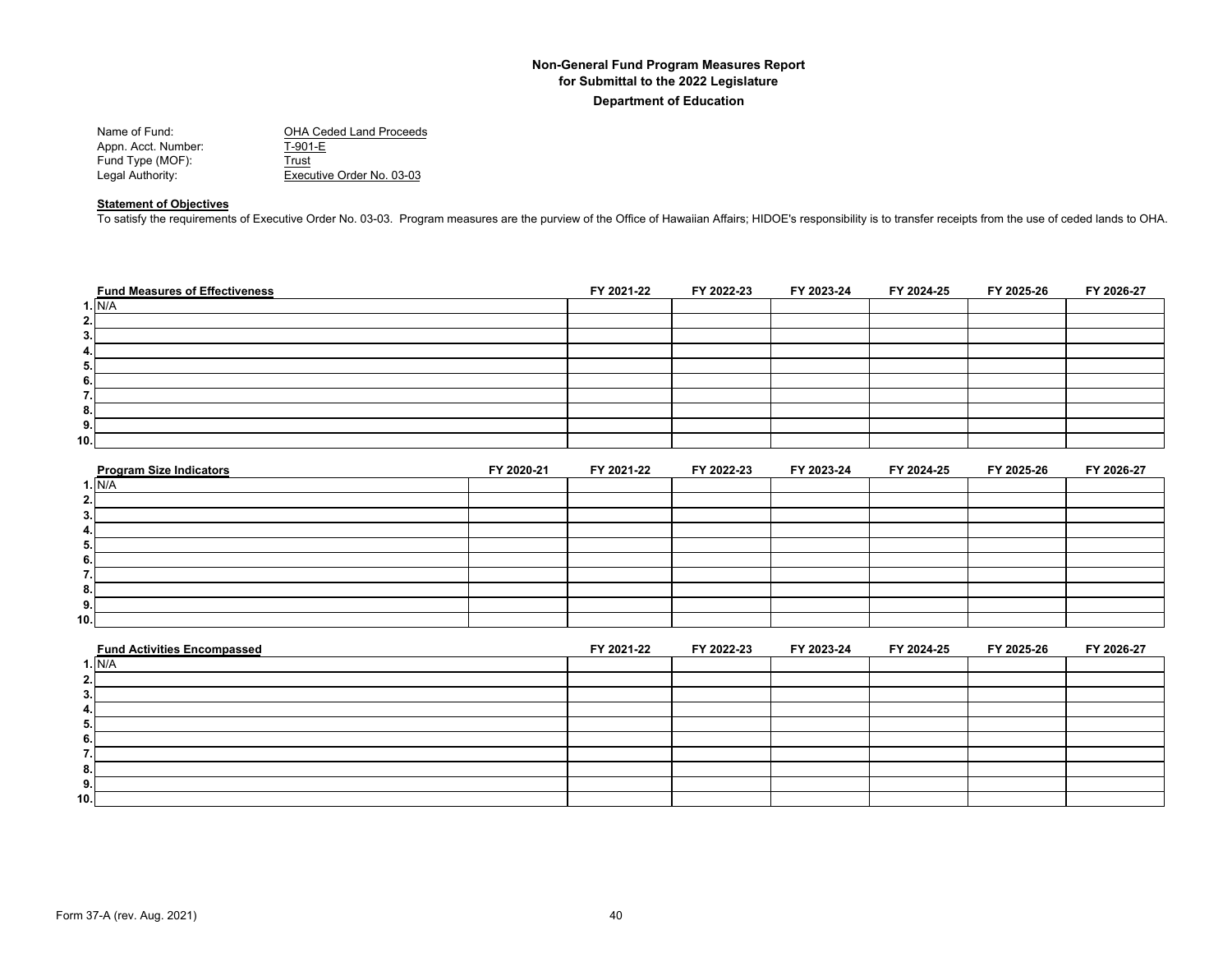| Name of Fund:       | Donations - Operating  |
|---------------------|------------------------|
| Appn. Acct. Number: | T-902-E                |
| Fund Type (MOF):    | Trust                  |
| Legal Authority:    | Section 302A-1122. HRS |
|                     |                        |

## **Statement of Objectives**

To provide resources and services pursuant to the requirements specified by the donors. Program measures are dependent upon the varying requirements set by the individual donors.

| <b>Fund Measures of Effectiveness</b>                                   | FY 2021-22 | FY 2022-23 | FY 2023-24 | FY 2024-25 | FY 2025-26 | FY 2026-27 |
|-------------------------------------------------------------------------|------------|------------|------------|------------|------------|------------|
| 1. Dependent upon the varying requirements set by the individual donors |            |            |            |            |            |            |
| 2.                                                                      |            |            |            |            |            |            |
| 3.                                                                      |            |            |            |            |            |            |
| 4.                                                                      |            |            |            |            |            |            |
| 5.                                                                      |            |            |            |            |            |            |
| 6.                                                                      |            |            |            |            |            |            |
| . .                                                                     |            |            |            |            |            |            |
| 8.                                                                      |            |            |            |            |            |            |
| 9.                                                                      |            |            |            |            |            |            |
| 10.                                                                     |            |            |            |            |            |            |

| <b>Program Size Indicators</b>                                          | FY 2020-21 | FY 2021-22 | FY 2022-23 | FY 2023-24 | FY 2024-25 | FY 2025-26 | FY 2026-27 |
|-------------------------------------------------------------------------|------------|------------|------------|------------|------------|------------|------------|
| 1. Dependent upon the varying requirements set by the individual donors |            |            |            |            |            |            |            |
| 2.                                                                      |            |            |            |            |            |            |            |
| 3.                                                                      |            |            |            |            |            |            |            |
| 4.                                                                      |            |            |            |            |            |            |            |
| 5.                                                                      |            |            |            |            |            |            |            |
| 6.                                                                      |            |            |            |            |            |            |            |
|                                                                         |            |            |            |            |            |            |            |
| 8.                                                                      |            |            |            |            |            |            |            |
| 9.                                                                      |            |            |            |            |            |            |            |
| 10.1                                                                    |            |            |            |            |            |            |            |

| <b>Fund Activities Encompassed</b>                                      | FY 2021-22 | FY 2022-23 | FY 2023-24 | FY 2024-25 | FY 2025-26 | FY 2026-27 |
|-------------------------------------------------------------------------|------------|------------|------------|------------|------------|------------|
| 1. Dependent upon the varying requirements set by the individual donors |            |            |            |            |            |            |
|                                                                         |            |            |            |            |            |            |
|                                                                         |            |            |            |            |            |            |
|                                                                         |            |            |            |            |            |            |
|                                                                         |            |            |            |            |            |            |
|                                                                         |            |            |            |            |            |            |
|                                                                         |            |            |            |            |            |            |
|                                                                         |            |            |            |            |            |            |
|                                                                         |            |            |            |            |            |            |
| 10.1                                                                    |            |            |            |            |            |            |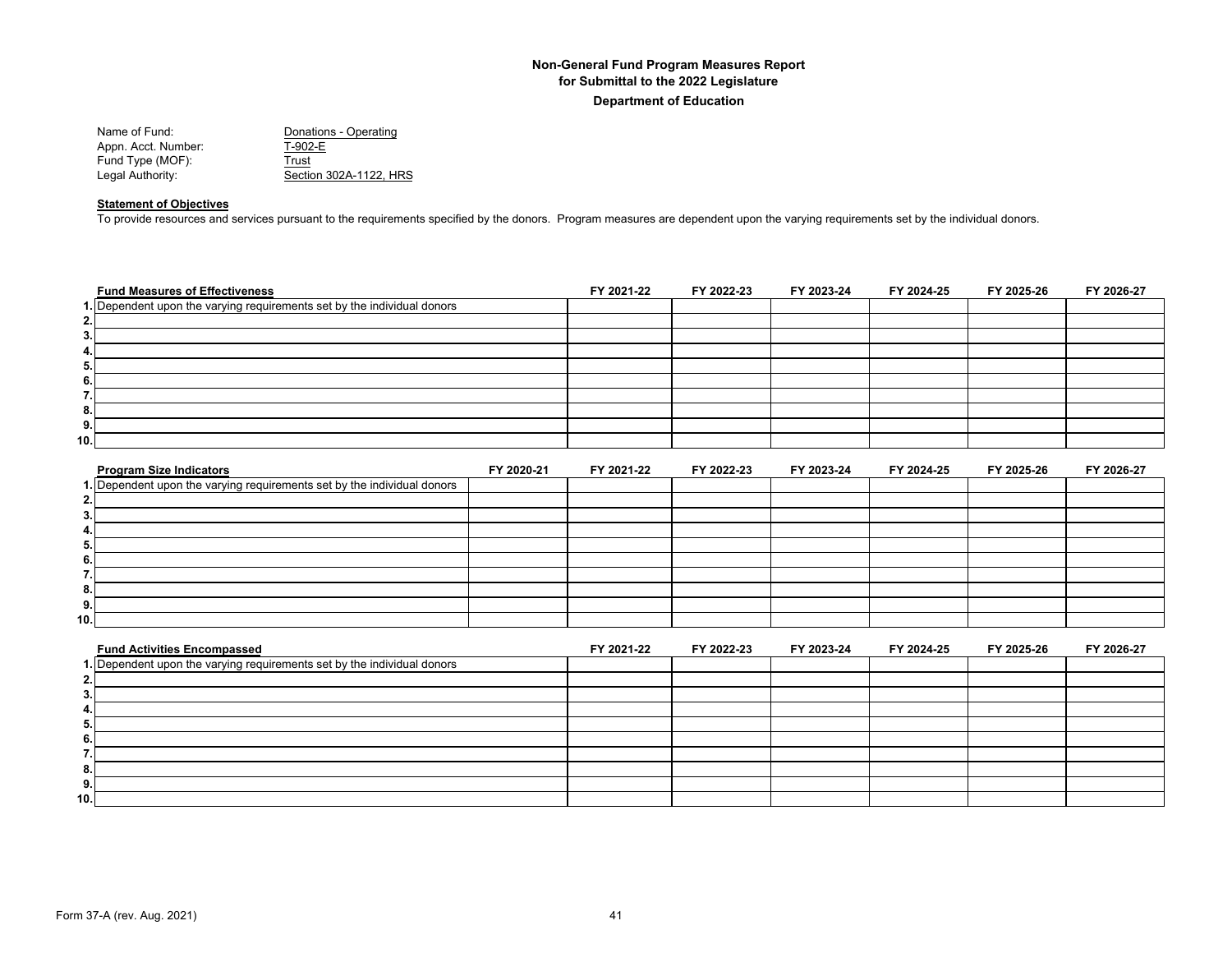#### **Department of Education**

| Name of Fund:       | Donations - Facilities |
|---------------------|------------------------|
| Appn. Acct. Number: | T-903-E                |
| Fund Type (MOF):    | Trust                  |
| Legal Authority:    | Section 302A-1122. HRS |

## **Statement of Objectives**

To provide an alternative source of financing to help fund the construction of new or the expansion of existing school facilities.

| <b>Fund Measures of Effectiveness</b>                                                   | FY 2021-22     | FY 2022-23 | FY 2023-24     | FY 2024-25     | FY 2025-26     | FY 2026-27     |
|-----------------------------------------------------------------------------------------|----------------|------------|----------------|----------------|----------------|----------------|
| 1. Percentage of eligible projects initiated utilizing funds from this non-general fund | <b>NO DATA</b> | NO DATA    | <b>NO DATA</b> | <b>NO DATA</b> | <b>NO DATA</b> | NO DATA        |
| 2. Percentage of eligible projects completed utilizing funds from this non-general fund | <b>NO DATA</b> | NO DATA    | <b>NO DATA</b> | NO DATA        | <b>NO DATA</b> | <b>NO DATA</b> |
| 3.                                                                                      |                |            |                |                |                |                |
| 4.                                                                                      |                |            |                |                |                |                |
| 5.                                                                                      |                |            |                |                |                |                |
| 6.                                                                                      |                |            |                |                |                |                |
| . .                                                                                     |                |            |                |                |                |                |
| 8.                                                                                      |                |            |                |                |                |                |
| 9.                                                                                      |                |            |                |                |                |                |
| 10.                                                                                     |                |            |                |                |                |                |

| <b>Program Size Indicators</b> | FY 2020-21 | FY 2021-22 | FY 2022-23 | FY 2023-24 | FY 2024-25 | FY 2025-26 | FY 2026-27 |
|--------------------------------|------------|------------|------------|------------|------------|------------|------------|
| 1. N/A                         |            |            |            |            |            |            |            |
|                                |            |            |            |            |            |            |            |
| 3.                             |            |            |            |            |            |            |            |
| 4.                             |            |            |            |            |            |            |            |
| 5.                             |            |            |            |            |            |            |            |
| 6.                             |            |            |            |            |            |            |            |
|                                |            |            |            |            |            |            |            |
| 8.                             |            |            |            |            |            |            |            |
| 9.                             |            |            |            |            |            |            |            |
| 10.1                           |            |            |            |            |            |            |            |

| <b>Fund Activities Encompassed</b>                                                  | FY 2021-22 | FY 2022-23 | FY 2023-24     | FY 2024-25 | FY 2025-26 | FY 2026-27     |
|-------------------------------------------------------------------------------------|------------|------------|----------------|------------|------------|----------------|
| 1. Number of eligible projects initiated utilizing funds from this non-general fund | NO DATA    | NO DATA    | <b>NO DATA</b> | NO DATA    | NO DATA    | <b>NO DATA</b> |
| 2. Number of eligible projects completed utilizing funds from this non-general fund | NO DATA    | NO DATA    | NO DATA        | NO DATA    | NO DATA    | <b>NO DATA</b> |
|                                                                                     |            |            |                |            |            |                |
|                                                                                     |            |            |                |            |            |                |
|                                                                                     |            |            |                |            |            |                |
|                                                                                     |            |            |                |            |            |                |
|                                                                                     |            |            |                |            |            |                |
|                                                                                     |            |            |                |            |            |                |
|                                                                                     |            |            |                |            |            |                |
| 10.                                                                                 |            |            |                |            |            |                |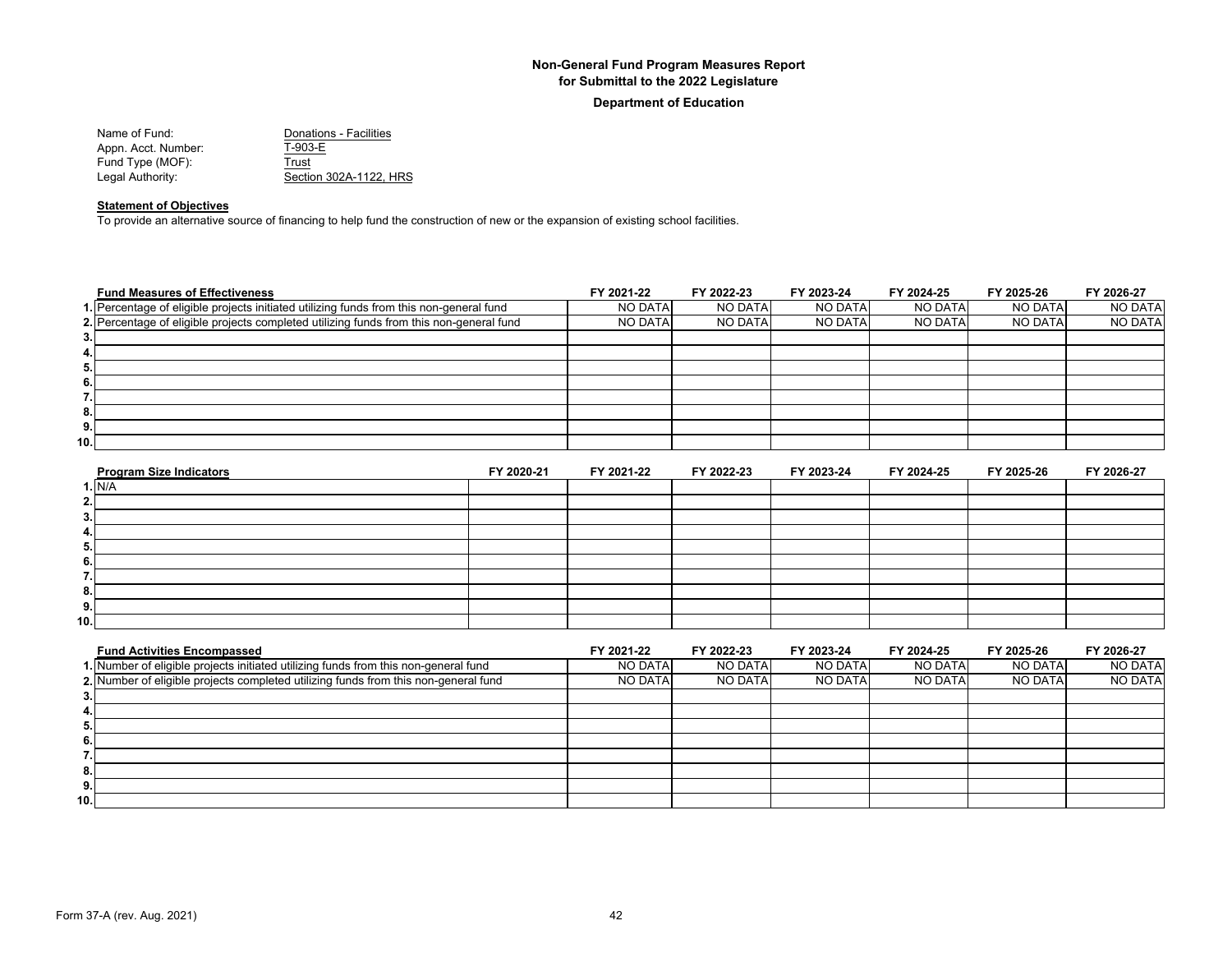| Name of Fund:       | Foundations & Other Grants - Operating |
|---------------------|----------------------------------------|
| Appn. Acct. Number: | T-913-E                                |
| Fund Type (MOF):    | Trust                                  |
| Legal Authority:    | Section 302A-1122, HRS                 |

#### **Statement of Objectives**

To provide resources and services pursuant to the requirements specified by the donors. Program measures are dependent upon the varying requirements set by the individual donors.

| <b>Fund Measures of Effectiveness</b>                                   | FY 2021-22 | FY 2022-23 | FY 2023-24 | FY 2024-25 | FY 2025-26 | FY 2026-27 |
|-------------------------------------------------------------------------|------------|------------|------------|------------|------------|------------|
| 1. Dependent upon the varying requirements set by the individual donors |            |            |            |            |            |            |
| 2.                                                                      |            |            |            |            |            |            |
| 3.                                                                      |            |            |            |            |            |            |
| 4.                                                                      |            |            |            |            |            |            |
| 5.                                                                      |            |            |            |            |            |            |
| 6.                                                                      |            |            |            |            |            |            |
| ⇁<br>                                                                   |            |            |            |            |            |            |
| 8.                                                                      |            |            |            |            |            |            |
| 9.                                                                      |            |            |            |            |            |            |
| 10.                                                                     |            |            |            |            |            |            |
|                                                                         |            |            |            |            |            |            |

| <b>Program Size Indicators</b>                                          | FY 2020-21 | FY 2021-22 | FY 2022-23 | FY 2023-24 | FY 2024-25 | FY 2025-26 | FY 2026-27 |
|-------------------------------------------------------------------------|------------|------------|------------|------------|------------|------------|------------|
| 1. Dependent upon the varying requirements set by the individual donors |            |            |            |            |            |            |            |
| 2.                                                                      |            |            |            |            |            |            |            |
| 3.                                                                      |            |            |            |            |            |            |            |
| 4.                                                                      |            |            |            |            |            |            |            |
| 5.                                                                      |            |            |            |            |            |            |            |
| 6.                                                                      |            |            |            |            |            |            |            |
|                                                                         |            |            |            |            |            |            |            |
| 8.                                                                      |            |            |            |            |            |            |            |
| 9.                                                                      |            |            |            |            |            |            |            |
| 10.1                                                                    |            |            |            |            |            |            |            |

| <b>Fund Activities Encompassed</b>                                      | FY 2021-22 | FY 2022-23 | FY 2023-24 | FY 2024-25 | FY 2025-26 | FY 2026-27 |
|-------------------------------------------------------------------------|------------|------------|------------|------------|------------|------------|
| 1. Dependent upon the varying requirements set by the individual donors |            |            |            |            |            |            |
|                                                                         |            |            |            |            |            |            |
|                                                                         |            |            |            |            |            |            |
|                                                                         |            |            |            |            |            |            |
| Ð.                                                                      |            |            |            |            |            |            |
|                                                                         |            |            |            |            |            |            |
|                                                                         |            |            |            |            |            |            |
| о.                                                                      |            |            |            |            |            |            |
| 9                                                                       |            |            |            |            |            |            |
| 10.1                                                                    |            |            |            |            |            |            |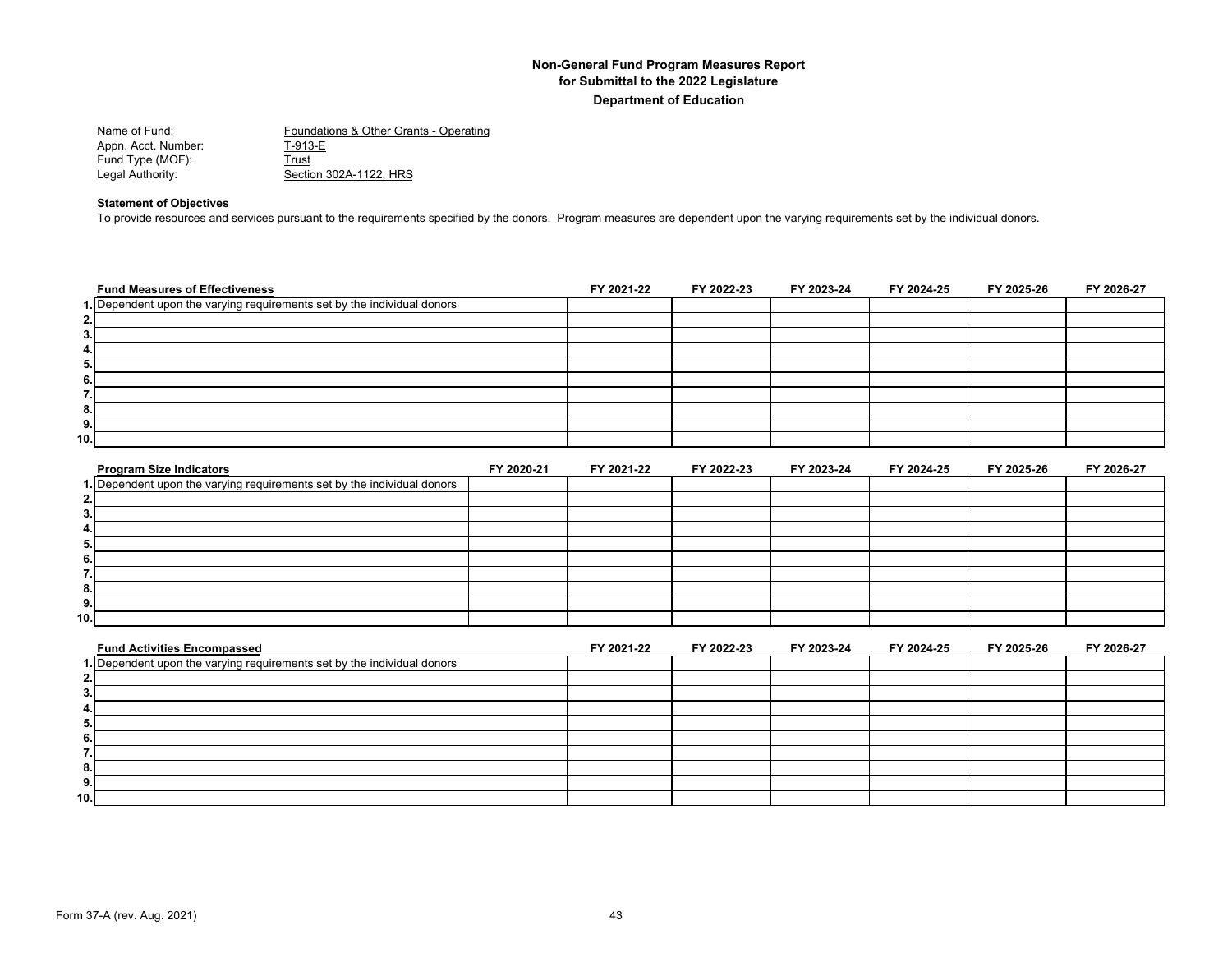| Name of Fund:       | Athletic Trust Fund    |
|---------------------|------------------------|
| Appn. Acct. Number: | T-915-E                |
| Fund Type (MOF):    | Trust                  |
| Legal Authority:    | Section 302A-1122. HRS |

#### **Statement of Objectives**

The fund was established to account for funds collected from athletic related-events. Athletic events provide students with an enhanced educational experience through participating in competitive high school sports and to build school pride through support from the student body and the community. The high school athlete develops and maintains physical and mental health, and the necessary motor and emotional skills relevant to each sport. Athletic programs help to develop fundamental techniques, skills, and attitudes that contribute to the mental, emotional, social, and physical well-being of the individual.

| <b>Fund Measures of Effectiveness</b>                       | FY 2021-22 | FY 2022-23 | FY 2023-24 | FY 2024-25 | FY 2025-26 | FY 2026-27 |
|-------------------------------------------------------------|------------|------------|------------|------------|------------|------------|
| 1. N/A (dependent upon the individual needs of the schools) |            |            |            |            |            |            |
| 2.                                                          |            |            |            |            |            |            |
| 3.                                                          |            |            |            |            |            |            |
| 4.                                                          |            |            |            |            |            |            |
| 5.                                                          |            |            |            |            |            |            |
| 6.                                                          |            |            |            |            |            |            |
| . .                                                         |            |            |            |            |            |            |
| 8.                                                          |            |            |            |            |            |            |
| 9.                                                          |            |            |            |            |            |            |
| 10.I                                                        |            |            |            |            |            |            |

| <b>Program Size Indicators</b>                      | FY 2020-21 | FY 2021-22 | FY 2022-23 | FY 2023-24 | FY 2024-25 | FY 2025-26 | FY 2026-27 |
|-----------------------------------------------------|------------|------------|------------|------------|------------|------------|------------|
| 1. Students participating in athletics, grades 9-12 | NO DATA    | 23,500     | 24,000     | 24,000     | 24,000     | 24,000     | 24,000     |
| 2.                                                  |            |            |            |            |            |            |            |
| 3.                                                  |            |            |            |            |            |            |            |
| 4.                                                  |            |            |            |            |            |            |            |
| 5.                                                  |            |            |            |            |            |            |            |
| 6                                                   |            |            |            |            |            |            |            |
|                                                     |            |            |            |            |            |            |            |
| 8.                                                  |            |            |            |            |            |            |            |
| 9.                                                  |            |            |            |            |            |            |            |
| 10.                                                 |            |            |            |            |            |            |            |

| <b>Fund Activities Encompassed</b>                                      | FY 2021-22 | FY 2022-23 | FY 2023-24 | FY 2024-25 | FY 2025-26 | FY 2026-27 |
|-------------------------------------------------------------------------|------------|------------|------------|------------|------------|------------|
| 1. Schools with interscholastic athletic programs supported by the fund |            |            |            |            |            | 45         |
|                                                                         |            |            |            |            |            |            |
|                                                                         |            |            |            |            |            |            |
|                                                                         |            |            |            |            |            |            |
|                                                                         |            |            |            |            |            |            |
|                                                                         |            |            |            |            |            |            |
|                                                                         |            |            |            |            |            |            |
| o.                                                                      |            |            |            |            |            |            |
|                                                                         |            |            |            |            |            |            |
| 10.                                                                     |            |            |            |            |            |            |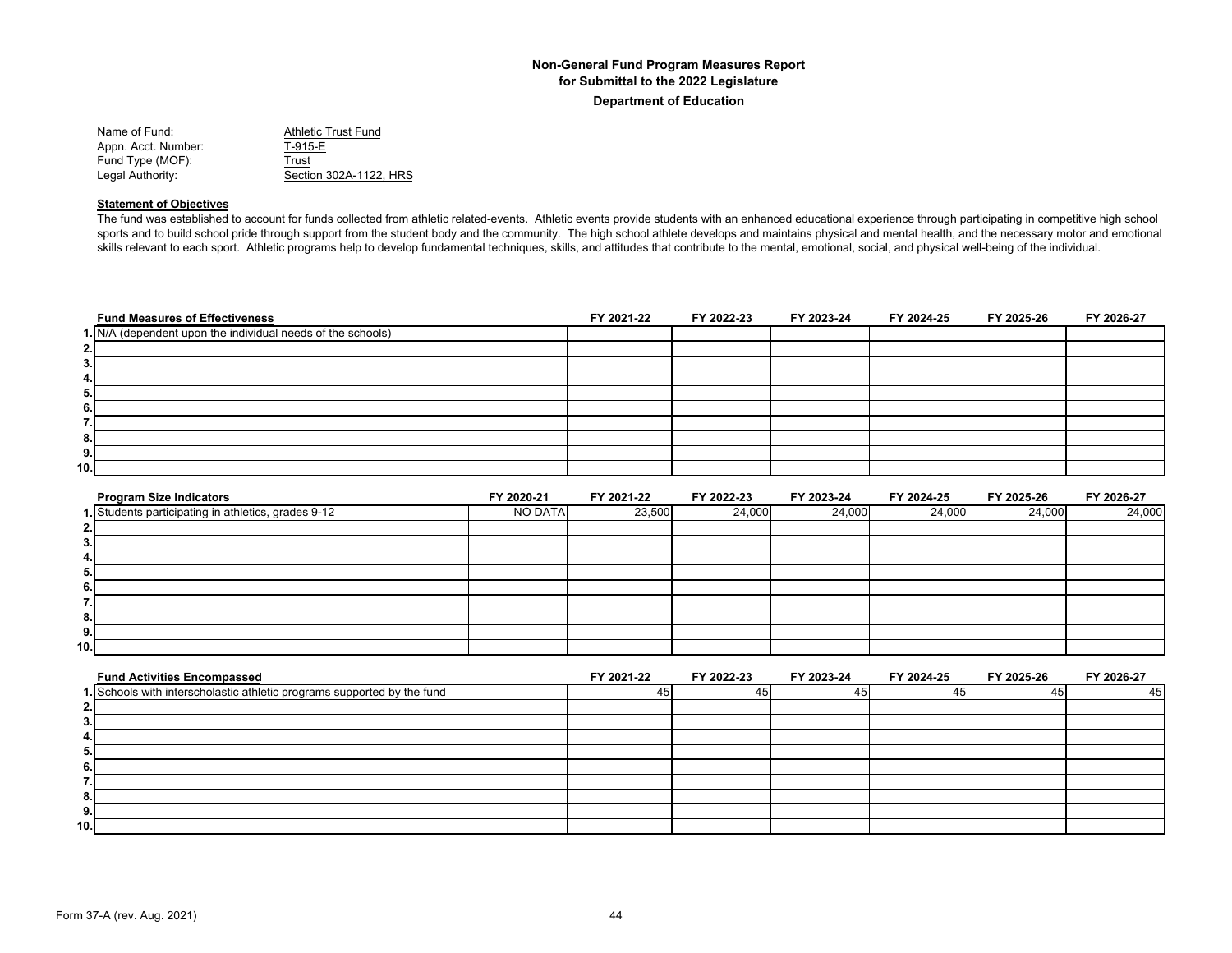| Name of Fund:       | OLELO - Educational Program Public TV |
|---------------------|---------------------------------------|
| Appn. Acct. Number: | T-916-E                               |
| Fund Type (MOF):    | Trust                                 |
| Legal Authority:    | Section 302A-1122, HRS                |

#### **Statement of Objectives**

To provide access to educational programming for students and educators by leveraging cable access fees.

|       | <b>Fund Measures of Effectiveness</b>                         | FY 2021-22 | FY 2022-23 | FY 2023-24 | FY 2024-25 | FY 2025-26 | FY 2026-27 |
|-------|---------------------------------------------------------------|------------|------------|------------|------------|------------|------------|
|       | 1. Hours of locally produced programming aired on Channel 356 | 3,942      | 4,000      | 4,000      | 4,000      | 4,000      | 4,000      |
|       | 2. Hours of purchased programming aired on Channel 356        | 4,175      | 4,000      | 4,000      | 4,000      | 4,000      | 4,000      |
| 3.    |                                                               |            |            |            |            |            |            |
| 4.    |                                                               |            |            |            |            |            |            |
| 5.    |                                                               |            |            |            |            |            |            |
| 6.    |                                                               |            |            |            |            |            |            |
| 7<br> |                                                               |            |            |            |            |            |            |
| 8.    |                                                               |            |            |            |            |            |            |
| 9.    |                                                               |            |            |            |            |            |            |
| 10.   |                                                               |            |            |            |            |            |            |

| <b>Program Size Indicators</b>                 | FY 2020-21 | FY 2021-22 | FY 2022-23 | FY 2023-24 | FY 2024-25 | FY 2025-26 | FY 2026-27 |
|------------------------------------------------|------------|------------|------------|------------|------------|------------|------------|
| 1. Student enrollment in Hawaii public schools | 171,600    | 173,000    | 175,000    | 175,000    | 175,000    | 175.000    | 175,000    |
| 2. Cable TV subscribers in Hawaii              | 900,000    | 900,000    | 900,000    | 900,000    | 900,000    | 900,000    | 900,000    |
| 3.                                             |            |            |            |            |            |            |            |
| 4.                                             |            |            |            |            |            |            |            |
| 5.                                             |            |            |            |            |            |            |            |
| 6.                                             |            |            |            |            |            |            |            |
| $\overline{\phantom{a}}$<br>.                  |            |            |            |            |            |            |            |
| 8.                                             |            |            |            |            |            |            |            |
| 9.                                             |            |            |            |            |            |            |            |
| 10.1                                           |            |            |            |            |            |            |            |

|     | <b>Fund Activities Encompassed</b>                                                          | FY 2021-22 | FY 2022-23 | FY 2023-24 | FY 2024-25 | FY 2025-26 | FY 2026-27 |
|-----|---------------------------------------------------------------------------------------------|------------|------------|------------|------------|------------|------------|
|     | 1. Number of genres of programming produced (e.g., distance learning, credit and non-credit |            |            |            |            |            |            |
|     | courses, arts and humanities, lifelong learning, lower and higher education programming     |            |            |            |            |            |            |
|     | access)                                                                                     |            |            |            |            |            |            |
|     |                                                                                             |            |            |            |            |            |            |
|     |                                                                                             |            |            |            |            |            |            |
|     |                                                                                             |            |            |            |            |            |            |
| Ð.  |                                                                                             |            |            |            |            |            |            |
| o.  |                                                                                             |            |            |            |            |            |            |
|     |                                                                                             |            |            |            |            |            |            |
| ō.  |                                                                                             |            |            |            |            |            |            |
| 9   |                                                                                             |            |            |            |            |            |            |
| 10. |                                                                                             |            |            |            |            |            |            |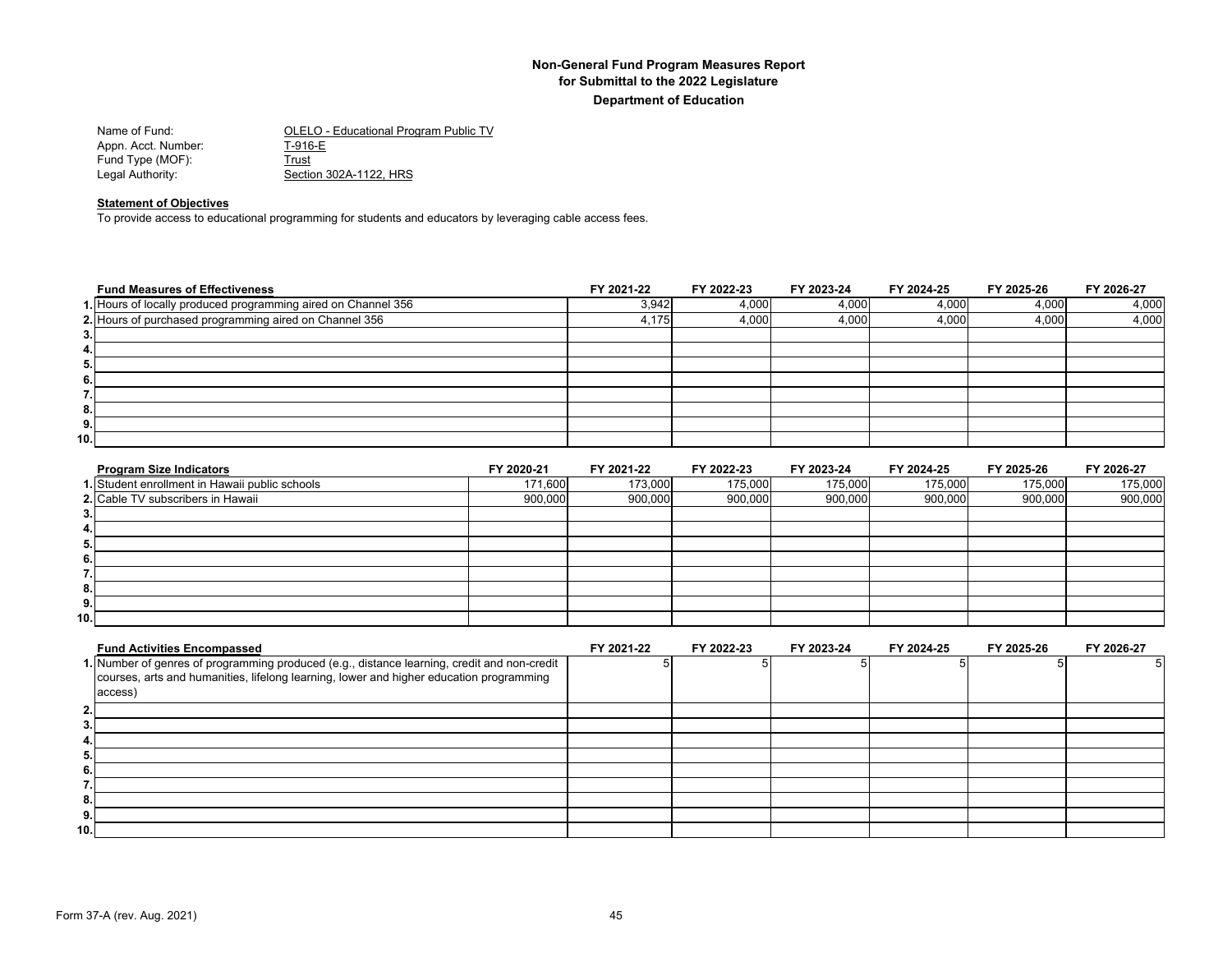**Department of Education**

| Name of Fund:       | Adult Education Enrollment/Testing Fund       |
|---------------------|-----------------------------------------------|
| Appn. Acct. Number: | T-921-E                                       |
| Fund Type (MOF):    | Trust                                         |
| Legal Authority:    | Act 164, SLH 2011 (Executive Biennium Budget) |

#### **Statement of Objectives**

N/A (December 2016 Legislative Auditor Report recommended this fund be closed. Elimination of the EDN500 trust fund ceiling would achieve this.)

| <b>Fund Measures of Effectiveness</b> | FY 2021-22 | FY 2022-23 | FY 2023-24 | FY 2024-25 | FY 2025-26 | FY 2026-27 |
|---------------------------------------|------------|------------|------------|------------|------------|------------|
| 1. N/A                                |            |            |            |            |            |            |
| 2.                                    |            |            |            |            |            |            |
| 3.                                    |            |            |            |            |            |            |
| 4.                                    |            |            |            |            |            |            |
| 5.                                    |            |            |            |            |            |            |
| 6.                                    |            |            |            |            |            |            |
| 7.                                    |            |            |            |            |            |            |
| 8.                                    |            |            |            |            |            |            |
| 9.                                    |            |            |            |            |            |            |
| 10.                                   |            |            |            |            |            |            |

| <b>Program Size Indicators</b> | FY 2020-21 | FY 2021-22 | FY 2022-23 | FY 2023-24 | FY 2024-25 | FY 2025-26 | FY 2026-27 |
|--------------------------------|------------|------------|------------|------------|------------|------------|------------|
| I. N/A                         |            |            |            |            |            |            |            |
| 2.                             |            |            |            |            |            |            |            |
| 3.                             |            |            |            |            |            |            |            |
| 4.                             |            |            |            |            |            |            |            |
| 5.                             |            |            |            |            |            |            |            |
| 6.                             |            |            |            |            |            |            |            |
|                                |            |            |            |            |            |            |            |
| 8.                             |            |            |            |            |            |            |            |
| 9.                             |            |            |            |            |            |            |            |
| 10.                            |            |            |            |            |            |            |            |

| <b>Fund Activities Encompassed</b> | FY 2021-22 | FY 2022-23 | FY 2023-24 | FY 2024-25 | FY 2025-26 | FY 2026-27 |
|------------------------------------|------------|------------|------------|------------|------------|------------|
| 1. N/A                             |            |            |            |            |            |            |
|                                    |            |            |            |            |            |            |
|                                    |            |            |            |            |            |            |
|                                    |            |            |            |            |            |            |
|                                    |            |            |            |            |            |            |
|                                    |            |            |            |            |            |            |
|                                    |            |            |            |            |            |            |
|                                    |            |            |            |            |            |            |
|                                    |            |            |            |            |            |            |
| 10.                                |            |            |            |            |            |            |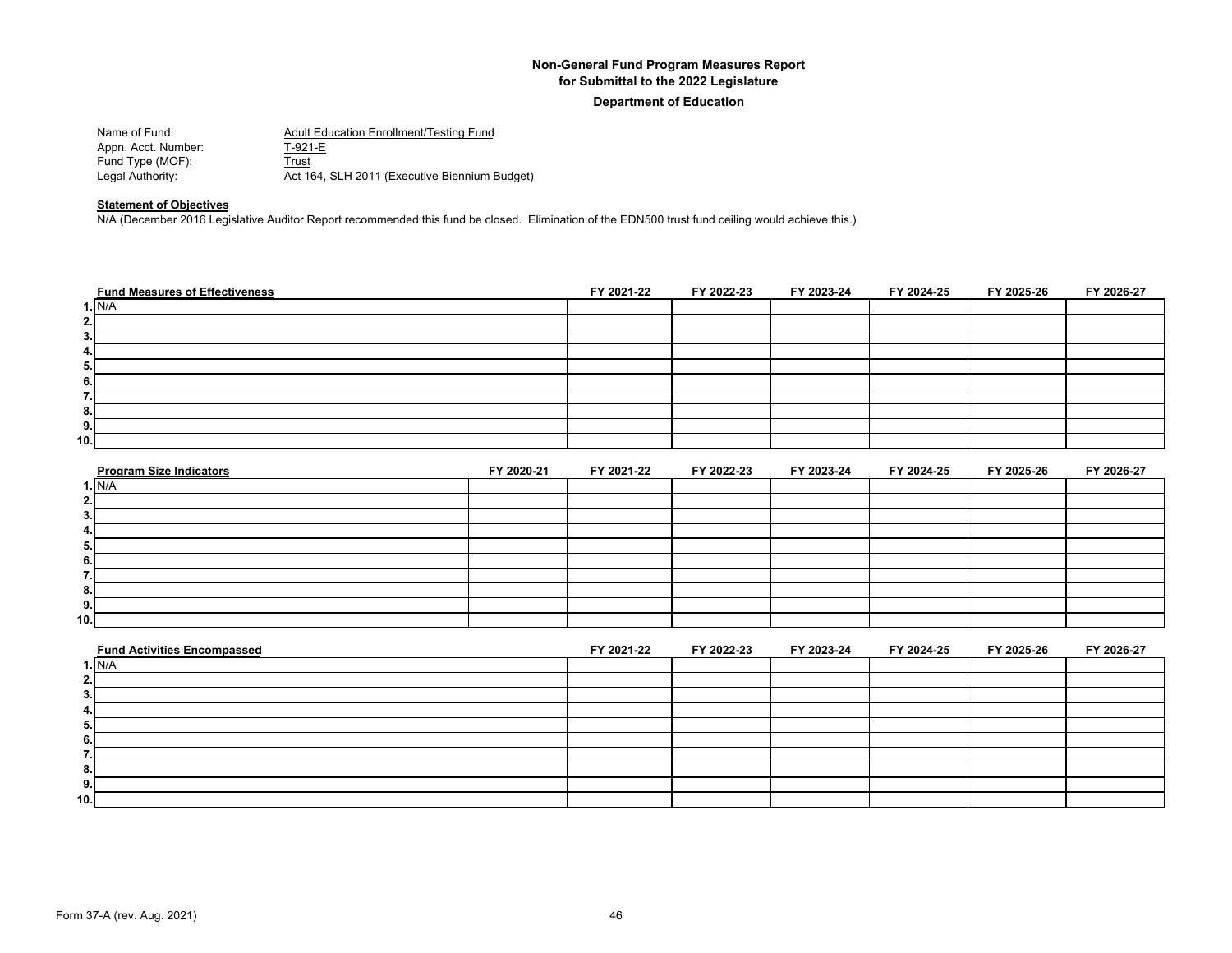| Name of Fund:       | Office of Hawaiian Affairs |
|---------------------|----------------------------|
| Appn. Acct. Number: | T-936-E                    |
| Fund Type (MOF):    | Trust                      |
| Legal Authority:    | Section 302A-1122. HRS     |
|                     |                            |

## **Statement of Objectives**

To meet the agreed-upon expectations of the 2001 Memorandum of Agreement between the Office of Hawaiian Affairs and the Department of Education to support Kaiapuni education schools.

|     | <b>Fund Measures of Effectiveness</b>                                                       | FY 2021-22 | FY 2022-23 | FY 2023-24 | FY 2024-25 | FY 2025-26 | FY 2026-27      |
|-----|---------------------------------------------------------------------------------------------|------------|------------|------------|------------|------------|-----------------|
|     | 1. Increase in the number of instructional resources (%)                                    |            |            |            |            | 10 I       | 10 <sup>1</sup> |
|     | 2. Increase in the number of professional development opportunities provided to faculty and | 10         | 10۱        |            | 10 I       | 10I        | 10 <sup>1</sup> |
|     | staff that are aligned to the Kaiapuni program goals and objectives (%)                     |            |            |            |            |            |                 |
| 3.  |                                                                                             |            |            |            |            |            |                 |
| 4.  |                                                                                             |            |            |            |            |            |                 |
| 5.  |                                                                                             |            |            |            |            |            |                 |
| 6.  |                                                                                             |            |            |            |            |            |                 |
| . . |                                                                                             |            |            |            |            |            |                 |
| 8.  |                                                                                             |            |            |            |            |            |                 |
| 9.  |                                                                                             |            |            |            |            |            |                 |
| 10. |                                                                                             |            |            |            |            |            |                 |

| <b>Program Size Indicators</b>                | FY 2020-21 | FY 2021-22 | FY 2022-23 | FY 2023-24 | FY 2024-25 | FY 2025-26 | FY 2026-27      |
|-----------------------------------------------|------------|------------|------------|------------|------------|------------|-----------------|
| 1. Number of students in the Kaiapuni program | 200        | 200        | 200        | 200        | 200        | 200        | 200             |
| 2. Number of teachers in the Kaiapuni program | <b>20</b>  | 20         | 20         | 20         | 20         | <b>20</b>  | 20 <sub>l</sub> |
| З.                                            |            |            |            |            |            |            |                 |
| 4.                                            |            |            |            |            |            |            |                 |
| 5.                                            |            |            |            |            |            |            |                 |
| 6.                                            |            |            |            |            |            |            |                 |
| -                                             |            |            |            |            |            |            |                 |
| 8.                                            |            |            |            |            |            |            |                 |
| 9.                                            |            |            |            |            |            |            |                 |
| 10.1                                          |            |            |            |            |            |            |                 |

| <b>Fund Activities Encompassed</b>                                                      | FY 2021-22 | FY 2022-23 | FY 2023-24 | FY 2024-25 | FY 2025-26 | FY 2026-27 |
|-----------------------------------------------------------------------------------------|------------|------------|------------|------------|------------|------------|
| 1. Extracurricular opportunities provided for students enrolled in the Kaiapuni program |            |            |            |            |            |            |
| 2. New professional development opportunities provided to Kaiapuni faculty              |            |            |            |            |            |            |
|                                                                                         |            |            |            |            |            |            |
|                                                                                         |            |            |            |            |            |            |
|                                                                                         |            |            |            |            |            |            |
|                                                                                         |            |            |            |            |            |            |
|                                                                                         |            |            |            |            |            |            |
|                                                                                         |            |            |            |            |            |            |
|                                                                                         |            |            |            |            |            |            |
| 10.                                                                                     |            |            |            |            |            |            |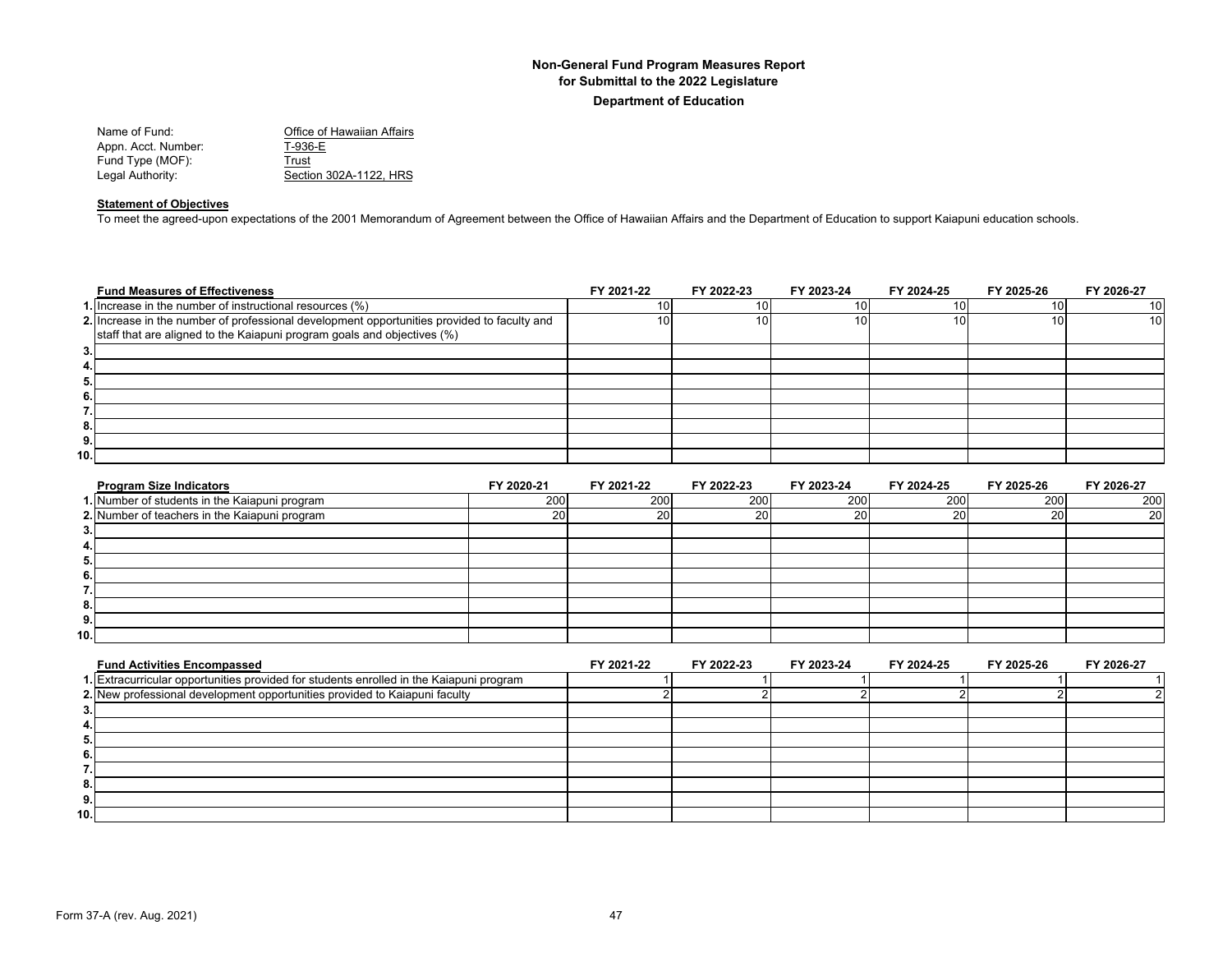**Department of Education**

| Name of Fund:       | Alu Like Projects      |
|---------------------|------------------------|
| Appn. Acct. Number: | T-938-E                |
| Fund Type (MOF):    | Trust                  |
| Legal Authority:    | Section 302A-1122. HRS |

## **Statement of Objectives**

To provide for the implementation of the Alu Like, Inc., Native Hawaiian Career and Technical Education Program for participating schools. Program measures are dependent upon the specifications of awards for each school.

No further revenues or expenditures for this program will be recorded under this appropriation account after existing cash balance is expended.

| <b>Fund Measures of Effectiveness</b> | FY 2021-22 | FY 2022-23 | FY 2023-24 | FY 2024-25 | FY 2025-26 | FY 2026-27 |
|---------------------------------------|------------|------------|------------|------------|------------|------------|
| 1. N/A                                |            |            |            |            |            |            |
| 2.                                    |            |            |            |            |            |            |
| 3.                                    |            |            |            |            |            |            |
| 4.                                    |            |            |            |            |            |            |
| 5.                                    |            |            |            |            |            |            |
| 6.                                    |            |            |            |            |            |            |
| ۰,<br>. .                             |            |            |            |            |            |            |
| 8.                                    |            |            |            |            |            |            |
| 9.                                    |            |            |            |            |            |            |
| 10.                                   |            |            |            |            |            |            |

| <b>Program Size Indicators</b> | FY 2020-21 | FY 2021-22 | FY 2022-23 | FY 2023-24 | FY 2024-25 | FY 2025-26 | FY 2026-27 |
|--------------------------------|------------|------------|------------|------------|------------|------------|------------|
| <b>1. N/A</b>                  |            |            |            |            |            |            |            |
| 2.                             |            |            |            |            |            |            |            |
| 3.                             |            |            |            |            |            |            |            |
| 4.                             |            |            |            |            |            |            |            |
| Ð.                             |            |            |            |            |            |            |            |
| 6.                             |            |            |            |            |            |            |            |
|                                |            |            |            |            |            |            |            |
| 8.                             |            |            |            |            |            |            |            |
| 9.                             |            |            |            |            |            |            |            |
| 10.1                           |            |            |            |            |            |            |            |

| <b>Fund Activities Encompassed</b> | FY 2021-22 | FY 2022-23 | FY 2023-24 | FY 2024-25 | FY 2025-26 | FY 2026-27 |
|------------------------------------|------------|------------|------------|------------|------------|------------|
| 1. N/A                             |            |            |            |            |            |            |
| <b>.</b>                           |            |            |            |            |            |            |
|                                    |            |            |            |            |            |            |
| --                                 |            |            |            |            |            |            |
|                                    |            |            |            |            |            |            |
|                                    |            |            |            |            |            |            |
|                                    |            |            |            |            |            |            |
| o.                                 |            |            |            |            |            |            |
| 9.                                 |            |            |            |            |            |            |
| 10.1                               |            |            |            |            |            |            |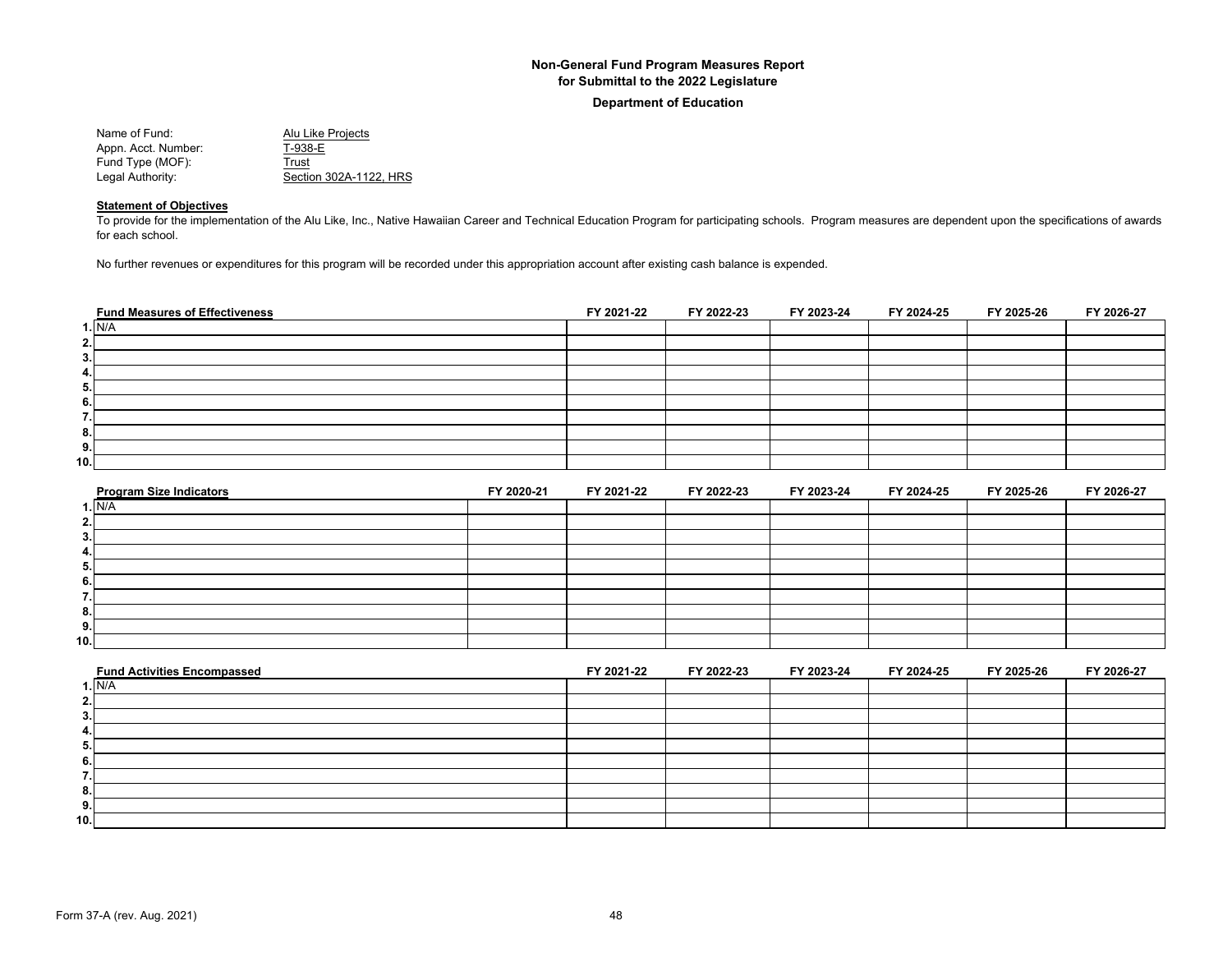#### **Department of Education**

| Settlements - Operating |
|-------------------------|
| T-968-E                 |
| Trust                   |
| HRS section 302A-1122   |
|                         |

#### **Statement of Objectives**

To receive monetary awards pursuant to court-approved settlement agreements, generally for the benefit of public schools and their students. Revenues and expenditures are dependent on settlement agreements; therefore, any program measures would be dependent upon the specifications of the settlement agreements.

| <b>Fund Measures of Effectiveness</b> | FY 2021-22 | FY 2022-23 | FY 2023-24 | FY 2024-25 | FY 2025-26 | FY 2026-27 |
|---------------------------------------|------------|------------|------------|------------|------------|------------|
| 1. N/A                                |            |            |            |            |            |            |
| 2.                                    |            |            |            |            |            |            |
| 3.                                    |            |            |            |            |            |            |
| 4.                                    |            |            |            |            |            |            |
| 5.                                    |            |            |            |            |            |            |
| 6.                                    |            |            |            |            |            |            |
| -<br>. .                              |            |            |            |            |            |            |
| 8.                                    |            |            |            |            |            |            |
| 9.                                    |            |            |            |            |            |            |
| 10.                                   |            |            |            |            |            |            |

| <b>Program Size Indicators</b> | FY 2020-21 | FY 2021-22 | FY 2022-23 | FY 2023-24 | FY 2024-25 | FY 2025-26 | FY 2026-27 |
|--------------------------------|------------|------------|------------|------------|------------|------------|------------|
| 1. N/A                         |            |            |            |            |            |            |            |
| 2.                             |            |            |            |            |            |            |            |
| 3.                             |            |            |            |            |            |            |            |
| 4.                             |            |            |            |            |            |            |            |
|                                |            |            |            |            |            |            |            |
| 6.                             |            |            |            |            |            |            |            |
|                                |            |            |            |            |            |            |            |
| 8.                             |            |            |            |            |            |            |            |
| 9.                             |            |            |            |            |            |            |            |
| 10.1                           |            |            |            |            |            |            |            |

| <b>Fund Activities Encompassed</b> | FY 2021-22 | FY 2022-23 | FY 2023-24 | FY 2024-25 | FY 2025-26 | FY 2026-27 |
|------------------------------------|------------|------------|------------|------------|------------|------------|
| 1. N/A                             |            |            |            |            |            |            |
|                                    |            |            |            |            |            |            |
|                                    |            |            |            |            |            |            |
|                                    |            |            |            |            |            |            |
|                                    |            |            |            |            |            |            |
|                                    |            |            |            |            |            |            |
|                                    |            |            |            |            |            |            |
|                                    |            |            |            |            |            |            |
| э.                                 |            |            |            |            |            |            |
| 10.                                |            |            |            |            |            |            |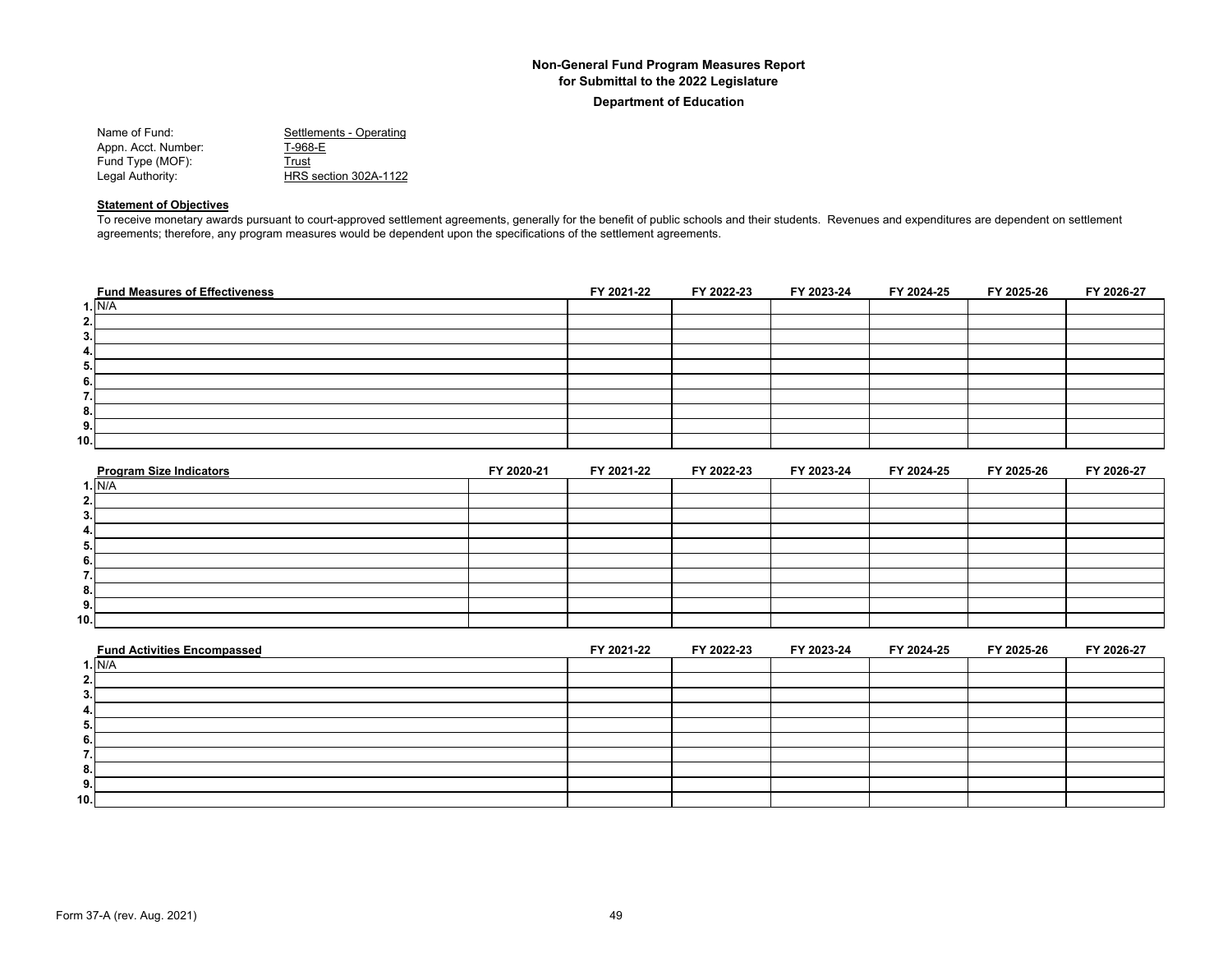**Department of Education**

| Name of Fund:       | Settlements - Facilities     |
|---------------------|------------------------------|
| Appn. Acct. Number: | T-969-E                      |
| Fund Type (MOF):    | Trust                        |
| Legal Authority:    | Administratively established |

#### **Statement of Objectives**

This account is used as a depository for monetary awards received by the Department's Office of Facilities and Operations pursuant to insurance claims and court-approved settlement agreements, generally for the benefit of public schools and their students. The main objective of the fund is to support the construction of the Department's CIP projects as per the insurance claims and settlement agreements.

Revenues and expenditures are dependent on settlement agreements; therefore, any program measures would be dependent upon the specifications of the settlement agreements.

| <b>Fund Measures of Effectiveness</b> | FY 2021-22 | FY 2022-23 | FY 2023-24 | FY 2024-25 | FY 2025-26 | FY 2026-27 |
|---------------------------------------|------------|------------|------------|------------|------------|------------|
| 1. N/A                                |            |            |            |            |            |            |
| 2.                                    |            |            |            |            |            |            |
| 3.                                    |            |            |            |            |            |            |
| 4.                                    |            |            |            |            |            |            |
| 5.                                    |            |            |            |            |            |            |
| 6.                                    |            |            |            |            |            |            |
| ۰,<br>                                |            |            |            |            |            |            |
| 8.                                    |            |            |            |            |            |            |
| 9.                                    |            |            |            |            |            |            |
| 10.1                                  |            |            |            |            |            |            |

| <b>Program Size Indicators</b> | FY 2020-21 | FY 2021-22 | FY 2022-23 | FY 2023-24 | FY 2024-25 | FY 2025-26 | FY 2026-27 |
|--------------------------------|------------|------------|------------|------------|------------|------------|------------|
| 1. N/A                         |            |            |            |            |            |            |            |
|                                |            |            |            |            |            |            |            |
|                                |            |            |            |            |            |            |            |
| 4.                             |            |            |            |            |            |            |            |
| o.                             |            |            |            |            |            |            |            |
|                                |            |            |            |            |            |            |            |
|                                |            |            |            |            |            |            |            |
|                                |            |            |            |            |            |            |            |
| э.                             |            |            |            |            |            |            |            |
| 10.1                           |            |            |            |            |            |            |            |

|        | <b>Fund Activities Encompassed</b> | FY 2021-22 | FY 2022-23 | FY 2023-24 | FY 2024-25 | FY 2025-26 | FY 2026-27 |
|--------|------------------------------------|------------|------------|------------|------------|------------|------------|
| I. N/A |                                    |            |            |            |            |            |            |
|        |                                    |            |            |            |            |            |            |
|        |                                    |            |            |            |            |            |            |
|        |                                    |            |            |            |            |            |            |
|        |                                    |            |            |            |            |            |            |
|        |                                    |            |            |            |            |            |            |
|        |                                    |            |            |            |            |            |            |
|        |                                    |            |            |            |            |            |            |
| э.     |                                    |            |            |            |            |            |            |
| 10.1   |                                    |            |            |            |            |            |            |